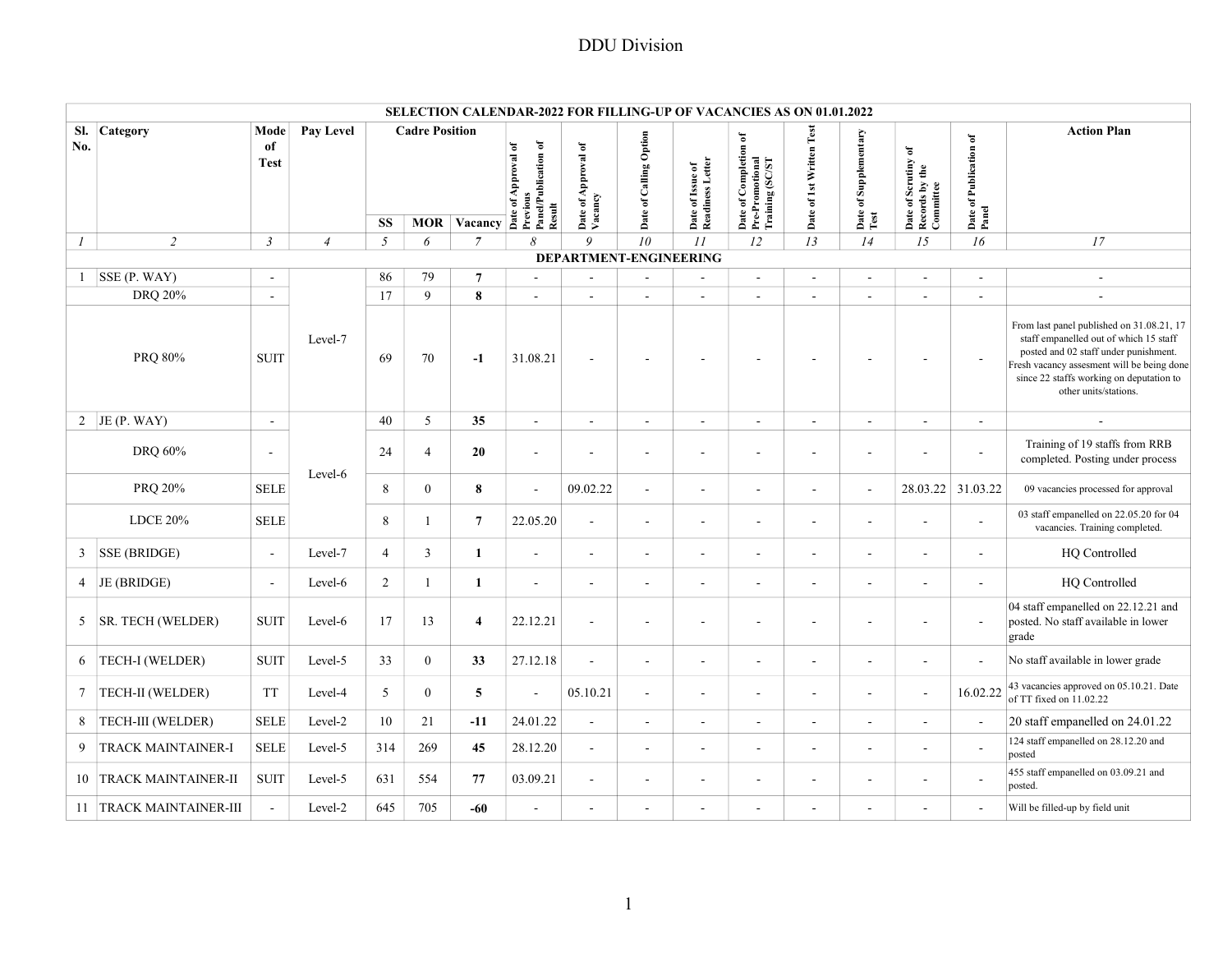| No.              | Sl. Category             | Mode<br>of               | Pay Level      |                | <b>Cadre Position</b> |                                                                                                                                                                                                                                                                                                                                                                                                           |                                |                                        |                          |                                      |                                                             |                          |                          |                                                    |                                 | <b>Action Plan</b>                                                                                                 |
|------------------|--------------------------|--------------------------|----------------|----------------|-----------------------|-----------------------------------------------------------------------------------------------------------------------------------------------------------------------------------------------------------------------------------------------------------------------------------------------------------------------------------------------------------------------------------------------------------|--------------------------------|----------------------------------------|--------------------------|--------------------------------------|-------------------------------------------------------------|--------------------------|--------------------------|----------------------------------------------------|---------------------------------|--------------------------------------------------------------------------------------------------------------------|
|                  |                          | <b>Test</b>              |                |                |                       | $\frac{1}{\sqrt{1-\frac{1}{2}}}\n\frac{1}{\sqrt{1-\frac{1}{2}}}\n\frac{1}{\sqrt{1-\frac{1}{2}}}\n\frac{1}{\sqrt{1-\frac{1}{2}}}\n\frac{1}{\sqrt{1-\frac{1}{2}}}\n\frac{1}{\sqrt{1-\frac{1}{2}}}\n\frac{1}{\sqrt{1-\frac{1}{2}}}\n\frac{1}{\sqrt{1-\frac{1}{2}}}\n\frac{1}{\sqrt{1-\frac{1}{2}}}\n\frac{1}{\sqrt{1-\frac{1}{2}}}\n\frac{1}{\sqrt{1-\frac{1}{2}}}\n\frac{1}{\sqrt{1-\frac{1}{2}}}\n\frac{1$ | Panel/Publication of<br>Result | of Approval of<br>Date of A<br>Vacancy | Date of Calling Option   | Date of Issue of<br>Readiness Letter | Date of Completion of<br>Pre-Promotional<br>Training (SC/ST | Date of 1st Written Test | Date of Supplementary    | Date of Scrutiny of<br>Records by the<br>Committee | Date of Publication of<br>Panel |                                                                                                                    |
|                  |                          |                          |                | <b>SS</b>      |                       |                                                                                                                                                                                                                                                                                                                                                                                                           |                                |                                        |                          |                                      |                                                             |                          | Test                     |                                                    |                                 |                                                                                                                    |
| $\boldsymbol{I}$ | $\overline{2}$           | $\mathfrak{Z}$           | $\overline{4}$ | 5              | 6                     | $\overline{7}$                                                                                                                                                                                                                                                                                                                                                                                            | 8                              | 9                                      | 10                       | II                                   | 12                                                          | 13                       | 14                       | 15                                                 | 16                              | 17                                                                                                                 |
|                  |                          |                          |                |                |                       |                                                                                                                                                                                                                                                                                                                                                                                                           |                                | DEPARTMENT-ENGINEERING                 |                          |                                      |                                                             |                          |                          |                                                    |                                 |                                                                                                                    |
|                  | 12 SSE (WORKS)           | $\sim$                   |                | 20             | 11                    | 9                                                                                                                                                                                                                                                                                                                                                                                                         | $\sim$                         | ×.                                     | $\sim$                   | $\sim$                               | L.                                                          | $\sim$                   | $\sim$                   | ÷,                                                 | $\sim$                          | $\sim$                                                                                                             |
|                  | DRQ 20%                  | $\overline{\phantom{a}}$ |                | $\overline{4}$ | $\overline{3}$        | $\mathbf{1}$                                                                                                                                                                                                                                                                                                                                                                                              | $\blacksquare$                 | $\sim$                                 | $\blacksquare$           | $\blacksquare$                       | ÷,                                                          | $\sim$                   | $\sim$                   | $\blacksquare$                                     | $\blacksquare$                  | No vacancy                                                                                                         |
|                  | PRQ 80%                  | <b>SUIT</b>              | Level-7        | 16             | $8\,$                 | 8                                                                                                                                                                                                                                                                                                                                                                                                         | 13.01.21                       | 09.03.22                               | $\sim$                   | $\blacksquare$                       | ä,                                                          | ÷.                       | $\sim$                   | 08.06.22                                           | 14.06.22                        | 09 staff empanelled on 13.01.21 out of<br>which all staff posted. Fresh vacancy<br>will be assesed                 |
|                  | 13 JE (WORKS)            | $\sim$                   |                | 8              | 13                    | $-5$                                                                                                                                                                                                                                                                                                                                                                                                      | $\blacksquare$                 | $\sim$                                 | $\blacksquare$           | $\sim$                               | $\blacksquare$                                              | $\sim$                   | $\sim$                   | $\blacksquare$                                     | $\sim$                          | $\sim$                                                                                                             |
|                  | DRQ 60%                  | $\sim$                   |                | 5              | 10                    | $-5$                                                                                                                                                                                                                                                                                                                                                                                                      | $\blacksquare$                 | $\sim$                                 | $\overline{\phantom{a}}$ | $\blacksquare$                       | $\blacksquare$                                              | $\sim$                   | $\sim$                   | ÷.                                                 | $\sim$                          | 03 staffs from RRB posted after<br>training training                                                               |
|                  | PRQ 25%                  | <b>SELE</b>              | Level-6        | $\overline{2}$ | 3                     | $-1$                                                                                                                                                                                                                                                                                                                                                                                                      | $\blacksquare$                 | $\sim$                                 | $\overline{\phantom{a}}$ | $\blacksquare$                       | $\blacksquare$                                              | $\blacksquare$           | $\sim$                   | $\blacksquare$                                     | $\blacksquare$                  | No vacancy                                                                                                         |
|                  | LDCE 15%                 | <b>SELE</b>              |                | $\mathbf{1}$   | $\mathbf{0}$          | $\mathbf{1}$                                                                                                                                                                                                                                                                                                                                                                                              | 18.12.20                       | $\sim$                                 | $\overline{\phantom{a}}$ | $\blacksquare$                       | $\blacksquare$                                              | $\sim$                   | $\sim$                   | $\overline{a}$                                     | $\sim$                          | 03 staff empanelled on 18.12.20, all are<br>under training. At present, no vacancy                                 |
|                  | 14 $\vert$ SR. TECH (BS) | <b>SUIT</b>              | Level-6        | 8              | $7\phantom{.0}$       | $\mathbf{1}$                                                                                                                                                                                                                                                                                                                                                                                              | 09.09.20                       |                                        |                          | ÷,                                   |                                                             |                          |                          |                                                    |                                 | From last panel published on<br>09.09.20, 05 staff empanelled and<br>posted. No staff available in lower<br>grade. |
|                  | 15 TECH-I (BS)           | <b>SUIT</b>              | Level-5        | 16             | 1                     | 15                                                                                                                                                                                                                                                                                                                                                                                                        | 19.01.22                       |                                        |                          | $\overline{\phantom{a}}$             | ÷,                                                          |                          |                          |                                                    | $\overline{\phantom{a}}$        | 01 staff empanelled on 19.01.22.<br>Further, no staff available in lower<br>grade                                  |
|                  | 16   TECH-II (BS)        | <b>TT</b>                | Level-4        | 2              | $\overline{0}$        | $\overline{2}$                                                                                                                                                                                                                                                                                                                                                                                            | 18.02.19                       | 22.10.21                               | $\sim$                   | $\sim$                               | ä,                                                          | ÷.                       | $\overline{\phantom{a}}$ | ä,                                                 | 16.03.22                        | For 19 vacancies as approved on<br>22.10.21, date of TT is to be fixed                                             |
|                  | 17 TECH-III (BS)         | $\overline{a}$           |                | 5              | $\overline{4}$        | $\mathbf{1}$                                                                                                                                                                                                                                                                                                                                                                                              | $\overline{a}$                 | ×.                                     | $\sim$                   | $\sim$                               | ÷,                                                          | $\sim$                   | $\sim$                   | ÷,                                                 | ÷,                              |                                                                                                                    |
|                  | DRQ 25%                  | $\sim$                   |                | 1              | $\mathbf{0}$          | 1                                                                                                                                                                                                                                                                                                                                                                                                         | $\blacksquare$                 | ×.                                     | $\overline{\phantom{a}}$ | $\overline{\phantom{a}}$             | $\blacksquare$                                              |                          | $\sim$                   | $\blacksquare$                                     | $\blacksquare$                  |                                                                                                                    |
|                  | PRQ 50%                  | <b>TT</b>                | Level-2        | 3              | 4                     | $-1$                                                                                                                                                                                                                                                                                                                                                                                                      | 24.01.22                       |                                        |                          | $\overline{\phantom{a}}$             |                                                             |                          |                          | $\overline{\phantom{a}}$                           |                                 | Only 06 staff empanellede on<br>24.01.22 against 08 vacancies                                                      |
|                  | <b>LDCE 25%</b>          | <b>SELE</b>              |                | $\mathbf{1}$   | $\mathbf{0}$          | 1                                                                                                                                                                                                                                                                                                                                                                                                         | $\overline{\phantom{a}}$       | 22.10.21                               | 09.02.22                 | 30.03.22                             | 05.05.22                                                    | 12.07.22                 | $\blacksquare$           |                                                    | 10.08.22 12.08.22               | For 06 vacancies, option will be<br>called for after completion of<br>posting under PRQ                            |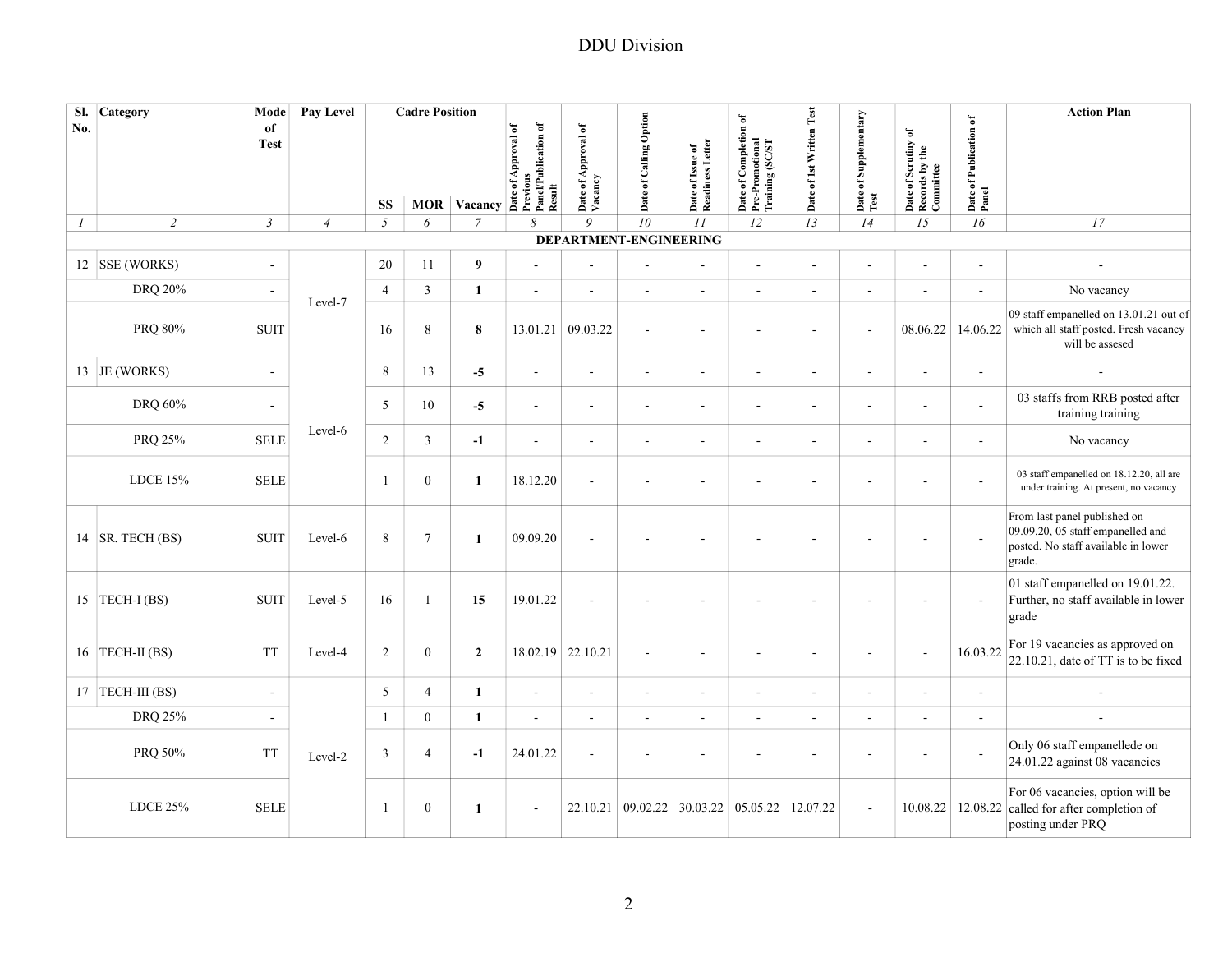| No.           | Sl. Category           | Mode<br>of<br><b>Test</b> | Pay Level      |                         | <b>Cadre Position</b> |                | MOR Vacancy $\overrightarrow{AB}$ $\overrightarrow{AB}$ $\overrightarrow{BC}$ $\overrightarrow{AB}$ $\overrightarrow{BC}$ $\overrightarrow{BC}$ $\overrightarrow{BC}$ $\overrightarrow{BC}$ $\overrightarrow{BC}$ $\overrightarrow{BC}$ $\overrightarrow{BC}$ $\overrightarrow{BC}$ $\overrightarrow{BC}$ $\overrightarrow{BC}$ $\overrightarrow{BC}$ $\overrightarrow{BC}$ $\overrightarrow{BC}$ $\overrightarrow{BC}$ $\overrightarrow{BC}$ $\overrightarrow{BC}$ $\overrightarrow{BC}$ $\overrightarrow{BC}$ $\overrightarrow{BC}$ $\$ | Date of Approval of<br>Vacancy | Date of Calling Option   | Date of Issue of<br>Readiness Letter | Date of Completion of<br>Pre-Promotional<br>Training (SC/ST | Date of 1st Written Test | Date of Supplementary<br>Test | Date of Scrutiny of<br>Records by the<br>Committee | Date of Publication of<br>Panel | <b>Action Plan</b>                                                                                |
|---------------|------------------------|---------------------------|----------------|-------------------------|-----------------------|----------------|-------------------------------------------------------------------------------------------------------------------------------------------------------------------------------------------------------------------------------------------------------------------------------------------------------------------------------------------------------------------------------------------------------------------------------------------------------------------------------------------------------------------------------------------|--------------------------------|--------------------------|--------------------------------------|-------------------------------------------------------------|--------------------------|-------------------------------|----------------------------------------------------|---------------------------------|---------------------------------------------------------------------------------------------------|
| $\mathcal{I}$ | $\overline{2}$         | $\mathfrak{Z}$            |                | <b>SS</b><br>$\sqrt{2}$ | 6                     | $\overline{7}$ | $\boldsymbol{\mathcal{S}}$                                                                                                                                                                                                                                                                                                                                                                                                                                                                                                                | 9                              | $\overline{10}$          | II                                   | 12                                                          | 13                       | $\overline{14}$               | $\overline{15}$                                    | $\overline{16}$                 | 17                                                                                                |
|               |                        |                           | $\overline{4}$ |                         |                       |                |                                                                                                                                                                                                                                                                                                                                                                                                                                                                                                                                           | DEPARTMENT-ENGINEERING         |                          |                                      |                                                             |                          |                               |                                                    |                                 |                                                                                                   |
|               | 18   SR. TECH (FITTER) | <b>SUIT</b>               | Level-6        | 8                       | 5                     | $\mathbf{3}$   | 03.06.19 02.11.21                                                                                                                                                                                                                                                                                                                                                                                                                                                                                                                         |                                | $\blacksquare$           | $\blacksquare$                       |                                                             | $\sim$                   | ÷,                            |                                                    |                                 | For 04 vacancies as approved on<br>22.02.22 25.02.22 02.11.21, date of suitability to be<br>fixed |
|               | 19 TECH-I (FITTER)     | <b>SUIT</b>               | Level-5        | 14                      | 5                     | 9              | 24.01.22                                                                                                                                                                                                                                                                                                                                                                                                                                                                                                                                  | $\sim$                         | $\overline{\phantom{a}}$ | $\sim$                               |                                                             | ÷                        | $\overline{\phantom{a}}$      | $\sim$                                             | $\sim$                          | For 14 vacancies, 10 staff<br>empanelled on 24.01.22                                              |
|               | 20 TECH-II (FITTER)    | <b>TT</b>                 | Level-4        | 2                       | 10                    | $-8$           | $05.02.19$ 02.11.21                                                                                                                                                                                                                                                                                                                                                                                                                                                                                                                       |                                | $\blacksquare$           |                                      |                                                             |                          |                               | $\overline{\phantom{a}}$                           | 22.02.22                        | For 05 vacancies, date of TT fixed<br>on 10.02.22                                                 |
|               | 21   TECH-III (FITTER) | $\overline{\phantom{a}}$  |                | $\overline{4}$          | 9                     | $-5$           |                                                                                                                                                                                                                                                                                                                                                                                                                                                                                                                                           |                                | $\overline{\phantom{a}}$ |                                      |                                                             |                          |                               |                                                    | ÷.                              |                                                                                                   |
|               | DRQ 25%                | $\overline{\phantom{a}}$  | Level-2        | -1                      | 9                     | $-8$           |                                                                                                                                                                                                                                                                                                                                                                                                                                                                                                                                           |                                | $\overline{a}$           | $\blacksquare$                       |                                                             | $\overline{\phantom{a}}$ | ÷,                            | ä,                                                 | $\overline{\phantom{a}}$        |                                                                                                   |
|               | PRQ 50%                | <b>TT</b>                 |                | 2                       | $\boldsymbol{0}$      | $\mathbf{2}$   |                                                                                                                                                                                                                                                                                                                                                                                                                                                                                                                                           |                                | $\overline{\phantom{a}}$ | $\overline{a}$                       |                                                             |                          |                               |                                                    | $\overline{\phantom{a}}$        | Overall, no vacancy                                                                               |
|               | <b>LDCE 25%</b>        | <b>SELE</b>               |                | -1                      | $\mathbf{0}$          | 1              | $\sim$                                                                                                                                                                                                                                                                                                                                                                                                                                                                                                                                    | $\sim$                         | $\overline{\phantom{a}}$ | $\blacksquare$                       |                                                             | $\overline{\phantom{a}}$ | $\overline{a}$                | $\sim$                                             | $\overline{\phantom{a}}$        | Overall, no vacancy                                                                               |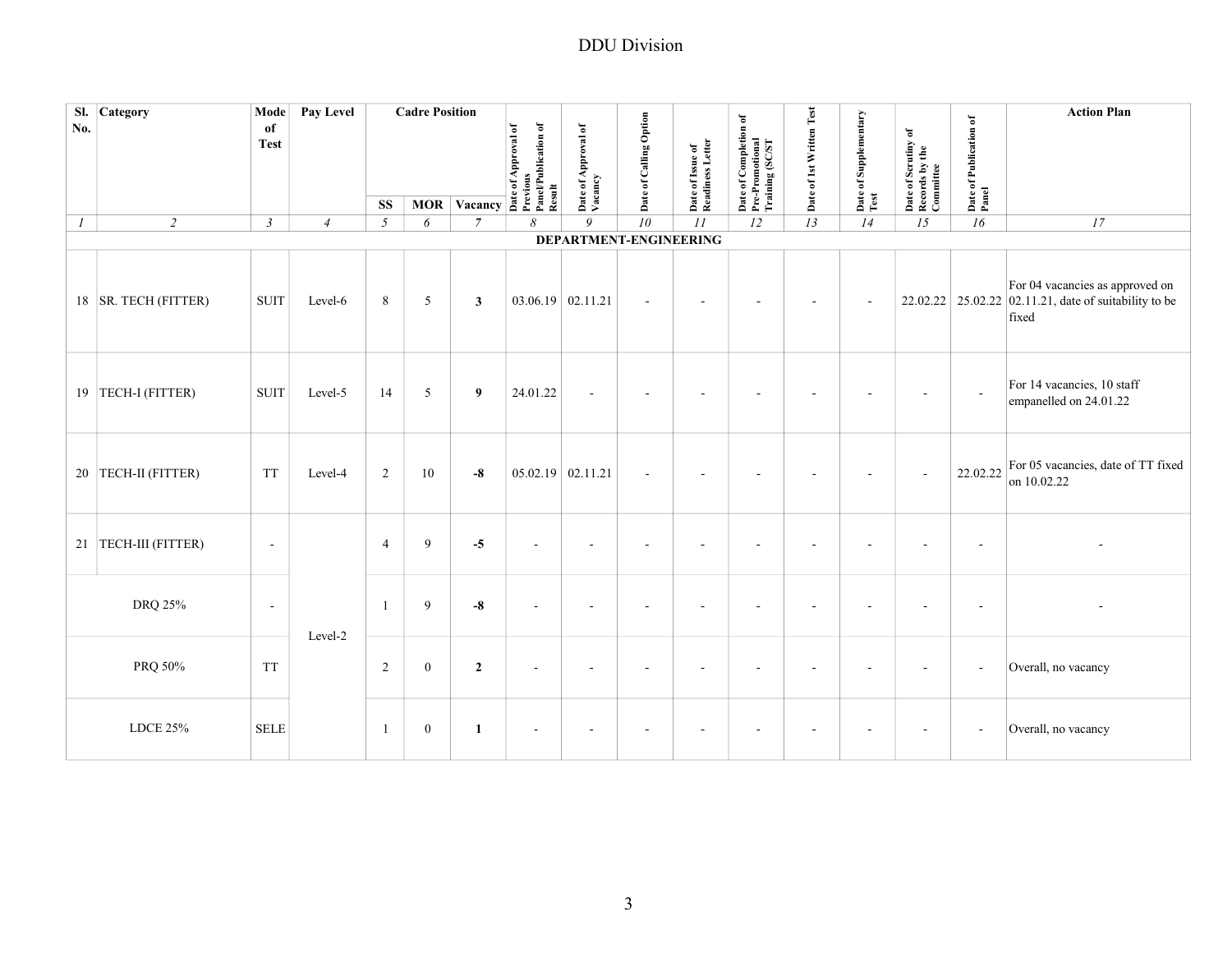| No.           | Sl. Category            | Mode<br>of<br><b>Test</b> | Pay Level      |                  | <b>Cadre Position</b> |                                                                                                                                                                                                                                |                      |                                |                          |                                      | Date of Completion of<br>Pre-Promotional<br>Training (SC/ST | Date of 1st Written Test |                       |                                                    |                                 | <b>Action Plan</b>                                                        |
|---------------|-------------------------|---------------------------|----------------|------------------|-----------------------|--------------------------------------------------------------------------------------------------------------------------------------------------------------------------------------------------------------------------------|----------------------|--------------------------------|--------------------------|--------------------------------------|-------------------------------------------------------------|--------------------------|-----------------------|----------------------------------------------------|---------------------------------|---------------------------------------------------------------------------|
|               |                         |                           |                |                  |                       | MOR Vacancy a set of the set of the set of the set of the set of the set of the set of the set of the set of the set of the set of the set of the set of the set of the set of the set of the set of the set of the set of the | Panel/Publication of | Date of Approval of<br>Vacancy | Date of Calling Option   | Date of Issue of<br>Readiness Letter |                                                             |                          | Date of Supplementary | Date of Scrutiny of<br>Records by the<br>Committee | Date of Publication of<br>Panel |                                                                           |
|               |                         |                           |                | <b>SS</b>        |                       |                                                                                                                                                                                                                                | Result               |                                |                          |                                      |                                                             |                          | Test                  |                                                    |                                 |                                                                           |
| $\mathcal{I}$ | $\sqrt{2}$              | $\mathfrak{Z}$            | $\overline{4}$ | $\sqrt{2}$       | 6                     | $\overline{7}$                                                                                                                                                                                                                 | 8                    | $\overline{Q}$                 | 10                       | II                                   | 12                                                          | 13                       | 14                    | 15                                                 | 16                              | 17                                                                        |
|               | 22   SR. TECH (MASON)   | <b>SUIT</b>               | Level-6        | $\overline{4}$   | $\overline{3}$        | 1                                                                                                                                                                                                                              | 20.06.20             |                                | DEPARTMENT-ENGINEERING   |                                      |                                                             |                          |                       |                                                    |                                 | No staff available in lower grade                                         |
|               | 23 TECH-I (MASON)       | <b>SUIT</b>               | Level-5        | 8                | $\mathbf{0}$          | 8                                                                                                                                                                                                                              | 05.09.18             |                                | $\blacksquare$           | $\overline{\phantom{a}}$             |                                                             |                          |                       |                                                    | $\overline{\phantom{a}}$        | No staff available in lower grade                                         |
|               | 24   TECH-II (MASON)    | <b>TT</b>                 | Level-4        | $\mathbf{0}$     | $\overline{0}$        | $\bf{0}$                                                                                                                                                                                                                       | 31.12.15             | $\sim$                         | $\blacksquare$           | $\blacksquare$                       | $\blacksquare$                                              | $\overline{\phantom{a}}$ | $\sim$                | $\blacksquare$                                     | $\sim$                          | Staff in lower grade empanelled in<br>JE/Works                            |
|               | 25 TECH-III (MASON)     | $\sim$                    |                | $\mathbf{0}$     | $\mathbf{1}$          | $-1$                                                                                                                                                                                                                           | $\sim$               | $\sim$                         | $\sim$                   | $\sim$                               | $\mathbf{r}$                                                | $\sim$                   | $\sim$                | ×.                                                 | $\sim$                          |                                                                           |
|               | DRQ 25%                 | $\blacksquare$            |                | $\boldsymbol{0}$ | 1                     | $-1$                                                                                                                                                                                                                           | ä,                   |                                | ÷,                       | $\blacksquare$                       |                                                             |                          |                       |                                                    |                                 |                                                                           |
|               | PRQ 50%                 | <b>TT</b>                 | Level-2        | $\mathbf{0}$     | $\overline{0}$        | $\bf{0}$                                                                                                                                                                                                                       | 03.02.11             | 10.03.22                       | $\overline{\phantom{a}}$ |                                      | 16.03.22 25.05.22                                           | 12.07.22                 | $\blacksquare$        |                                                    |                                 | 15.07.22 Vacancies is being assesed                                       |
|               | <b>LDCE 25%</b>         | <b>SELE</b>               |                | $\mathbf{0}$     | $\overline{0}$        | $\bf{0}$                                                                                                                                                                                                                       | $\sim$               |                                | $10.03.22$ 16.03.22      |                                      | 18.05.22 28.07.22                                           | 14.09.22                 | $\sim$                |                                                    | 18.10.22 20.10.22               | Will be processed after completion<br>of selection under PRQ              |
|               | 26 SR. TECH (CARPENTER) | <b>SUIT</b>               | Level-6        | 5                | 5                     | $\bf{0}$                                                                                                                                                                                                                       | 15.06.20             |                                | $\overline{\phantom{a}}$ | $\overline{a}$                       |                                                             |                          |                       |                                                    | $\overline{\phantom{a}}$        | At present, no vacancy                                                    |
|               | 27 TECH-I (CARPENTER)   | <b>SUIT</b>               | Level-5        | 6                | $\overline{4}$        | $\overline{2}$                                                                                                                                                                                                                 | 12.03.19             |                                | ÷,                       |                                      |                                                             |                          |                       |                                                    |                                 | No staff available in lower grade                                         |
|               | 28 TECH-II (CARPENTER)  | <b>TT</b>                 | Level-4        | $\boldsymbol{0}$ | $\overline{0}$        | $\bf{0}$                                                                                                                                                                                                                       | 19.02.15             | 13.04.22                       | $\overline{\phantom{a}}$ |                                      |                                                             |                          |                       |                                                    | 04.05.22                        | Only one 02 years service<br>completed staff available in lower<br>grade. |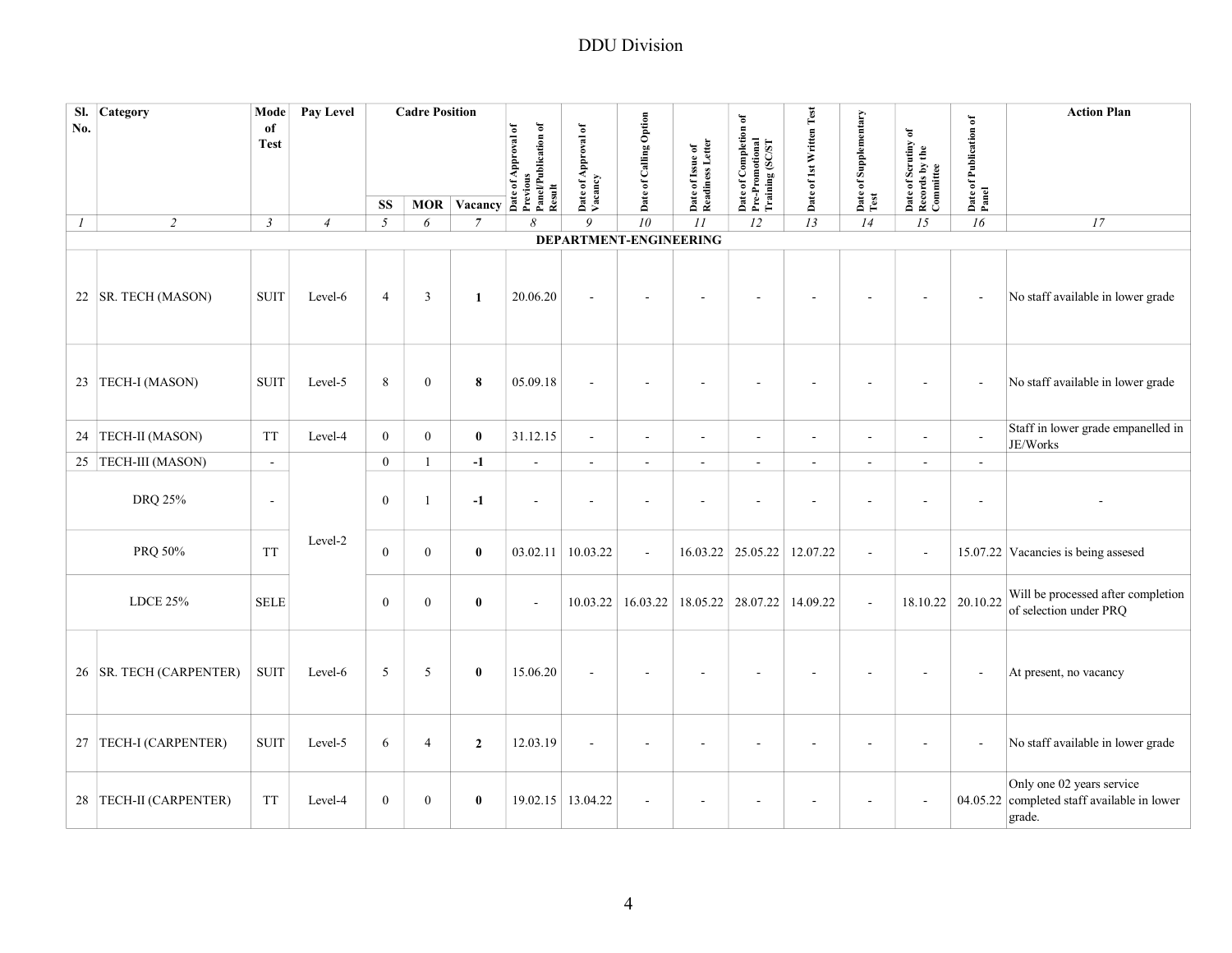| No.              | Sl. Category            | Mode<br>of<br><b>Test</b> | Pay Level      |                | <b>Cadre Position</b> |                                               | Panel/Publication of<br>of Approval of | Date of Approval of<br>Vacancy | Date of Calling Option   | Date of Issue of<br>Readiness Letter | Date of Completion of<br>Pre-Promotional<br>Training (SC/ST | Date of 1st Written Test | Date of Supplementary<br>Test | Date of Scrutiny of<br>Records by the<br>Committee | Date of Publication of<br>Panel | <b>Action Plan</b>                                           |
|------------------|-------------------------|---------------------------|----------------|----------------|-----------------------|-----------------------------------------------|----------------------------------------|--------------------------------|--------------------------|--------------------------------------|-------------------------------------------------------------|--------------------------|-------------------------------|----------------------------------------------------|---------------------------------|--------------------------------------------------------------|
|                  |                         |                           |                |                |                       |                                               | Previous<br>Result                     |                                |                          |                                      |                                                             |                          |                               |                                                    |                                 |                                                              |
|                  |                         |                           |                | <b>SS</b>      |                       | $\overline{\text{MOR}}$ Vacancy $\frac{9}{6}$ |                                        | 9                              |                          |                                      |                                                             |                          |                               |                                                    |                                 |                                                              |
| $\boldsymbol{l}$ | $\overline{c}$          | $\mathfrak{Z}$            | $\overline{4}$ | 5              | 6                     | $\overline{7}$                                | 8                                      | DEPARTMENT-ENGINEERING         | ${\it 10}$               | II                                   | 12                                                          | 13                       | 14                            | 15                                                 | 16                              | $17\,$                                                       |
|                  | 29 TECH-III (CARPENTER) | $\sim$                    |                | $\overline{0}$ | $\overline{c}$        | $-2$                                          | ä,                                     |                                | $\overline{\phantom{a}}$ | $\blacksquare$                       | $\blacksquare$                                              | $\sim$                   | $\sim$                        | $\overline{a}$                                     | ÷,                              |                                                              |
|                  | DRQ 25%                 | $\sim$                    |                | $\theta$       | $\mathbf{1}$          | $-1$                                          | $\blacksquare$                         |                                | $\blacksquare$           | $\overline{\phantom{a}}$             | ÷,                                                          |                          | $\sim$                        | $\overline{\phantom{a}}$                           | ÷,                              |                                                              |
|                  | PRQ 50%                 | <b>TT</b>                 | Level-2        | $\theta$       | $\overline{0}$        | $\bf{0}$                                      | $\blacksquare$                         | 10.03.22                       | $\sim$                   | 16.03.22                             | 25.05.22                                                    | 12.07.22                 | $\sim$                        | $\blacksquare$                                     |                                 | 15.07.22 Vacancies is being assesed                          |
|                  | LDCE 25%                | <b>SELE</b>               |                | $\overline{0}$ | $\mathbf{0}$          | $\bf{0}$                                      | ÷,                                     | $\sim$                         | $\overline{\phantom{a}}$ | $\sim$                               | ÷,                                                          | $\sim$                   | $\sim$                        | $\overline{a}$                                     | $\sim$                          |                                                              |
|                  | 30   SR. TECH (PAINTER) | <b>SUIT</b>               | Level-6        | $\overline{2}$ | 2                     | $\bf{0}$                                      | 22.10.18                               | $\sim$                         | $\sim$                   | $\sim$                               | $\overline{a}$                                              | $\sim$                   | $\sim$                        | $\sim$                                             | $\overline{\phantom{a}}$        | No vacancy                                                   |
|                  | 31   TECH-I (PAINTER)   | <b>SUIT</b>               | Level-5        | 3              | $\mathbf{1}$          | $\overline{2}$                                | 25.02.19                               | $\blacksquare$                 | $\overline{\phantom{a}}$ | $\blacksquare$                       | $\blacksquare$                                              | $\overline{\phantom{a}}$ | $\sim$                        | $\blacksquare$                                     | $\overline{\phantom{a}}$        | No staff available in lower grade                            |
|                  | 32 TECH-II (PAINTER)    | <b>TT</b>                 | Level-4        | $\mathbf{1}$   | $\overline{0}$        | 1                                             | 28.11.14                               | $\sim$                         | $\sim$                   | $\overline{\phantom{a}}$             | $\overline{\phantom{a}}$                                    | $\sim$                   | $\sim$                        | $\blacksquare$                                     | $\overline{\phantom{a}}$        | No staff available in lower grade                            |
|                  | 33   TECH-III (PAINTER) | TT                        | Level-2        | $\theta$       | $\overline{0}$        | $\bf{0}$                                      | ÷,                                     | 10.03.22                       | $\sim$                   | 16.03.22                             | 25.05.22                                                    | 12.07.22                 | $\sim$                        | $\blacksquare$                                     |                                 | 15.07.22 Vacancies is being assesed                          |
|                  | 34 SR. TECH (BRIDGE)    | <b>SUIT</b>               | Level-6        | 10             | 1                     | 9                                             | 11.12.19                               | 02.03.22                       | $\sim$                   | $\sim$                               | ä,                                                          | ÷.                       | $\sim$                        | 21.03.22                                           |                                 | $24.03.22$ Only 01 staff available in lower grade            |
|                  | 35 TECH-I (BRIDGE)      | <b>SUIT</b>               | Level-5        | 19             | $\mathbf{1}$          | 18                                            | 05.03.20                               |                                |                          |                                      |                                                             |                          |                               |                                                    |                                 | No staff available in lower grade                            |
|                  | 36 TECH-II (BRIDGE)     | <b>TT</b>                 | Level-4        | $\overline{3}$ | $\overline{0}$        | $\mathbf{3}$                                  |                                        | 31.12.15 02.03.22              | $\sim$                   | $\overline{\phantom{a}}$             | $\overline{\phantom{a}}$                                    | $\sim$                   |                               |                                                    |                                 | 31.03.22 Fresh vacancy is being assesed                      |
|                  | 37 TECH-III (BRIDGE)    | $\sim$                    |                | 5              | 21                    | $-16$                                         | $\overline{\phantom{a}}$               | $\sim$                         | $\overline{\phantom{a}}$ | $\blacksquare$                       | $\overline{\phantom{a}}$                                    | $\blacksquare$           | $\sim$                        | $\overline{\phantom{a}}$                           | $\sim$                          |                                                              |
|                  | DRQ 25%                 | $\overline{\phantom{a}}$  |                | -1             | $\overline{4}$        | $-3$                                          | $\blacksquare$                         | $\overline{\phantom{a}}$       | $\overline{\phantom{a}}$ | $\overline{\phantom{a}}$             | $\overline{\phantom{a}}$                                    | $\overline{\phantom{a}}$ |                               | $\blacksquare$                                     | $\overline{a}$                  |                                                              |
|                  | PRQ 50%                 | <b>TT</b>                 | Level-2        | 3              | 17                    | $-14$                                         | 28.11.19                               | 10.03.22                       | $\overline{\phantom{a}}$ |                                      | $16.03.22$ 25.05.22                                         | 12.07.22                 |                               |                                                    |                                 | 15.07.22 Vacancies is being assesed                          |
|                  | <b>LDCE 25%</b>         | <b>SELE</b>               |                | -1             | $\boldsymbol{0}$      | 1                                             | $\overline{a}$                         | 10.03.22                       | 16.03.22                 | 18.05.22                             | 28.07.22                                                    | 14.09.22                 | $\sim$                        |                                                    | 18.10.22 20.10.22               | Will be processed after completion<br>of selection under PRQ |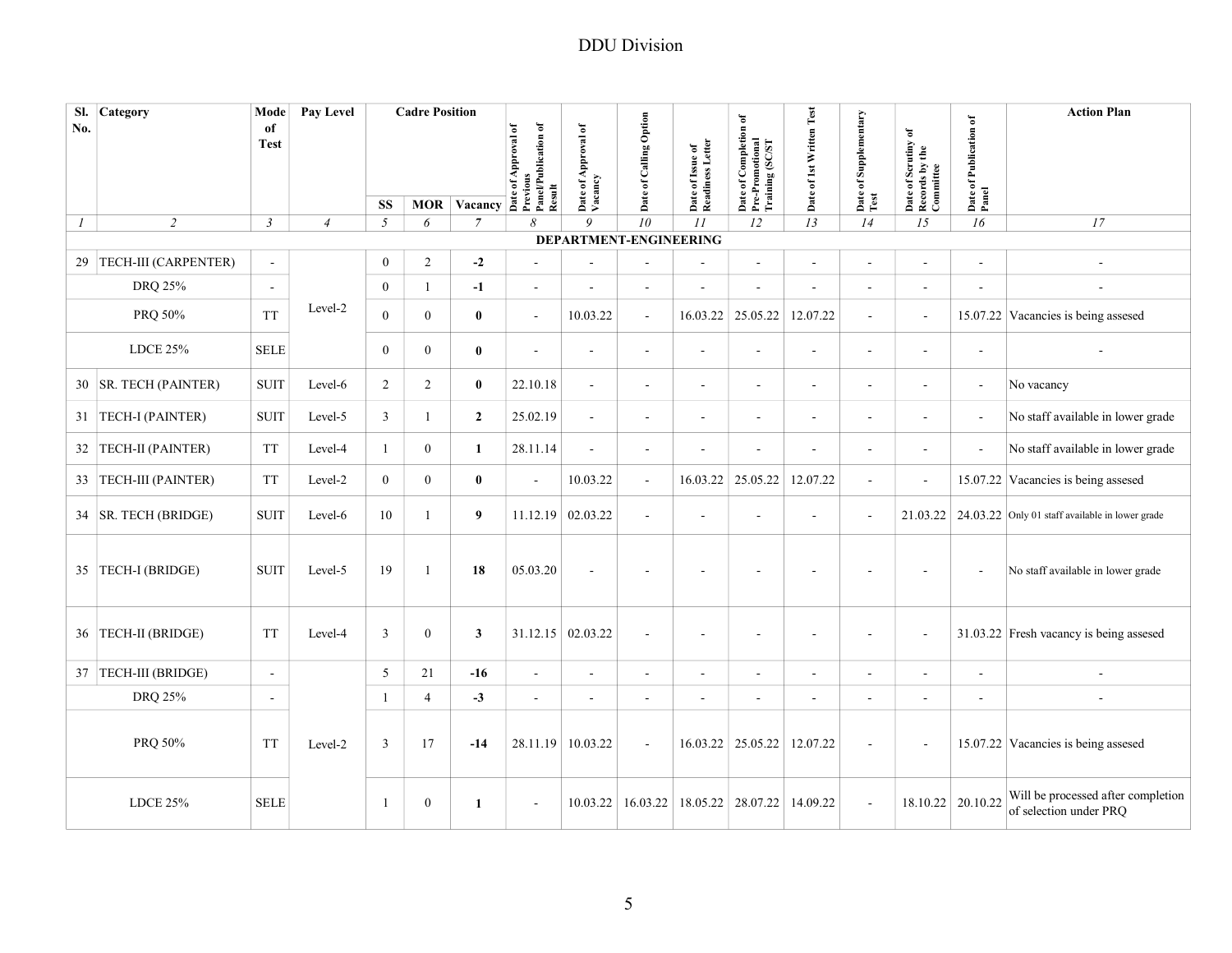| No.              | Sl. Category      | Mode<br>of<br><b>Test</b> | Pay Level      |                | <b>Cadre Position</b> |                | Date of Approval of<br>Previous Panel/Publication<br>of Result | Date of Approval of<br>Vacancy | Date of Calling Option   | Date of Issue of Readiness<br>Letter | of Pre-<br>Date of Completion of P<br>Promotional Training<br>(SC/ST | Date of 1st Written Test | Date of Supplementary<br>Test | Date of Scrutiny of<br>Records by the Committee | Date of Publication of<br>Panel | <b>Action Plan</b>                                                                                                                                           |
|------------------|-------------------|---------------------------|----------------|----------------|-----------------------|----------------|----------------------------------------------------------------|--------------------------------|--------------------------|--------------------------------------|----------------------------------------------------------------------|--------------------------|-------------------------------|-------------------------------------------------|---------------------------------|--------------------------------------------------------------------------------------------------------------------------------------------------------------|
|                  |                   |                           |                | <b>SS</b>      |                       | MOR Vacancy    |                                                                |                                |                          |                                      |                                                                      |                          |                               |                                                 |                                 |                                                                                                                                                              |
| $\boldsymbol{I}$ | $\sqrt{2}$        | $\mathfrak{Z}$            | $\overline{4}$ | 5              | 6                     | 7              | 8                                                              | 9                              | 10                       | II                                   | 12                                                                   | 13                       | 14                            | 15                                              | 16                              | 17                                                                                                                                                           |
|                  |                   |                           |                |                |                       |                |                                                                |                                | DEPARTMENT-ENGINEERING   |                                      |                                                                      |                          |                               |                                                 |                                 |                                                                                                                                                              |
|                  | 38 SR. TECH (WS)  | <b>SUIT</b>               | Level-6        | 2              |                       | $\mathbf{1}$   | 18.10.07                                                       |                                | $\sim$                   | ÷,                                   |                                                                      |                          |                               |                                                 | $\sim$                          | No staff available in lower grade                                                                                                                            |
|                  | 39 TECH-I (WS)    | <b>SUIT</b>               | Level-5        | $\overline{4}$ | $\boldsymbol{0}$      | $\overline{4}$ |                                                                |                                | ÷,                       |                                      |                                                                      |                          |                               |                                                 | $\blacksquare$                  | No staff available in lower grade                                                                                                                            |
|                  | 40   TECH-II (WS) | <b>TT</b>                 | Level-4        | $\mathbf{0}$   | $\overline{0}$        | $\bf{0}$       | 11.10.18                                                       | $\sim$                         | $\blacksquare$           | $\overline{\phantom{a}}$             |                                                                      |                          | $\overline{\phantom{a}}$      |                                                 | $\blacksquare$                  | No staff available in lower grade                                                                                                                            |
|                  | 41 TECH-III (WS)  | TT                        | Level-2        | $\mathbf{0}$   | $\boldsymbol{0}$      | $\bf{0}$       | $\sim$                                                         | 10.03.22                       | $\overline{\phantom{a}}$ |                                      | 16.03.22 25.05.22                                                    | 12.07.22                 | $\blacksquare$                |                                                 |                                 | 15.07.22 Vacancies is being assesed                                                                                                                          |
|                  | 42 CH. OS         | <b>SUIT</b>               | Level-7        | 18             | 12                    | 6              | 27.01.21                                                       | 28.12.21                       | $\sim$                   | ä,                                   |                                                                      |                          | $\overline{\phantom{a}}$      |                                                 | 02.03.22 04.03.22               | For 07 vacancies as approved on 28.12.21,<br>date of suitability is to be fixed.                                                                             |
|                  | $43$ OS           | <b>SUIT</b>               | Level-6        | 42             | 31                    | 11             |                                                                | 13.07.20 29.12.21              | $\overline{\phantom{a}}$ |                                      |                                                                      |                          |                               |                                                 | 02.03.22 04.03.22               | For 13 vacancies as approved on 29.12.21,<br>date of suitability is to be fixed.                                                                             |
|                  | 44 SR. CLERK      | <b>SUIT</b>               | Level-5        | 10             | $\overline{7}$        | $\mathbf{3}$   | 03.11.21                                                       |                                | $\sim$                   | ٠                                    |                                                                      |                          |                               | ٠                                               | $\overline{\phantom{a}}$        | From last panel published on 03.11.21, 14<br>staff empanelled out of which 04 staffs<br>posted. Remaining staff will be posted after<br>passing of type test |
|                  | 45 CLERK-II       | <b>SELE</b>               | Level-2        | $\mathbf{0}$   | 14                    | $-14$          | $\overline{\phantom{a}}$                                       |                                | $\overline{\phantom{a}}$ | $\overline{a}$                       |                                                                      |                          |                               |                                                 |                                 | Will be filled-up through common selection                                                                                                                   |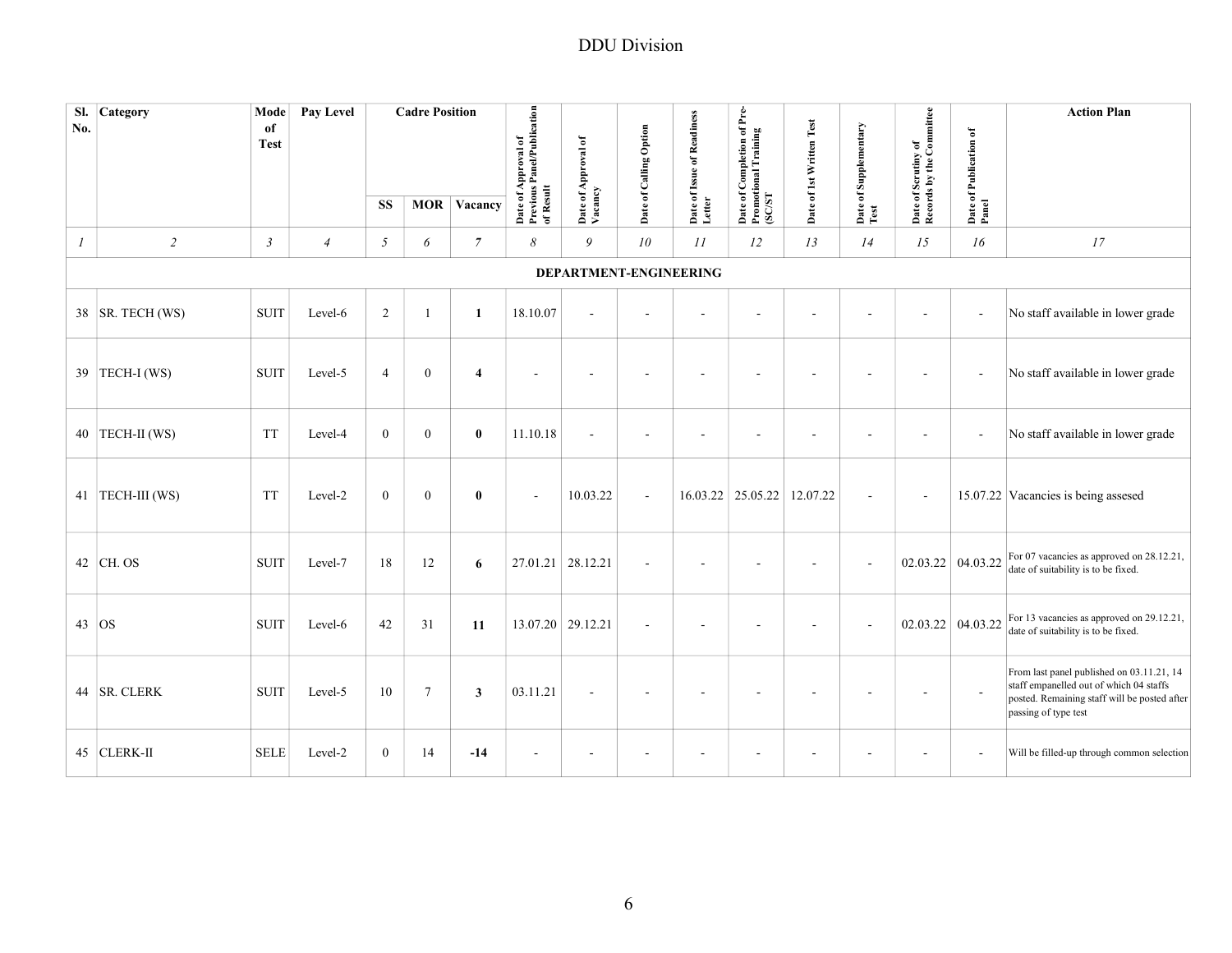| No.           | Sl. Category          | Mode<br>of<br><b>Test</b> | Pay Level      |                | <b>Cadre Position</b> | MOR Vacancy $\frac{3}{2}$ $\frac{3}{2}$ $\frac{3}{2}$ $\frac{3}{2}$ $\frac{3}{2}$ $\frac{3}{2}$ $\frac{3}{2}$ $\frac{3}{2}$ $\frac{3}{2}$ $\frac{3}{2}$ $\frac{3}{2}$ $\frac{3}{2}$ $\frac{3}{2}$ $\frac{3}{2}$ $\frac{3}{2}$ $\frac{3}{2}$ $\frac{3}{2}$ $\frac{3}{2}$ $\frac{3}{2}$ $\frac{3}{2}$ $\frac{3}{2}$ | Panel/Publication of | Date of Approval of<br>Vacancy | Date of Calling Option                      | Date of Issue of<br>Readiness Letter | Date of Completion of<br>Pre-Promotional<br>Training (SC/ST | Date of 1st Written Test | Date of Supplementary<br>Test | Date of Scrutiny of<br>Records by the<br>Committee | Date of Publication of<br>Panel | <b>Action Plan</b>                                                                                                              |
|---------------|-----------------------|---------------------------|----------------|----------------|-----------------------|-------------------------------------------------------------------------------------------------------------------------------------------------------------------------------------------------------------------------------------------------------------------------------------------------------------------|----------------------|--------------------------------|---------------------------------------------|--------------------------------------|-------------------------------------------------------------|--------------------------|-------------------------------|----------------------------------------------------|---------------------------------|---------------------------------------------------------------------------------------------------------------------------------|
|               |                       |                           |                | <b>SS</b>      |                       |                                                                                                                                                                                                                                                                                                                   | Result               |                                |                                             |                                      |                                                             |                          |                               |                                                    |                                 |                                                                                                                                 |
| $\mathcal{I}$ | $\overline{c}$        | $\mathfrak{Z}$            | $\overline{4}$ | $\mathfrak{I}$ | 6                     | $\overline{7}$                                                                                                                                                                                                                                                                                                    | 8                    | 9                              | 10<br>DEPARTMENT-ELECTRICAL (TRD)           | II                                   | 12                                                          | 13                       | 14                            | 15                                                 | 16                              | 17                                                                                                                              |
|               | SSE (TRD)             |                           |                | 32             | 32                    | $\mathbf{0}$                                                                                                                                                                                                                                                                                                      | $\sim$               |                                |                                             |                                      | $\mathbf{r}$                                                |                          |                               | ä,                                                 | $\sim$                          |                                                                                                                                 |
| $\mathbf{1}$  |                       | $\overline{\phantom{a}}$  |                |                |                       |                                                                                                                                                                                                                                                                                                                   |                      |                                | ÷,                                          | ÷,                                   |                                                             |                          | $\blacksquare$                |                                                    |                                 | ÷,                                                                                                                              |
|               | <b>DRQ 20%</b>        | $\sim$                    |                | 6              | $\tau$                | $-1$                                                                                                                                                                                                                                                                                                              | $\overline{a}$       | ÷.                             | L.                                          | $\overline{a}$                       | $\mathbf{r}$                                                |                          | ÷,                            | $\overline{a}$                                     |                                 | No vacancy                                                                                                                      |
|               | PRQ 80%               | <b>SUIT</b>               | Level-7        | 26             | 25                    | $\mathbf{1}$                                                                                                                                                                                                                                                                                                      | 14.12.21             | $\blacksquare$                 | $\blacksquare$                              | $\blacksquare$                       | ÷.                                                          | $\blacksquare$           | ÷,                            | $\blacksquare$                                     | $\blacksquare$                  | 08 staff empanelled on 14.12.21<br>and posted. Overall, no vacancy                                                              |
|               | 2 JE (TRD)            | $\blacksquare$            |                | 16             | $\mathbf{1}$          | 15                                                                                                                                                                                                                                                                                                                | $\sim$               | $\blacksquare$                 | $\overline{\phantom{a}}$                    | $\overline{\phantom{a}}$             | $\blacksquare$                                              | $\overline{\phantom{a}}$ | $\sim$                        | $\overline{\phantom{a}}$                           | $\overline{\phantom{a}}$        | $\overline{\phantom{a}}$                                                                                                        |
|               | DRQ 50%               | $\sim$                    |                | $\,8\,$        | $\mathbf{1}$          | $\overline{7}$                                                                                                                                                                                                                                                                                                    | $\sim$               | $\sim$                         | $\blacksquare$                              | ÷,                                   | $\sim$                                                      | $\sim$                   | $\sim$                        | $\sim$                                             | $\overline{\phantom{a}}$        | $\sim$                                                                                                                          |
|               | PRQ 25%               | <b>SELE</b>               | Level-6        | $\overline{4}$ | $\overline{0}$        | $\overline{4}$                                                                                                                                                                                                                                                                                                    | 18.11.19 17.02.22    |                                | $\sim$                                      | 05.04.22                             | $07.06.22$ 02.08.22                                         |                          | $\sim$                        | 07.09.22                                           | 14.09.22                        | Fresh vacancies are being assesed                                                                                               |
|               | <b>IMA 25%</b>        | <b>SELE</b>               |                | $\overline{4}$ | $\tau$                | $-3$                                                                                                                                                                                                                                                                                                              | 18.09.18             |                                | ÷,                                          | $\sim$                               |                                                             |                          |                               | $\sim$                                             | $\sim$                          | 05 staff empanelled on 18.09.18<br>and all staff posted on 19.11.19<br>after completion of training. At<br>present, no vacancy. |
| 3             | TOWER WAGON DRIVER    | TT                        | Level-5        | 19             | 15                    | $\overline{4}$                                                                                                                                                                                                                                                                                                    |                      |                                | $10.02.20$   15.09.21   15.09.21   10.12.21 |                                      | ä,                                                          |                          | L.                            |                                                    |                                 | 12.01.22 $\vert$ 07.02.22 For 04 vacancies, result of w/t awaited                                                               |
|               | 4   SR. TECH (FITTER) | <b>SUIT</b>               | Level-6        | 26             | 22                    | $\overline{4}$                                                                                                                                                                                                                                                                                                    | 13.10.20 23.12.21    |                                | L,                                          |                                      |                                                             |                          | L,                            | 03.03.22                                           | 08.03.22                        | 07 vacancies approved on 23.12.21.<br>APAR awaited                                                                              |
|               | 5  TECH-I (FITTER)    | <b>SUIT</b>               | Level-5        | 52             | 32                    | 20                                                                                                                                                                                                                                                                                                                | $06.06.19$ 23.12.21  |                                | ÷                                           | $\sim$                               |                                                             |                          | $\sim$                        | 03.03.22 08.03.22                                  |                                 | 22 vacancies approved on 23.12.21.<br>APAR awaited                                                                              |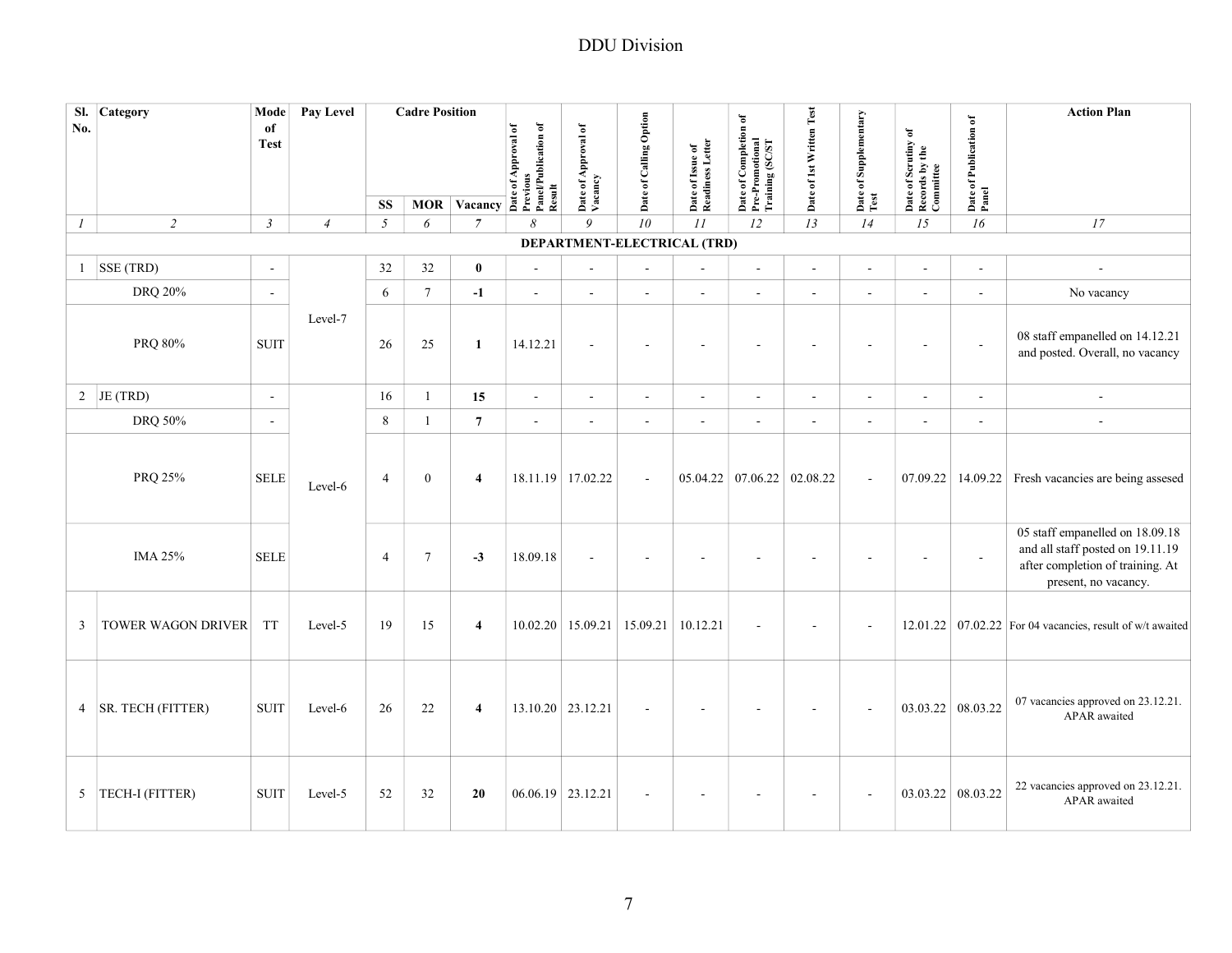| SI.<br>No.    | Category                     | Mode<br>of<br><b>Test</b> | Pay Level      |                | <b>Cadre Position</b> | $\frac{1}{\sqrt{\frac{3}{2}}\sum_{k=1}^{n} \sum_{k=1}^{n}$ | Panel/Publication of<br>of Approval of<br>Result | Date of Approval of<br>Vacancy | Date of Calling Option   | Date of Issue of<br>Readiness Letter | of Completion of<br>Date of Completio<br>Pre-Promotional<br>Training (SC/ST | Date of 1st Written Test | Date of Supplementary    | Date of Scrutiny of<br>Records by the<br>Committee | Date of Publication of<br>Panel | <b>Action Plan</b>                                                                                  |
|---------------|------------------------------|---------------------------|----------------|----------------|-----------------------|------------------------------------------------------------|--------------------------------------------------|--------------------------------|--------------------------|--------------------------------------|-----------------------------------------------------------------------------|--------------------------|--------------------------|----------------------------------------------------|---------------------------------|-----------------------------------------------------------------------------------------------------|
|               |                              |                           |                | <b>SS</b>      | <b>MOR</b>            |                                                            |                                                  |                                |                          |                                      |                                                                             |                          | Test                     |                                                    |                                 |                                                                                                     |
| $\mathcal{I}$ | $\overline{2}$               | $\mathfrak{Z}$            | $\overline{4}$ | 5              | 6                     | $\overline{7}$                                             | 8                                                | $\overline{Q}$                 | 10                       | II                                   | 12                                                                          | 13                       | 14                       | 15                                                 | 16                              | 17                                                                                                  |
|               |                              |                           |                |                |                       |                                                            |                                                  |                                |                          | DEPARTMENT-ELECTRICAL (TRD)          |                                                                             |                          |                          |                                                    |                                 |                                                                                                     |
| 6             | TECH-II (FITTER)             | <b>TT</b>                 | Level-4        | 10             | 14                    | $-4$                                                       | 30.05.19 23.12.21                                |                                | $\blacksquare$           | $\overline{\phantom{a}}$             | $\overline{\phantom{a}}$                                                    | $\sim$                   | $\blacksquare$           |                                                    | 28.03.22                        | 26 vacancies approved on 23.12.21.                                                                  |
|               | 7  TECH-III (FITTER)         | $\sim$                    |                | 15             | 31                    | $-16$                                                      | $\sim$                                           | $\sim$                         | $\sim$                   | $\sim$                               | $\sim$                                                                      | $\sim$                   | $\sim$                   | $\overline{a}$                                     | $\sim$                          |                                                                                                     |
|               | DRQ 25%                      | $\blacksquare$            |                | $\overline{4}$ | $12\,$                | $-8$                                                       | $\blacksquare$                                   | $\sim$                         | $\overline{\phantom{a}}$ | $\blacksquare$                       | $\blacksquare$                                                              | $\overline{\phantom{a}}$ | $\sim$                   | $\sim$                                             | ÷.                              | No vacancy                                                                                          |
|               | PRQ 50%                      | <b>TT</b>                 | Level-2        | 8              | 12                    | $-4$                                                       | 07.09.20 23.12.21                                |                                | $\overline{\phantom{a}}$ | 30.03.22                             | 12.05.22                                                                    |                          |                          |                                                    | 06.07.22                        | 08 vacancies approved on 23.12.21.                                                                  |
|               | <b>LDCE 25%</b>              | <b>SELE</b>               |                | 3              | $\tau$                | $-4$                                                       | 29.01.20                                         |                                | $\sim$                   | ÷.                                   |                                                                             |                          |                          |                                                    | $\sim$                          | From last panel published on<br>29.01.20, 07 staff empanelled and<br>posted. At present, no vacancy |
| 8             | <b>SR. TRUCK-JEEP DRIVER</b> | <b>SUIT</b>               | Level-6        | $\mathbf{1}$   |                       | $\bf{0}$                                                   | 27.06.19                                         | $\sim$                         | $\overline{\phantom{a}}$ | $\overline{\phantom{a}}$             | $\overline{a}$                                                              |                          | ۰.                       | ٠                                                  | $\overline{\phantom{a}}$        | No vacancy                                                                                          |
|               | 9 TRUCK-JEEP DRIVER-I        | <b>SUIT</b>               | Level-5        | $\overline{2}$ | 1.                    | $\mathbf{1}$                                               | 11.10.19                                         | $\sim$                         | $\blacksquare$           | $\blacksquare$                       | $\blacksquare$                                                              | $\overline{\phantom{a}}$ | $\sim$                   | $\blacksquare$                                     | $\overline{\phantom{a}}$        | Re-deployment is being considered                                                                   |
|               | 10 TRUCK-JEEP DRIVER-II      | <b>TT</b>                 | Level-4        | $\mathbf{0}$   | 1                     | $-1$                                                       | 11.02.16                                         | $\sim$                         | $\overline{\phantom{a}}$ | $\overline{\phantom{a}}$             | ۰                                                                           |                          | $\overline{\phantom{a}}$ | $\overline{\phantom{a}}$                           | $\blacksquare$                  | No vacancy                                                                                          |
|               | 11 TRUCK-JEEP DRIVER-III     | <b>TT</b>                 | Level-2        | $\mathbf{1}$   | $\overline{0}$        | $\mathbf{1}$                                               | $\sim$                                           | $\sim$                         | $\blacksquare$           | $\blacksquare$                       | ÷                                                                           | $\overline{\phantom{a}}$ | $\sim$                   | $\sim$                                             | ÷.                              | Diminishing cadre                                                                                   |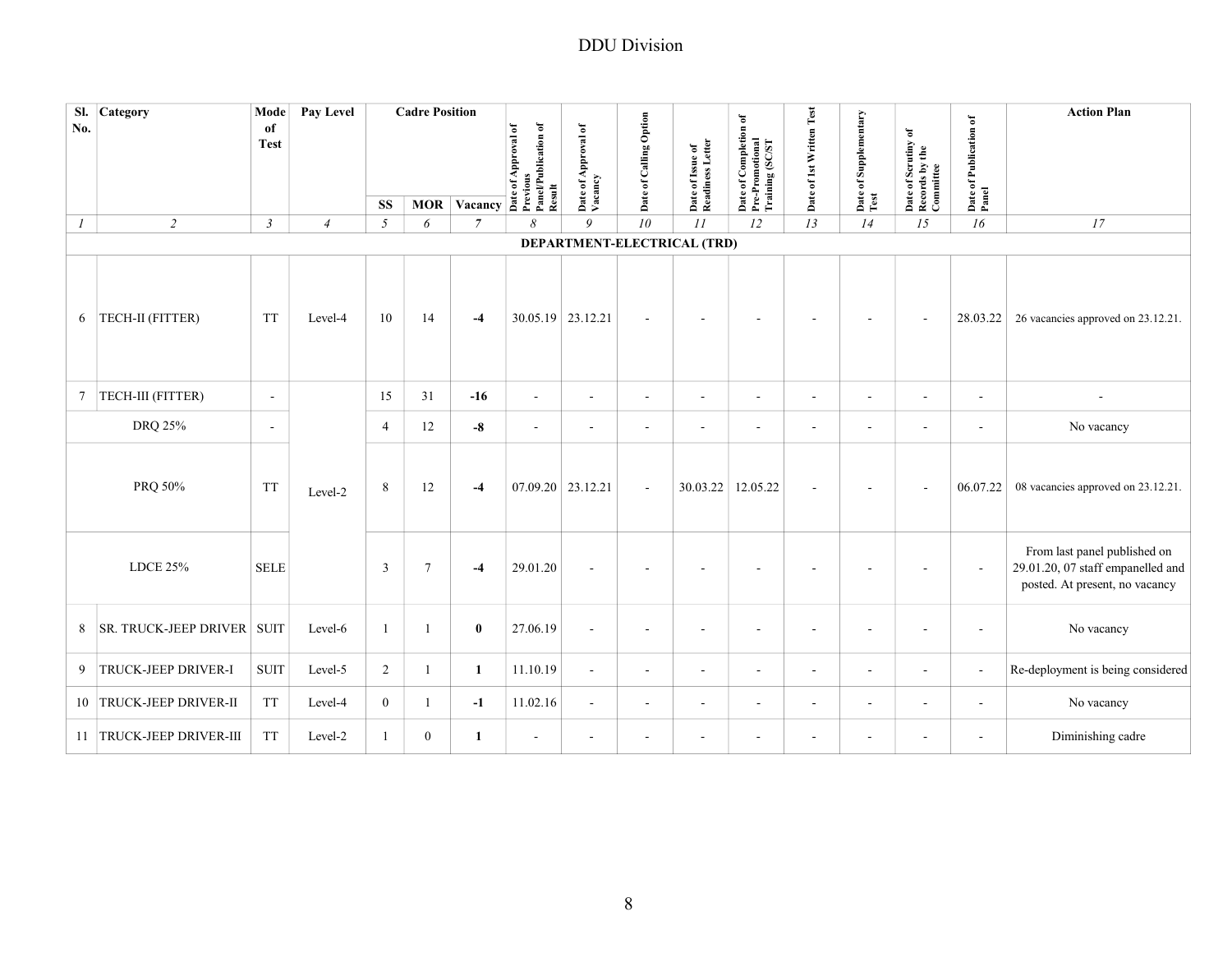| Sl.<br>No.       | Category             | Mode<br>of     | Pay Level      |            | <b>Cadre Position</b> |                                                                                                                      |                |                                |                          |                                      |                                                             |                          |                       |                                                    |                                 | <b>Action Plan</b>                                                                                                 |
|------------------|----------------------|----------------|----------------|------------|-----------------------|----------------------------------------------------------------------------------------------------------------------|----------------|--------------------------------|--------------------------|--------------------------------------|-------------------------------------------------------------|--------------------------|-----------------------|----------------------------------------------------|---------------------------------|--------------------------------------------------------------------------------------------------------------------|
|                  |                      | <b>Test</b>    |                |            |                       | MOR Vacancy As Approval of ALSA CORPORATION OF A CALCULATION OF A CALCULATION OF A CALCULATION OF A CALCULATION OF A |                | Date of Approval of<br>Vacancy | Date of Calling Option   | Date of Issue of<br>Readiness Letter | Date of Completion of<br>Pre-Promotional<br>Training (SC/ST | Date of 1st Written Test | Date of Supplementary | Date of Scrutiny of<br>Records by the<br>Committee | Date of Publication of<br>Panel |                                                                                                                    |
|                  |                      |                |                | <b>SS</b>  |                       |                                                                                                                      |                |                                |                          |                                      |                                                             |                          | Test                  |                                                    |                                 |                                                                                                                    |
| $\boldsymbol{l}$ | $\overline{2}$       | $\mathfrak{Z}$ | $\overline{4}$ | $\sqrt{2}$ | 6                     | $\overline{7}$                                                                                                       | 8              | 9                              | 10                       | II                                   | 12                                                          | 13                       | 14                    | 15                                                 | 16                              | 17                                                                                                                 |
|                  |                      |                |                |            |                       |                                                                                                                      |                | DEPARTMENT-ELECTRICAL (TRD)    |                          |                                      |                                                             |                          |                       |                                                    |                                 |                                                                                                                    |
|                  | 12   SR. TECH $(LM)$ | <b>SUIT</b>    | Level-6        | 34         | 31                    | 3                                                                                                                    |                | 26.02.21 12.04.22              | $\sim$                   | $\blacksquare$                       |                                                             |                          | $\sim$                | 07.06.22                                           | 14.06.22                        | 11 staff empanelled on 26.02.21<br>and all posted. Fresh vacancy due<br>to retirement                              |
|                  | 13 TECH-I (LM)       | <b>SUIT</b>    | Level-5        | 70         | 44                    | 26                                                                                                                   |                | 06.06.19 12.04.22              | $\sim$                   |                                      |                                                             |                          | ÷,                    | 07.06.22                                           | 14.06.22                        | From last panel published on<br>06.06.19, 08 staff empanelled and<br>posted. Fresh vacancy will be<br>assesed      |
|                  | 14 TECH-II (LM)      | <b>TT</b>      | Level-4        | 13         | 19                    | $-6$                                                                                                                 |                | 24.05.21 15.06.22              | $\sim$                   | $\overline{\phantom{a}}$             | $\sim$                                                      | $\sim$                   | $\blacksquare$        | $\sim$                                             | 24.08.22                        | 04 staff empanelled on 24.05.21<br>and posted. Fresh process will be<br>initiated after 01 year from last<br>panel |
|                  | 15 TECH-III (LM)     | $\blacksquare$ |                | 21         | 34                    | $-13$                                                                                                                | $\blacksquare$ | $\sim$                         | $\sim$                   | $\sim$                               | $\sim$                                                      | $\sim$                   | $\sim$                | $\sim$                                             | $\sim$                          |                                                                                                                    |
|                  | DRQ 25%              | $\blacksquare$ |                | 5          | 11                    | $-6$                                                                                                                 | $\sim$         | $\sim$                         | $\sim$                   | ÷,                                   | $\sim$                                                      | $\sim$                   | $\sim$                | $\sim$                                             | $\sim$                          | No vacancy                                                                                                         |
|                  | PRQ 50%              | <b>TT</b>      | Level-2        | 11         | 15                    | $-4$                                                                                                                 | 07.09.20       | $\sim$                         | ÷,                       | $\overline{\phantom{a}}$             |                                                             |                          |                       |                                                    |                                 | For 15 vacancies, 15 staff<br>empanelled and posted. At present,<br>no vacancy.                                    |
|                  | <b>LDCE 25%</b>      | <b>SELE</b>    |                | 5          | 8                     | $-3$                                                                                                                 | 15.11.21       | $\sim$                         | $\overline{\phantom{a}}$ | $\blacksquare$                       | $\blacksquare$                                              |                          |                       | $\sim$                                             | $\sim$                          | 08 staff empanelled on 15.11.21<br>and posted                                                                      |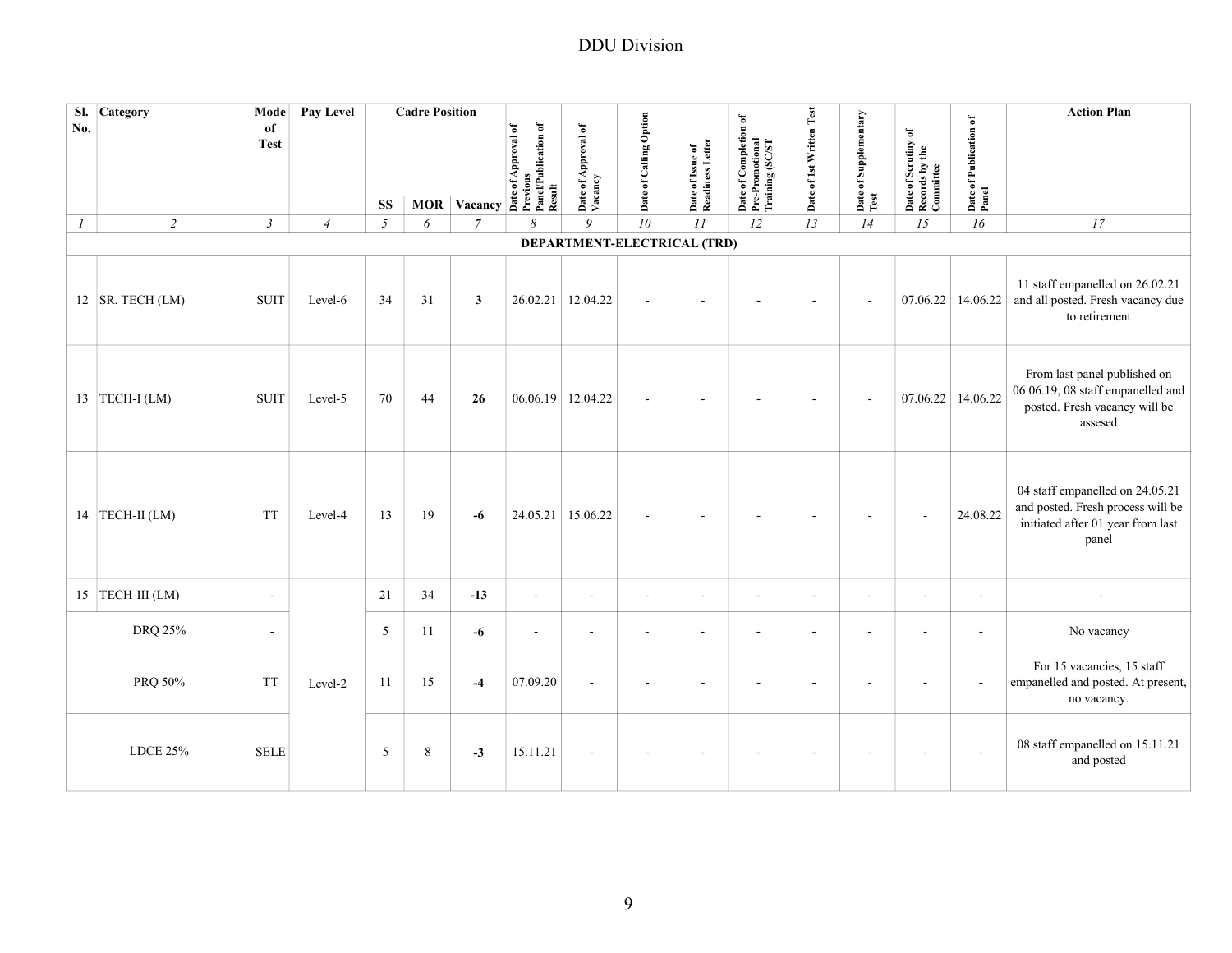| SI.<br>No.    | <b>Category</b>                | Mode<br>of<br><b>Test</b> | Pay Level      |                 | <b>Cadre Position</b> |                                      | Panel/Publication of<br>of Approval of<br>Previou<br>Result<br>Date | Date of Approval of<br>Vacancy | Date of Calling Option   | Date of Issue of<br>Readiness Letter | Date of Completion of<br>Pre-Promotional<br>Training (SC/ST | Date of 1st Written Test | Date of Supplementary<br>Test | Date of Scrutiny of<br>Records by the<br>Committee | Date of Publication of<br>Panel | <b>Action Plan</b>                                                                                                  |
|---------------|--------------------------------|---------------------------|----------------|-----------------|-----------------------|--------------------------------------|---------------------------------------------------------------------|--------------------------------|--------------------------|--------------------------------------|-------------------------------------------------------------|--------------------------|-------------------------------|----------------------------------------------------|---------------------------------|---------------------------------------------------------------------------------------------------------------------|
| $\mathcal{I}$ | $\overline{2}$                 | $\mathfrak{Z}$            | $\overline{4}$ | <b>SS</b><br>5  | 6                     | <b>MOR Vacancy</b><br>$\overline{7}$ | 8                                                                   | 9                              | 10                       | II                                   | 12                                                          | 13                       | 14                            | 15                                                 | 16                              | 17                                                                                                                  |
|               |                                |                           |                |                 |                       |                                      |                                                                     |                                |                          | DEPARTMENT-ELECTRICAL (TRS-M)        |                                                             |                          |                               |                                                    |                                 |                                                                                                                     |
| $\mathbf{1}$  | SSE (TRS)                      | $\overline{a}$            |                | 68              | 53                    | 15                                   | $\overline{a}$                                                      |                                | $\sim$                   | $\overline{a}$                       | $\overline{a}$                                              | ÷.                       |                               |                                                    | L.                              |                                                                                                                     |
|               | DRQ 20%                        | $\overline{a}$            | Level-7        | 14              | 8                     | 6                                    | ÷,                                                                  |                                | $\overline{\phantom{a}}$ | $\overline{a}$                       | $\overline{a}$                                              |                          |                               | $\overline{\phantom{a}}$                           | $\overline{\phantom{a}}$        |                                                                                                                     |
|               | PRQ 80%                        | <b>SUIT</b>               |                | 54              | 45                    | $\boldsymbol{9}$                     | 02.07.20 17.11.21                                                   |                                | $\sim$                   | $\overline{a}$                       | ÷.                                                          | $\sim$                   | $\sim$                        | 17.01.22 31.01.22                                  |                                 | For 08 vacancies, suitability held<br>on 17.01.22. Result awaited                                                   |
|               | 2 JE (TRS)                     | ÷,                        |                | 30              | 33                    | $-3$                                 | $\blacksquare$                                                      | $\sim$                         | $\blacksquare$           | $\sim$                               | $\overline{\phantom{a}}$                                    | $\overline{\phantom{a}}$ | $\sim$                        | $\overline{\phantom{a}}$                           | ÷,                              |                                                                                                                     |
|               | DRQ 50%                        | $\blacksquare$            |                | 15              | 22                    | $-7$                                 | $\overline{\phantom{a}}$                                            | $\sim$                         | $\overline{\phantom{a}}$ | $\overline{\phantom{a}}$             | $\blacksquare$                                              | $\sim$                   | $\sim$                        | $\overline{\phantom{a}}$                           | ä,                              |                                                                                                                     |
|               | PRQ 25%                        | <b>SELE</b>               | Level-6        | 8               | 1                     | 7                                    | 23.12.20                                                            | 15.03.22                       | $\overline{\phantom{a}}$ | 23.03.22                             | 05.05.22                                                    | 20.06.22                 | $\sim$                        | 10.08.22                                           | 17.08.22                        | From last panel published on<br>23.12.20, only 01 staff empanelled<br>and posted. Fresh vacancy will be<br>assesed. |
|               | <b>IMA 25%</b>                 | <b>SELE</b>               |                | $7\phantom{.0}$ | 10                    | $-3$                                 | 20.08.20                                                            |                                | $\overline{\phantom{a}}$ | $\overline{a}$                       |                                                             |                          |                               | $\overline{a}$                                     |                                 | From last panel published on 20.08.20, 10<br>staff empanelled and all posted. At present,<br>no vacancy             |
| 3             | C & M<br><b>SUPERINTENDANT</b> | $\blacksquare$            | Level-7        | 2               | $\overline{c}$        | $\bf{0}$                             | $\blacksquare$                                                      | $\overline{\phantom{a}}$       | $\overline{\phantom{a}}$ | $\blacksquare$                       | ä,                                                          | $\blacksquare$           | $\overline{\phantom{a}}$      | $\overline{\phantom{a}}$                           | $\overline{\phantom{a}}$        | HQ Controlled                                                                                                       |
| 4             | C & M ASSISTANT                | $\sim$                    | Level-6        | 1               | $\mathbf{1}$          | $\bf{0}$                             | ÷,                                                                  | $\sim$                         | $\sim$                   | $\blacksquare$                       | ä,                                                          | $\overline{\phantom{a}}$ | $\sim$                        | $\overline{\phantom{a}}$                           | $\overline{\phantom{a}}$        | HQ Controlled                                                                                                       |
| 5             | SR. TECH (WELDER)              | <b>SUIT</b>               | Level-6        | $\overline{3}$  | $\overline{2}$        | $\mathbf{1}$                         | 17.02.16                                                            | $\sim$                         | $\overline{a}$           | $\overline{\phantom{a}}$             | ä,                                                          | $\sim$                   | $\sim$                        | $\overline{\phantom{a}}$                           | $\blacksquare$                  | Shortfall of SC in lower grade                                                                                      |
| 6             | TECH-I (WELDER)                | <b>SUIT</b>               | Level-5        | $7\phantom{.0}$ | 5                     | $\overline{2}$                       | 26.08.13                                                            | $\sim$                         | $\overline{\phantom{a}}$ | $\blacksquare$                       | $\blacksquare$                                              | $\blacksquare$           |                               | $\overline{\phantom{a}}$                           |                                 | Eligible 02 years service completed<br>staff not available in lower grade                                           |
|               | 7   TECH-II (WELDER)           | <b>TT</b>                 | Level-4        | 1               | 1                     | $\bf{0}$                             | 27.12.21                                                            | ٠                              | $\overline{\phantom{a}}$ | $\overline{\phantom{a}}$             | $\blacksquare$                                              | $\blacksquare$           |                               | $\overline{\phantom{a}}$                           |                                 | No staff available in lower grade                                                                                   |
|               | 8   TECH-III (WELDER)          | <b>TT</b>                 | Level-2        | 2               | $\overline{0}$        | $\overline{2}$                       | ÷,                                                                  |                                | $01.12.21$ 31.12.21      | 03.03.22 05.05.22                    |                                                             | ÷,                       |                               | $\sim$                                             | 11.08.22                        | For 02 vacancies, option called for<br>on 31.12.21                                                                  |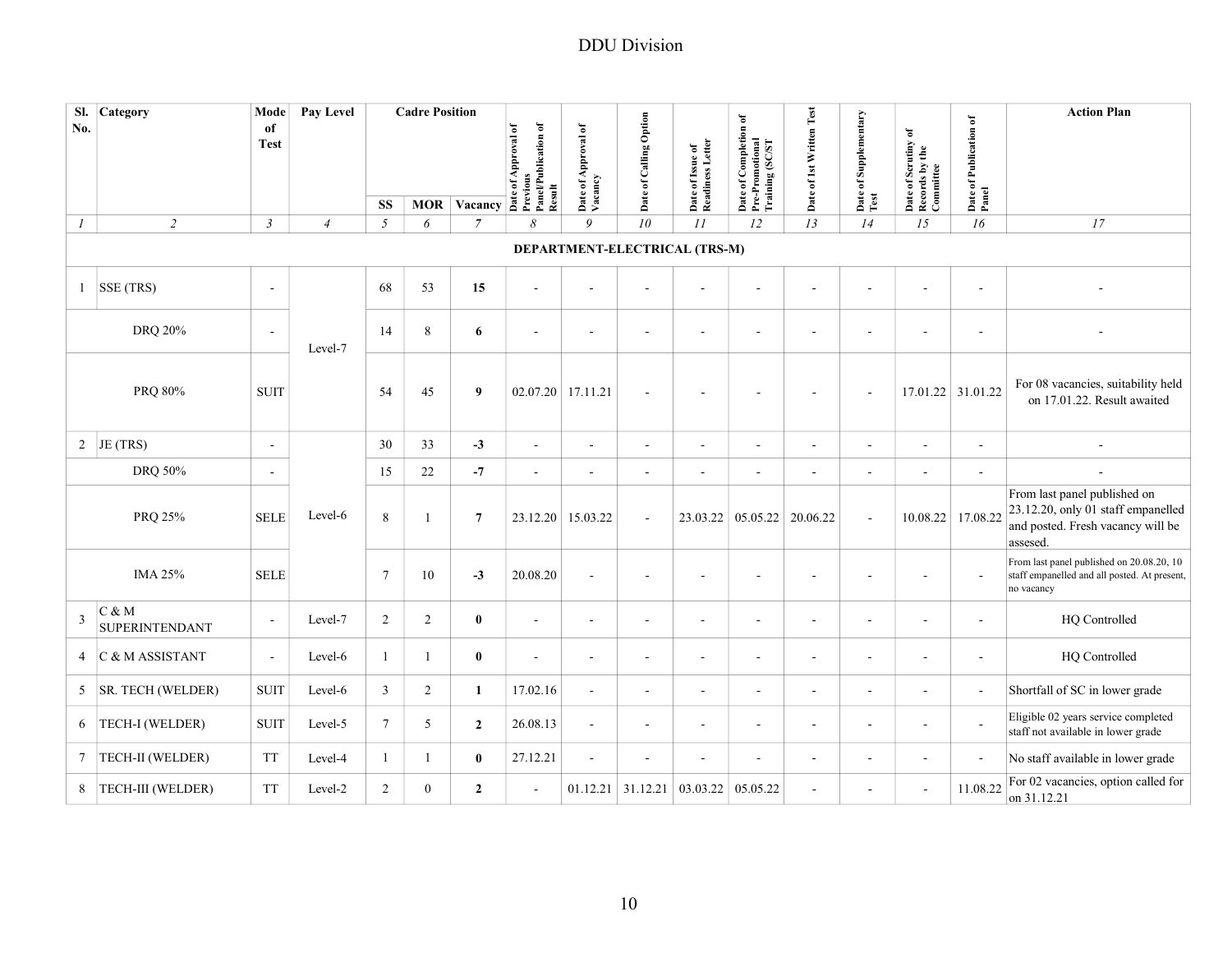| No. | Sl. Category              | Mode<br>of<br><b>Test</b> | <b>Pay Level</b> |                | <b>Cadre Position</b> | MOR $Vacancy \stackrel{\text{def}}{=}$ | Panel/Publication of | of Approval of                | Date of Calling Option   | Readiness Letter<br>Date of Issue of | 6f<br>of Completion<br>Pre-Promotional<br>Training (SC/ST | Date of 1st Written Test | Date of Supplementary    | ð<br>of Scrutiny<br>Date of Scrutiny<br>Records by the | Date of Publication of<br>Panel | <b>Action Plan</b>                                                                                                                            |
|-----|---------------------------|---------------------------|------------------|----------------|-----------------------|----------------------------------------|----------------------|-------------------------------|--------------------------|--------------------------------------|-----------------------------------------------------------|--------------------------|--------------------------|--------------------------------------------------------|---------------------------------|-----------------------------------------------------------------------------------------------------------------------------------------------|
|     |                           |                           |                  | SS             |                       |                                        | Previous<br>Result   | Date of A<br>Vacancy          |                          |                                      | Date                                                      |                          | Test                     | Committee                                              |                                 |                                                                                                                                               |
| 1   | $\overline{2}$            | $\mathfrak{Z}$            | $\overline{4}$   | $\sqrt{2}$     | 6                     | $\overline{7}$                         | 8                    | $\boldsymbol{Q}$              | 10                       | II                                   | 12                                                        | 13                       | 14                       | 15                                                     | 16                              | 17                                                                                                                                            |
|     |                           |                           |                  |                |                       |                                        |                      | DEPARTMENT-ELECTRICAL (TRS-M) |                          |                                      |                                                           |                          |                          |                                                        |                                 |                                                                                                                                               |
| 9   | SR. TECH (FITTER)         | <b>SUIT</b>               | Level-6          | 160            | 44                    | 116                                    | 07.05.21             |                               |                          | $\overline{a}$                       |                                                           |                          |                          |                                                        | $\sim$                          | 52 staff empanelled on 07.05.21. Selection<br>pending due to Court Case related to<br>seniority dispute in Tech-I.                            |
|     | 10   TECH-I (FITTER)      | <b>SUIT</b>               | Level-5          | 321            | 312                   | 9                                      | 13.10.21             | 02.11.22                      | $\overline{\phantom{a}}$ | $\overline{\phantom{a}}$             |                                                           |                          | ÷,                       | 14.12.22                                               | 20.12.22                        | From last panel published on 13.10.21, 70<br>staff empanelled and posted. Fresh action<br>will be initiated after 01 year from last<br>panel. |
|     | 11   TECH-II (FITTER)     | <b>TT</b>                 | Level-4          | 50             | $\mathbf{1}$          | 49                                     | 27.03.19             | 24.01.22                      | $\blacksquare$           | $\blacksquare$                       |                                                           | $\sim$                   | $\overline{a}$           |                                                        | 24.03.22                        | For 201 vacancies as approved on<br>24.01.22, committee nomination is to be<br>done                                                           |
|     | 12   TECH-III (FITTER)    | ÷,                        |                  | 95             | 100                   | $-5$                                   | $\sim$               |                               | ÷,                       | $\blacksquare$                       |                                                           | $\sim$                   | ÷,                       | ä,                                                     |                                 |                                                                                                                                               |
|     | DRQ 25% (RBE No. 113/19)  | $\sim$                    |                  | 24             | 41                    | $-17$                                  | $\sim$               |                               | $\overline{\phantom{a}}$ | $\overline{\phantom{a}}$             |                                                           | $\overline{\phantom{a}}$ | $\overline{\phantom{a}}$ | $\overline{a}$                                         |                                 |                                                                                                                                               |
|     | PRQ 50% (RBE No. 113/19)  | <b>TT</b>                 | Level-2          | 48             | 23                    | 25                                     | 12.04.19             | 24.01.22                      | ÷,                       | 23.02.22                             |                                                           |                          | $\overline{a}$           |                                                        | 30.03.22                        | For 36 vacancies, committee<br>nomination is to be done.                                                                                      |
|     | LDCE 25% (RBE No. 113/19) | <b>SELE</b>               |                  | 23             | 36                    | $-13$                                  | 10.02.21             |                               |                          |                                      | 24.01.22 05.04.22 07.06.22 20.07.22                       | 25.08.22                 | $\overline{\phantom{a}}$ |                                                        | 16.09.22 20.09.22               | From last panel published on<br>10.02.21, 36 staff empanelled and<br>posted. Fresh 24 vacancies<br>approved on 24.01.22.                      |
|     | 13 SR. INSTRUCTOR (ETTC)  | $\sim$                    | Level-7          | $\overline{4}$ | $\overline{2}$        | $\mathbf{2}$                           | $\sim$               | 09.03.22                      | 11.03.22                 | 27.04.22                             | 02.06.22                                                  | 21.07.22                 | $\overline{\phantom{a}}$ | 17.08.22                                               | 24.08.22                        | Fresh vacancy will be assesed.                                                                                                                |
|     | 14   INSTRUCTOR (ETTC)    | $\overline{a}$            | Level-6          | $\overline{4}$ | $\overline{3}$        | $\mathbf{1}$                           | $\sim$               | 09.03.22                      | 11.03.22                 | 27.04.22                             | 02.06.22                                                  | 21.07.22                 | L.                       | 17.08.22                                               | 24.08.22                        | Fresh vacancy will be assesed.                                                                                                                |
| 15  | <b>MRI DEMONSTRATOR</b>   | $\sim$                    | Level-6          | $\mathbf{1}$   | $\mathbf{1}$          | $\bf{0}$                               | $\sim$               |                               | $\overline{a}$           | $\overline{\phantom{a}}$             |                                                           | $\overline{\phantom{a}}$ | ÷.                       | L,                                                     |                                 | No vacancy                                                                                                                                    |
|     | 16   SR. TECH (MACHINEST) | <b>SUIT</b>               | Level-6          | $\overline{3}$ | 3                     | $\mathbf{0}$                           | 28.01.21             |                               | ÷,                       | ÷,                                   |                                                           | $\blacksquare$           | ÷,                       |                                                        |                                 | No vacancy                                                                                                                                    |
|     | 17   TECH-I (MACHINEST)   | <b>SUIT</b>               | Level-5          | $\tau$         | $\overline{2}$        | 5                                      | 02.09.19             | 20.04.22                      | $\blacksquare$           | $\blacksquare$                       |                                                           | $\sim$                   | $\blacksquare$           | 18.05.22                                               |                                 | 24.05.22 Fresh vacancy will be assesed.                                                                                                       |
|     | 18 TECH-II (MACHINEST)    | <b>TT</b>                 | Level-4          | $\mathbf{1}$   | $\overline{c}$        | $-1$                                   | 29.08.19             | $\sim$                        | $\overline{\phantom{a}}$ | ÷,                                   |                                                           | $\blacksquare$           | ÷,                       | ä,                                                     | $\overline{\phantom{a}}$        | Eligible 02 years service completed<br>staff not available in lower grade                                                                     |
|     | 19 TECH-III (MACHINEST)   | <b>TT</b>                 | Level-2          | 2              | 3                     | $-1$                                   | $\sim$               | $\overline{\phantom{a}}$      | $\overline{\phantom{a}}$ | $\blacksquare$                       |                                                           | $\blacksquare$           | $\overline{\phantom{a}}$ | ÷                                                      | $\blacksquare$                  | No vacancy                                                                                                                                    |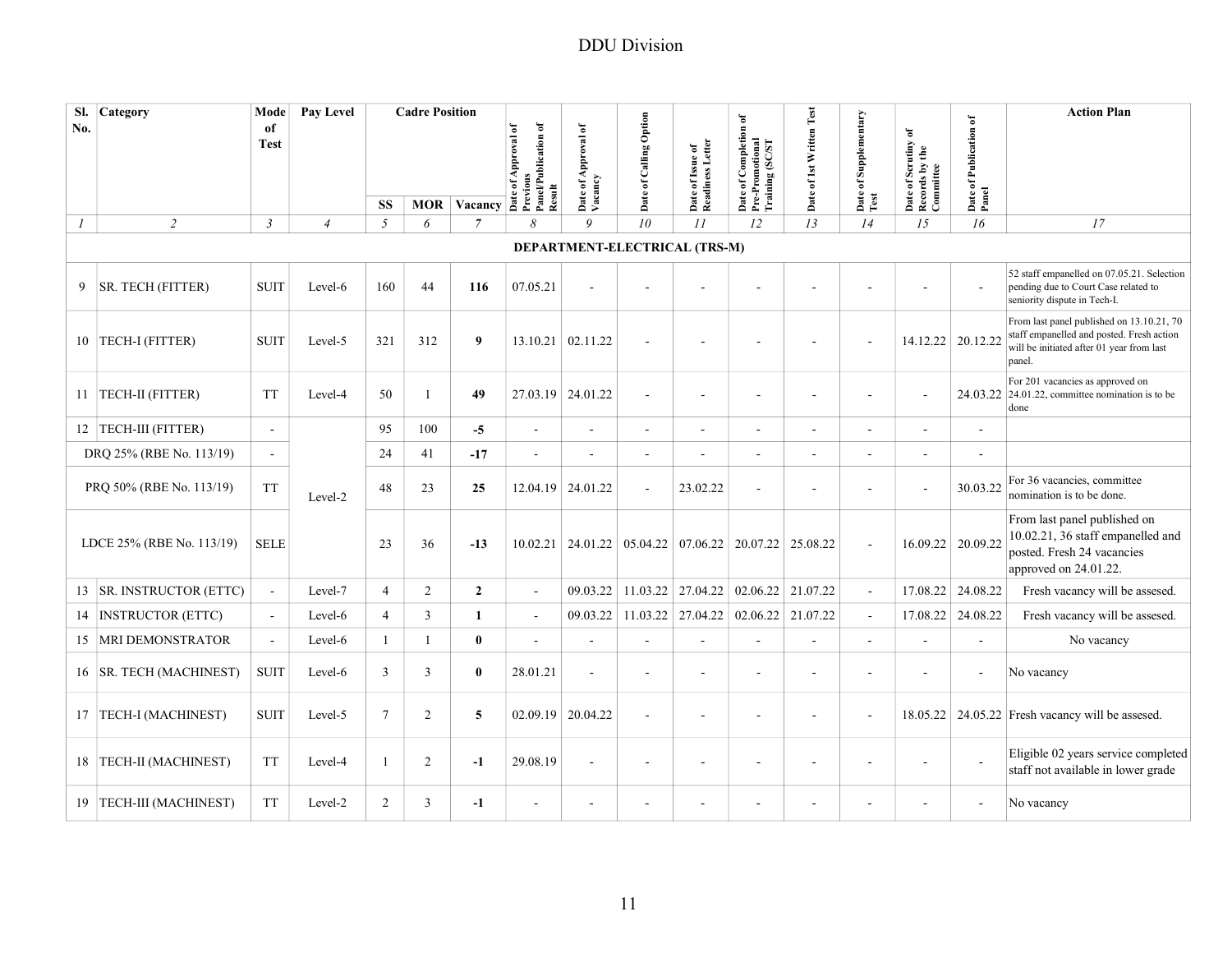| SI.<br>No.     | Category                          | Mode<br>of               | Pay Level                                   |     | <b>Cadre Position</b> |                    |                                             |                                |                                                            |                                      |                                                                              |                          |                          |                                                    |                                 | <b>Action Plan</b>                                                                                                                           |
|----------------|-----------------------------------|--------------------------|---------------------------------------------|-----|-----------------------|--------------------|---------------------------------------------|--------------------------------|------------------------------------------------------------|--------------------------------------|------------------------------------------------------------------------------|--------------------------|--------------------------|----------------------------------------------------|---------------------------------|----------------------------------------------------------------------------------------------------------------------------------------------|
|                |                                   | <b>Test</b>              |                                             |     |                       |                    | Panel/Publication of<br>Date of Approval of | Date of Approval of<br>Vacancy | Date of Calling Option                                     | Date of Issue of<br>Readiness Letter | of Completion of<br>Date of Completion<br>Pre-Promotional<br>Training (SC/ST | Date of 1st Written Test | Date of Supplementary    | Date of Scrutiny of<br>Records by the<br>Committee | Date of Publication of<br>Panel |                                                                                                                                              |
|                |                                   |                          |                                             |     |                       |                    | Previous                                    |                                |                                                            |                                      |                                                                              |                          |                          |                                                    |                                 |                                                                                                                                              |
|                |                                   |                          |                                             | SS  |                       | <b>MOR</b> Vacancy | Result                                      |                                |                                                            |                                      |                                                                              |                          | Test                     |                                                    |                                 |                                                                                                                                              |
| $\mathcal{I}$  | $\overline{2}$                    | $\mathfrak{Z}$           | $\overline{4}$                              | 5   | 6                     | $\overline{7}$     | 8                                           | $\overline{Q}$                 | 10                                                         | II                                   | 12                                                                           | 13                       | 14                       | 15                                                 | 16                              | 17                                                                                                                                           |
|                |                                   |                          |                                             |     |                       |                    |                                             |                                | DEPARTMENT-ELECTRICAL (TRS-OP, Electric & Diesel Combined) |                                      |                                                                              |                          |                          |                                                    |                                 |                                                                                                                                              |
| $\mathbf{1}$   | CH. LOCO INSPECTOR                | <b>SELE</b>              | Level-7                                     | 64  | 51                    | 13                 | 15.01.15                                    | 09.11.21                       | 05.12.21                                                   | 28.01.22                             | 04.03.22                                                                     | 19.05.22                 | $\sim$                   | 14.06.22                                           | 17.06.22                        | For 22 vacancies, readiness issued on<br>28.01.22                                                                                            |
| 2              | <b>RUNNING SUPERVISOR</b>         | <b>SUIT</b>              | <b>DRAFTED</b><br><b>FROM LP</b><br>(GOODS) | 80  | 48                    | 32                 |                                             | 28.03.19 08.03.22              | 10.03.22                                                   | 20.04.22                             | 01.06.22                                                                     | 26.07.22                 | $\sim$                   | 17.08.22                                           | 22.08.22                        | Fresh vacancy is being assesed after<br>revision of S/S                                                                                      |
| 3              | LOCO PILOT<br>(MAIL)/ELECT        | <b>SUIT</b>              | Level- $6 +$<br>2250                        | 93  | 93                    | $\bf{0}$           | 06.08.21                                    |                                | $\blacksquare$                                             | $\overline{\phantom{a}}$             | ä,                                                                           |                          | $\overline{\phantom{a}}$ | ÷,                                                 | $\blacksquare$                  | From last panel published on 06.08.21, 23<br>staff empanelled and posted. At present, no<br>vacancy                                          |
| 4              | LOCO PILOT<br>(PASSENGER)/ELECT   | <b>SUIT</b>              | Level- $6 +$<br>1125                        | 129 | 125                   | $\overline{4}$     | 29.09.21                                    |                                | $\overline{\phantom{a}}$                                   |                                      |                                                                              |                          |                          | ÷,                                                 | $\overline{\phantom{a}}$        | From last panel published on 29.09.21, 25<br>staff empanelled and posted. Fresh action<br>will be initiated subject to actual<br>requirement |
| 5              | LOCO PILOT<br>(GOODS)/ELECT       |                          | SUIT Level- $6 + 750$                       | 697 | 562                   | 135                | 03.12.21                                    | $\sim$                         | $\overline{\phantom{a}}$                                   | ÷,                                   | ÷,                                                                           |                          | $\overline{\phantom{a}}$ | ÷,                                                 | $\overline{\phantom{a}}$        | 119 staff empanelled on 03.12.21.<br>Posting awaited                                                                                         |
| 6              | LOCO PILOT<br>(SHUNTING-I)/ELECT  | <b>SUIT</b>              | Level-6                                     | 155 | 58                    | 97                 | 14.01.22                                    | $\sim$                         | $\overline{\phantom{a}}$                                   | $\overline{\phantom{a}}$             | $\overline{a}$                                                               |                          | $\sim$                   | $\overline{a}$                                     | $\sim$                          | 206 staff empanelled on 14.01.22<br>keeping in view of higher grade<br>vacancies. Posting is to be done                                      |
| $\overline{7}$ | LOCO PILOT<br>(SHUNTING-II)/ELECT | <b>SUIT</b>              | Level-4                                     | 155 | 206                   | $-51$              | 18.08.20                                    | 13.08.21                       | $\blacksquare$                                             | $\sim$                               | $\overline{a}$                                                               |                          | $\sim$                   | ä,                                                 | 23.03.22                        | For 195 vacancies, date of suitability<br>is to be fixed                                                                                     |
| 8              | <b>SR. ALP/ELECT</b>              | <b>SUIT</b>              | Level-4                                     | 809 | 509                   | 300                | $19.07.19$ 05.11.21                         |                                | $\blacksquare$                                             |                                      |                                                                              |                          |                          |                                                    | 31.01.22                        | 497 vacancies approved on 05.11.21.<br>Suitability held on 27.01.22.                                                                         |
| 9              | ALP/ELECT                         | $\overline{\phantom{a}}$ |                                             | 202 | 660                   | $-458$             | $\sim$                                      | $\sim$                         | $\blacksquare$                                             | $\blacksquare$                       | $\overline{\phantom{a}}$                                                     | $\overline{\phantom{a}}$ | $\blacksquare$           | $\blacksquare$                                     | $\sim$                          |                                                                                                                                              |
|                | DRQ 50%                           | $\overline{\phantom{a}}$ | Level-2                                     | 101 | 660                   | $-559$             | $\sim$                                      |                                | $\blacksquare$                                             | $\overline{\phantom{a}}$             | ä,                                                                           |                          | $\overline{\phantom{a}}$ | $\overline{a}$                                     | $\sim$                          |                                                                                                                                              |
|                | PRQ 50%                           | <b>SELE</b>              |                                             | 101 | $\overline{0}$        | 101                | $\overline{a}$                              |                                |                                                            |                                      |                                                                              |                          |                          |                                                    | $\overline{a}$                  |                                                                                                                                              |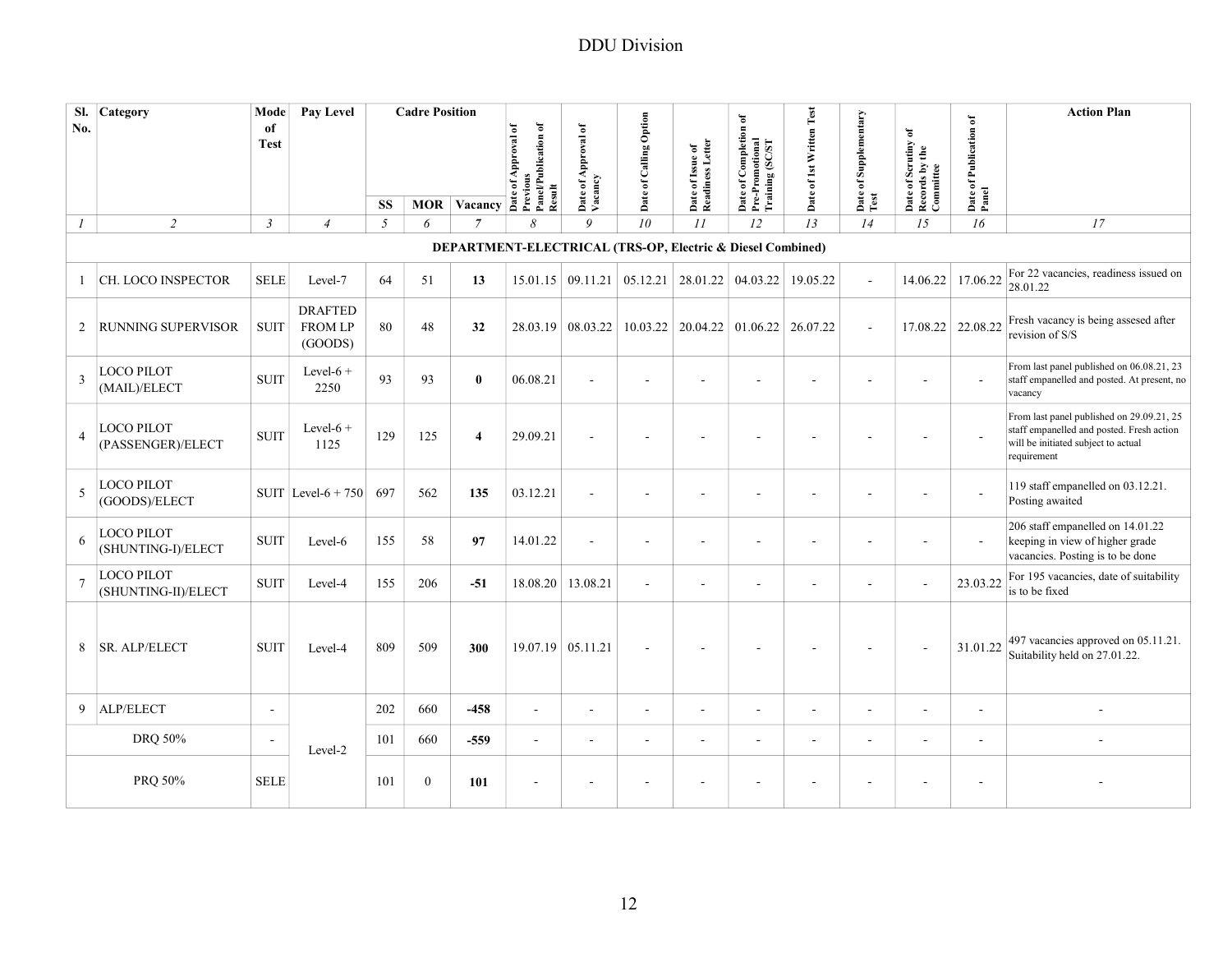| SI.<br>No.       | Category                            | Mode<br>of<br><b>Test</b> | Pay Level      |                 | <b>Cadre Position</b> |                | MOR Vacancy As Agreed Materials of Agriculturation of MOR Vacancy As Agriculturation of Agriculturation of Agriculturation of Agriculturation of Agriculturation of Agriculturation of Agriculturation of Agriculturation of A | Date of Approval of<br>Vacancy | Date of Calling Option                 | Date of Issue of<br>Readiness Letter | ď<br>of Completion<br>Pre-Promotional<br>Training (SC/ST<br>Date | Date of 1st Written Test | Date of Supplementary    | ð<br>Date of Scrutiny of<br>Records by the<br>Committee | Date of Publication of<br>Panel | <b>Action Plan</b>                                                                                                                             |
|------------------|-------------------------------------|---------------------------|----------------|-----------------|-----------------------|----------------|--------------------------------------------------------------------------------------------------------------------------------------------------------------------------------------------------------------------------------|--------------------------------|----------------------------------------|--------------------------------------|------------------------------------------------------------------|--------------------------|--------------------------|---------------------------------------------------------|---------------------------------|------------------------------------------------------------------------------------------------------------------------------------------------|
|                  | $\overline{2}$                      | $\mathfrak{Z}$            | $\overline{4}$ | <b>SS</b><br>5  |                       | $\overline{7}$ | 8                                                                                                                                                                                                                              | 9                              | 10                                     | II                                   | 12                                                               | 13                       | Test<br>14               | 15                                                      | 16                              | 17                                                                                                                                             |
| $\boldsymbol{l}$ |                                     |                           |                |                 | 6                     |                |                                                                                                                                                                                                                                |                                | DEPARTMENT-ELECTRICAL (G)              |                                      |                                                                  |                          |                          |                                                         |                                 |                                                                                                                                                |
|                  | $1$ SSE                             | $\overline{\phantom{a}}$  |                | 28              | 28                    | $\mathbf{0}$   | $\blacksquare$                                                                                                                                                                                                                 |                                | $\blacksquare$                         | $\blacksquare$                       | $\blacksquare$                                                   | $\blacksquare$           | $\sim$                   | $\blacksquare$                                          | $\overline{\phantom{a}}$        | $\overline{\phantom{a}}$                                                                                                                       |
|                  | DRQ 20%                             | $\overline{\phantom{a}}$  |                | 6               | 6                     | $\bf{0}$       | $\blacksquare$                                                                                                                                                                                                                 | $\sim$                         | $\blacksquare$                         | $\overline{\phantom{a}}$             | $\overline{\phantom{a}}$                                         | $\blacksquare$           | $\overline{\phantom{a}}$ | $\overline{\phantom{a}}$                                | $\overline{\phantom{a}}$        | No vacancy                                                                                                                                     |
|                  | PRQ 80%                             | <b>SUIT</b>               | Level-7        | 22              | 22                    | $\bf{0}$       | 14.06.21                                                                                                                                                                                                                       | $\sim$                         | $\sim$                                 | $\sim$                               | $\sim$                                                           | $\overline{\phantom{a}}$ | $\sim$                   | $\sim$                                                  | $\sim$                          | 02 staff empanelled on 14.06.21 and posted                                                                                                     |
| $2$ JE           |                                     | $\blacksquare$            |                | 14              | 12                    | $\overline{2}$ | $\sim$                                                                                                                                                                                                                         | $\sim$                         | $\sim$                                 | $\sim$                               | $\sim$                                                           | $\blacksquare$           | $\sim$                   | $\overline{\phantom{a}}$                                | $\sim$                          | $\blacksquare$                                                                                                                                 |
|                  | DRQ 50%                             | $\blacksquare$            |                | $7\phantom{.0}$ | 10                    | $-3$           | $\blacksquare$                                                                                                                                                                                                                 | $\sim$                         | $\overline{\phantom{a}}$               | $\blacksquare$                       | ÷.                                                               | $\blacksquare$           | $\overline{\phantom{a}}$ | $\overline{\phantom{a}}$                                | $\blacksquare$                  | $\overline{\phantom{a}}$                                                                                                                       |
|                  | PRQ 25%                             | <b>SELE</b>               | Level-6        | $\overline{4}$  | 1                     | 3              | 04.06.20                                                                                                                                                                                                                       | $\sim$                         | $\overline{a}$                         | $\overline{\phantom{a}}$             |                                                                  |                          | $\overline{a}$           | $\overline{a}$                                          | $\overline{\phantom{a}}$        | For 05 vacancies, only 01 staff empanelled<br>on 04.06.20 and posted. Overall no<br>vacancy                                                    |
|                  | <b>IMA 25%</b>                      | <b>SELE</b>               |                | 3               | 1                     | $\overline{2}$ |                                                                                                                                                                                                                                |                                | $08.10.18$ 23.03.22 29.03.22           |                                      | 12.05.22 05.007.22 02.09.22                                      |                          | $\sim$                   | 10.11.22                                                | 16.11.22                        | 02 vacancies due to promotion of staff in<br>SSE. Fresh vacancy will be assesed                                                                |
| 3                | <b>SR. TECH (TRAIN</b><br>LIGHTING) | <b>SUIT</b>               | Level-6        | 22              | 22                    | $\bf{0}$       | 17.09.21                                                                                                                                                                                                                       | $\sim$                         | $\blacksquare$                         | ä,                                   |                                                                  | $\blacksquare$           | $\overline{\phantom{a}}$ | ÷,                                                      | $\sim$                          | 06 staff empanelled on 17.09.21 out of<br>which 05 staff posted. 01 staff still on panel                                                       |
| 4                | <b>TECH-I (TRAIN</b><br>LIGHTING)   | <b>SUIT</b>               | Level-5        | 43              | 22                    | 21             | 27.12.21                                                                                                                                                                                                                       | $\sim$                         | $\blacksquare$                         | $\sim$                               |                                                                  | $\overline{\phantom{a}}$ | $\sim$                   | $\overline{\phantom{a}}$                                | $\blacksquare$                  | 11 staff empanelled on 27.12.21. Posting<br>will be done phase wise subject to                                                                 |
| 5                | <b>TECH-II (TRAIN</b><br>LIGHTING)  | <b>TT</b>                 | Level-4        | $7\phantom{.0}$ | $\boldsymbol{0}$      | $\overline{7}$ | 18.04.19                                                                                                                                                                                                                       | 18.08.21                       | $\blacksquare$                         | $\overline{\phantom{a}}$             |                                                                  | $\sim$                   | $\sim$                   | $\blacksquare$                                          | 25.03.21                        | For 19 vacancies, date of TT fixed on<br>03.02.22                                                                                              |
| 6                | TECH-III (TRAIN<br>LIGHTING)        | $\overline{\phantom{a}}$  |                | 9               | 22                    | $-13$          | $\sim$                                                                                                                                                                                                                         | $\sim$                         | $\blacksquare$                         | $\overline{\phantom{a}}$             | $\blacksquare$                                                   | $\blacksquare$           | $\sim$                   | $\overline{\phantom{a}}$                                | $\blacksquare$                  |                                                                                                                                                |
|                  | DRQ 25%                             | $\blacksquare$            |                | 2               | 3                     | $-1$           | $\sim$                                                                                                                                                                                                                         | $\sim$                         | $\blacksquare$                         | $\blacksquare$                       | $\sim$                                                           | $\overline{\phantom{a}}$ | $\blacksquare$           | $\overline{\phantom{a}}$                                |                                 |                                                                                                                                                |
|                  | PRQ 50%                             | <b>TT</b>                 | Level-2        | 5               | 13                    | $-8$           | 19.06.20                                                                                                                                                                                                                       | 18.08.21                       | $\sim$                                 | 03.03.22                             | $\sim$                                                           | $\overline{\phantom{a}}$ | $\blacksquare$           | $\blacksquare$                                          | 31.03.22                        | 03 vacancies approved on 18.08.21.                                                                                                             |
|                  | <b>LDCE 25%</b>                     | <b>SELE</b>               |                | 2               | 6                     | $-4$           |                                                                                                                                                                                                                                |                                | $12.06.20 \mid 05.04.22 \mid 07.04.22$ | 15.06.22                             | 02.08.22                                                         | 12.10.22                 | $\sim$                   | 10.11.22                                                | 16.11.22                        | From last panel published on 12.06.20, 03<br>staff were empanelled and all posted. Fresh<br>vacancy will be assesed after completion of<br>PRQ |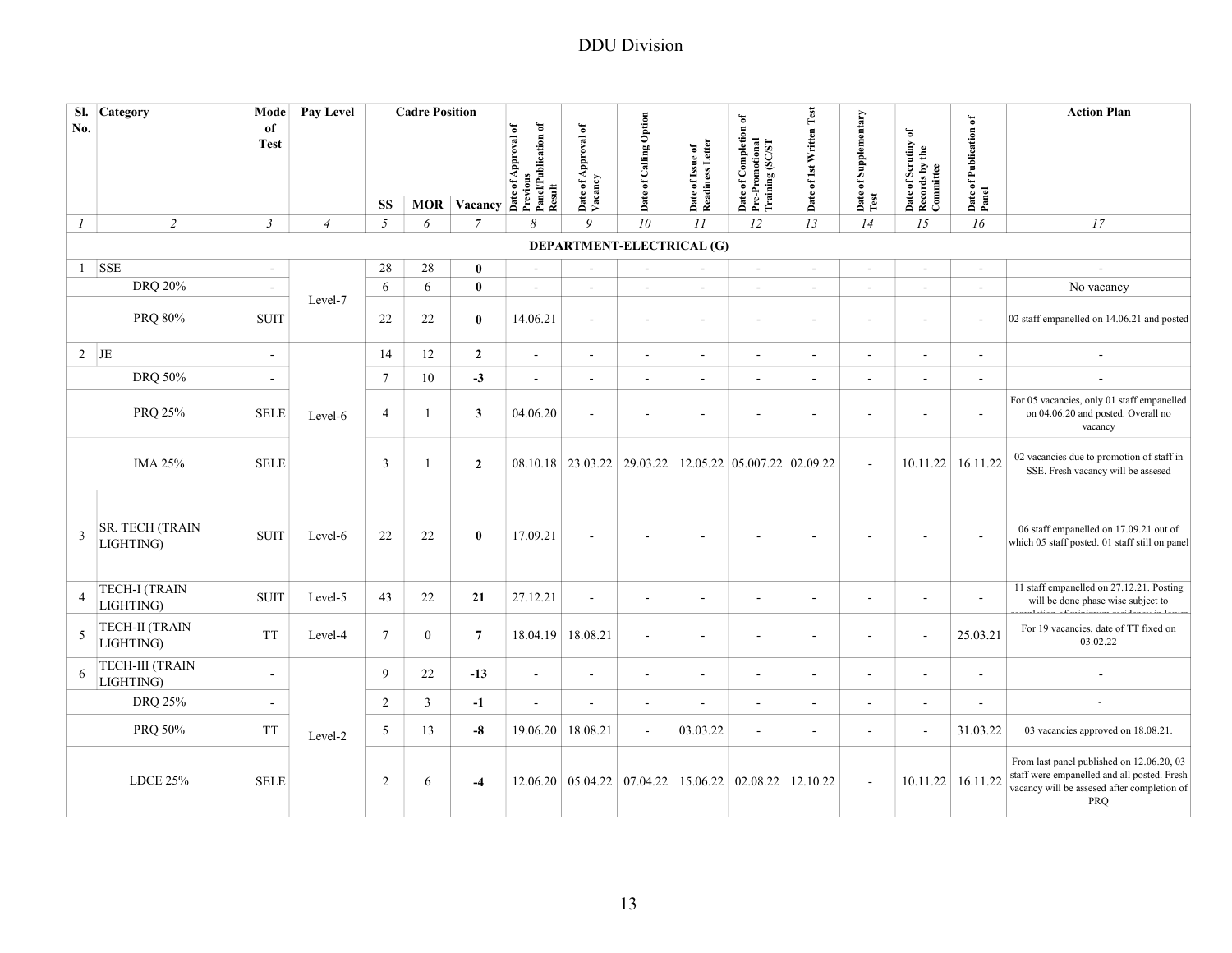| SI.<br>No.       | Category               | Mode<br>of<br><b>Test</b> | Pay Level      |                | <b>Cadre Position</b> |                |                                                              |                           |                        |                                      |                                                             |                          |                          |                                                    |                                 | <b>Action Plan</b>                                                                                                                |
|------------------|------------------------|---------------------------|----------------|----------------|-----------------------|----------------|--------------------------------------------------------------|---------------------------|------------------------|--------------------------------------|-------------------------------------------------------------|--------------------------|--------------------------|----------------------------------------------------|---------------------------------|-----------------------------------------------------------------------------------------------------------------------------------|
|                  |                        |                           |                |                |                       |                | Panel/Publication of<br>of Approval of<br>Previous<br>Result | of Approval of<br>Vacancy | Date of Calling Option | Date of Issue of<br>Readiness Letter | Date of Completion of<br>Pre-Promotional<br>Training (SC/ST | Date of 1st Written Test | Date of Supplementary    | Date of Scrutiny of<br>Records by the<br>Committee | Date of Publication of<br>Panel |                                                                                                                                   |
|                  |                        |                           |                | <b>SS</b>      | <b>MOR</b>            | Vacancy        | Date                                                         | Date                      |                        |                                      |                                                             |                          | Test                     |                                                    |                                 |                                                                                                                                   |
| $\boldsymbol{l}$ | $\sqrt{2}$             | $\mathfrak{Z}$            | $\overline{4}$ | $\mathfrak{I}$ | 6                     | $\overline{7}$ | 8                                                            | 9                         | 10                     | 11                                   | 12                                                          | 13                       | 14                       | 15                                                 | 16                              | 17                                                                                                                                |
|                  |                        |                           |                |                |                       |                |                                                              | DEPARTMENT-ELECTRICAL (G) |                        |                                      |                                                             |                          |                          |                                                    |                                 |                                                                                                                                   |
| 7                | SR. TECH (AC)          | <b>SUIT</b>               | Level-6        | 6              | 6                     | $\bf{0}$       | 25.05.21                                                     | ×.                        |                        | $\sim$                               | $\overline{a}$                                              | $\sim$                   |                          |                                                    | $\overline{a}$                  | 02 staff empanelled on 25.05.21 and posted                                                                                        |
| 8                | TECH-I (AC)            | <b>SUIT</b>               | Level-5        | 12             | $\,8\,$               | $\overline{4}$ | 10.06.21                                                     | ÷.                        | $\sim$                 | $\sim$                               |                                                             |                          |                          |                                                    |                                 | 03 staff empanelled on 10.06.21 and<br>posted. Further, no staff available in lower<br>grade                                      |
| 9                | TECH-II (AC)           | <b>TT</b>                 | Level-4        | $\sqrt{2}$     | $\mathbf{1}$          | $\mathbf{1}$   |                                                              | 19.07.21 17.08.22         | $\sim$                 | $\overline{a}$                       | ä,                                                          |                          |                          |                                                    | 20.10.22                        | For 06 vacancies, only 01 staff could be<br>empanelled and posted. Fresh process will<br>be initiated after 01 year of last panel |
|                  | 10 TECH-III $(AC)$     | $\overline{\phantom{a}}$  |                | $\overline{2}$ | $\mathfrak{Z}$        | $-1$           | $\sim$                                                       | $\sim$                    | $\sim$                 | $\blacksquare$                       | $\overline{a}$                                              | $\overline{\phantom{a}}$ | $\sim$                   | $\sim$                                             | $\sim$                          |                                                                                                                                   |
|                  | DRQ 25%                | $\overline{\phantom{a}}$  |                | $\overline{0}$ | $\mathbf{1}$          | $-1$           | ÷,                                                           | $\sim$                    | $\blacksquare$         | ÷,                                   | ä,                                                          |                          |                          | ÷,                                                 | $\blacksquare$                  |                                                                                                                                   |
|                  | PRQ 50%                | <b>TT</b>                 | Level-2        | $\mathbf{1}$   | 2                     | $-1$           | 16.10.19                                                     |                           |                        |                                      |                                                             |                          |                          |                                                    | $\overline{\phantom{a}}$        | From last panel published on<br>16.10.19, 01 staff empanelled and<br>posted. At present, no vacancy.                              |
|                  | LDCE 25%               | <b>SELE</b>               |                | 1              | $\overline{0}$        | $\mathbf{1}$   | $\overline{\phantom{a}}$                                     |                           | $05.04.22$ 07.04.22    |                                      | 15.06.22 02.08.22                                           | 12.10.22                 | $\overline{\phantom{a}}$ | 10.11.22                                           | 16.11.22                        | Fresh vacancy will be assesed                                                                                                     |
|                  | 11   SR. TECH (FITTER) | <b>SUIT</b>               | Level-6        | 6              | 6                     | $\bf{0}$       | 28.07.21                                                     |                           |                        |                                      |                                                             |                          |                          |                                                    | $\overline{\phantom{a}}$        | 02 staff empanelled on 28.07.21.<br>Posting of 02 staff will be posted<br>after accrual of vacancy.                               |
|                  | 12   TECH-I (FITTER)   | <b>SUIT</b>               | Level-5        | 13             | 10                    | $\mathbf{3}$   | 17.09.21                                                     |                           |                        |                                      |                                                             |                          |                          |                                                    | $\overline{\phantom{a}}$        | 05 staff empanelled on 17.09.21<br>and posted. Further, 02 years<br>service completed staff not<br>available in lower grade.      |
|                  | 13   TECH-II (FITTER)  | <b>TT</b>                 | Level-4        | $\overline{2}$ | 8                     | -6             | 29.12.21                                                     |                           |                        |                                      |                                                             |                          |                          |                                                    | $\overline{\phantom{a}}$        | 08 staff empanelled on 29.12.21<br>and posted.                                                                                    |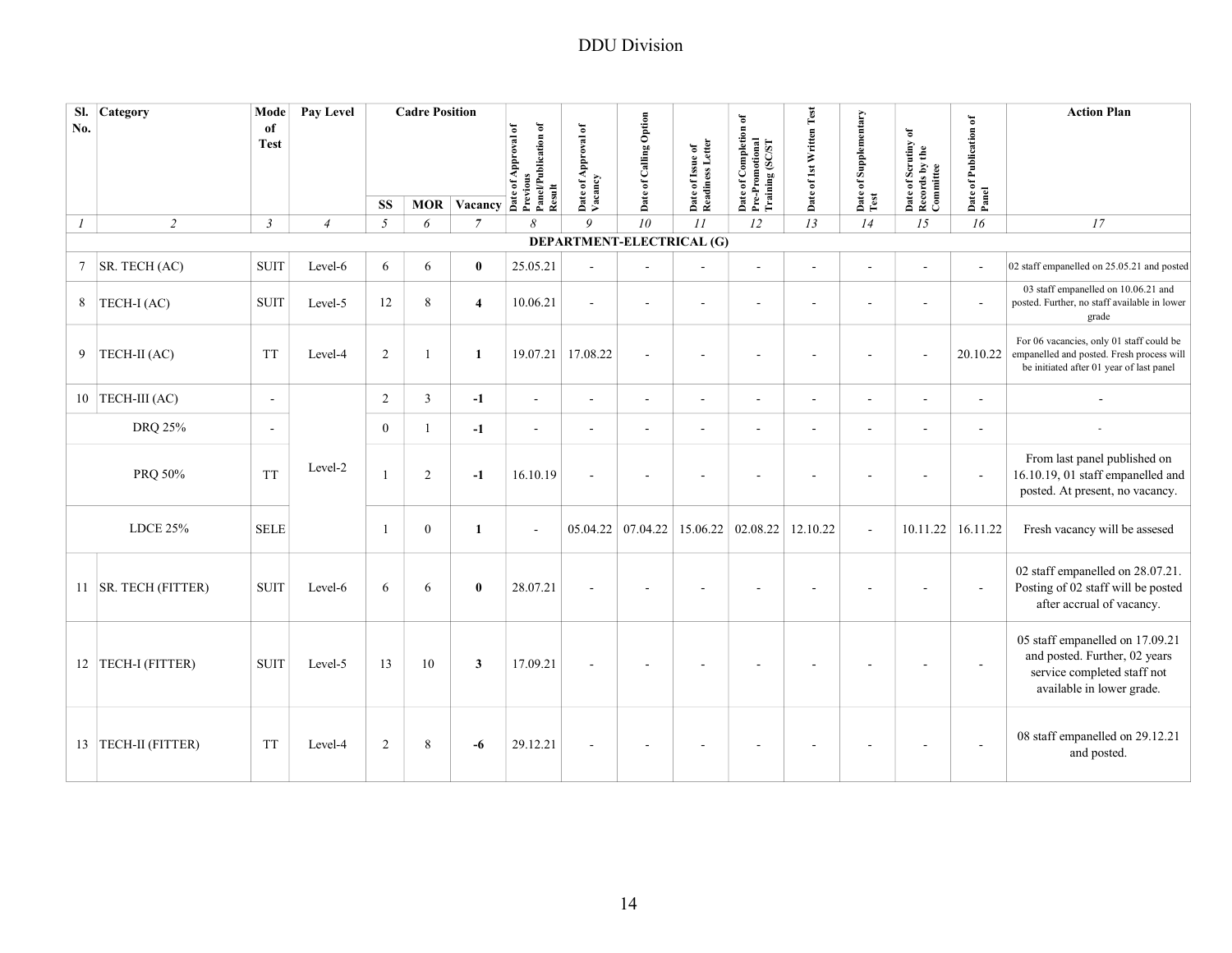| Sl.<br>Category<br>No.             | Mode<br>of<br><b>Test</b> | Pay Level      |                | <b>Cadre Position</b> | MOR Vacancy and the Value of the Contract of the Contract of the Contract of the Contract of the Contract of the Contract of the Contract of the Contract of the Contract of the Contract of the Contract of the Contract of t | Previous<br>Panel/Publication of<br>Result | Date of Approval of<br>Vacancy | Date of Calling Option    | Date of Issue of<br>Readiness Letter | Date of Completion of<br>Pre-Promotional<br>Training (SC/ST | Date of 1st Written Test | Date of Supplementary<br>Test | Date of Scrutiny of<br>Records by the<br>Committee | Date of Publication of<br>Panel | <b>Action Plan</b>                                                                                   |
|------------------------------------|---------------------------|----------------|----------------|-----------------------|--------------------------------------------------------------------------------------------------------------------------------------------------------------------------------------------------------------------------------|--------------------------------------------|--------------------------------|---------------------------|--------------------------------------|-------------------------------------------------------------|--------------------------|-------------------------------|----------------------------------------------------|---------------------------------|------------------------------------------------------------------------------------------------------|
|                                    |                           |                | <b>SS</b>      |                       |                                                                                                                                                                                                                                |                                            |                                |                           |                                      |                                                             |                          |                               |                                                    |                                 |                                                                                                      |
| $\overline{2}$<br>$\boldsymbol{l}$ | $\mathfrak{Z}$            | $\overline{4}$ | 5              | 6                     | $\overline{7}$                                                                                                                                                                                                                 | 8                                          | $\overline{Q}$                 | 10                        | II                                   | 12                                                          | 13                       | 14                            | 15                                                 | 16                              | 17                                                                                                   |
|                                    |                           |                |                |                       |                                                                                                                                                                                                                                |                                            |                                | DEPARTMENT-ELECTRICAL (G) |                                      |                                                             |                          |                               |                                                    |                                 |                                                                                                      |
| TECH-III (FITTER)<br>14            | $\sim$                    |                | $\overline{4}$ | 5                     | $-1$                                                                                                                                                                                                                           | $\sim$                                     | $\sim$                         | $\sim$                    | $\blacksquare$                       | $\sim$                                                      | $\blacksquare$           | $\sim$                        | $\blacksquare$                                     | $\blacksquare$                  |                                                                                                      |
| <b>DRQ 25%</b>                     | $\sim$                    |                | $\mathbf{1}$   | $\overline{c}$        | $-1$                                                                                                                                                                                                                           | $\sim$                                     | $\sim$                         | $\sim$                    | $\sim$                               | $\sim$                                                      | $\sim$                   | $\sim$                        | $\sim$                                             | $\sim$                          |                                                                                                      |
| PRQ 50%                            | <b>TT</b>                 | Level-2        | $\sqrt{2}$     | $\mathfrak{Z}$        | $-1$                                                                                                                                                                                                                           | 30.01.20                                   | $\sim$                         | $\overline{\phantom{a}}$  | $\overline{\phantom{a}}$             | $\overline{a}$                                              | $\sim$                   |                               | $\overline{\phantom{a}}$                           | $\sim$                          | From last panel published on<br>30.01.20, 03 staff empanelled and<br>posted. At present, no vacancy. |
| <b>LDCE 25%</b>                    | <b>SELE</b>               |                | $\mathbf{1}$   | $\mathbf{0}$          | $\mathbf{1}$                                                                                                                                                                                                                   | $\sim$                                     | $\sim$                         | $\sim$                    | $\sim$                               | $\sim$                                                      | $\sim$                   | $\sim$                        | $\sim$                                             | $\sim$                          | Overall, no vacancy                                                                                  |
| 15 $ $ SR. TECH (OED)              | <b>SUIT</b>               | Level-6        | 5              | 5                     | $\bf{0}$                                                                                                                                                                                                                       | 12.09.19                                   | $\sim$                         | $\overline{\phantom{a}}$  | $\sim$                               | ÷,                                                          | $\sim$                   | $\sim$                        | $\sim$                                             | $\sim$                          | 01 staff will retire in Jan/22 since no<br>eligible staff will be available in lower<br>grade        |
| 16 TECH-I (OED)                    | <b>SUIT</b>               | Level-5        | 9              | $\overline{7}$        | $\overline{2}$                                                                                                                                                                                                                 | 26.03.21                                   | $\sim$                         | $\overline{\phantom{a}}$  | $\sim$                               | $\blacksquare$                                              | ÷,                       | $\sim$                        | $\blacksquare$                                     | ä,                              | 07 staff empaneleld on 26.03.21 and<br>posted.                                                       |
| 17 TECH-II (OED)                   | <b>TT</b>                 | Level-4        | $\mathbf{1}$   | -1                    | $\bf{0}$                                                                                                                                                                                                                       | 25.01.22                                   | $\sim$                         | $\overline{\phantom{a}}$  |                                      |                                                             |                          |                               |                                                    | $\sim$                          | 01 staff empanelled on 25.01.22                                                                      |
| 18 TECH-III (OED)                  | $\overline{\phantom{a}}$  |                | $\overline{0}$ | $\mathbf{1}$          | $-1$                                                                                                                                                                                                                           | $\sim$                                     | $\overline{\phantom{a}}$       | $\overline{\phantom{a}}$  | $\blacksquare$                       | ÷,                                                          | $\overline{\phantom{a}}$ | $\sim$                        | $\sim$                                             | $\sim$                          | $\blacksquare$                                                                                       |
| DRQ 25%                            | $\sim$                    |                | $\Omega$       | $\mathbf{0}$          | $\bf{0}$                                                                                                                                                                                                                       | $\mathbf{r}$                               | $\sim$                         | $\sim$                    | $\sim$                               | $\overline{\phantom{a}}$                                    | $\sim$                   | $\sim$                        | $\sim$                                             | $\sim$                          |                                                                                                      |
| PRQ 50%                            | <b>TT</b>                 | Level-2        | $\mathbf{0}$   | 1                     | $-1$                                                                                                                                                                                                                           | 16.10.19                                   | $\sim$                         | $\overline{\phantom{a}}$  | $\sim$                               | $\sim$                                                      | $\overline{\phantom{a}}$ | $\sim$                        | $\overline{\phantom{a}}$                           | $\overline{\phantom{a}}$        | No vacancy                                                                                           |
| <b>LDCE 25%</b>                    | <b>SELE</b>               |                | $\mathbf{0}$   | $\mathbf{0}$          | $\bf{0}$                                                                                                                                                                                                                       | $\sim$                                     | 05.04.22                       | 07.04.22                  | 15.06.22                             | 02.08.22                                                    | 12.10.22                 | $\sim$                        | 10.11.22                                           | 16.11.22                        | Fresh vacancy will be assesed                                                                        |
| 19   SR. TECH (SBA)                | <b>SUIT</b>               | Level-6        | 5              | $\overline{4}$        | 1                                                                                                                                                                                                                              | 20.09.21                                   | $\sim$                         | $\overline{\phantom{a}}$  | $\sim$                               | $\overline{\phantom{a}}$                                    | $\overline{\phantom{a}}$ |                               | $\overline{\phantom{a}}$                           | $\sim$                          | 02 staff empanelled on 20.09.21 and<br>01 staff posted. Remaining 01 staff<br>will be posted shortly |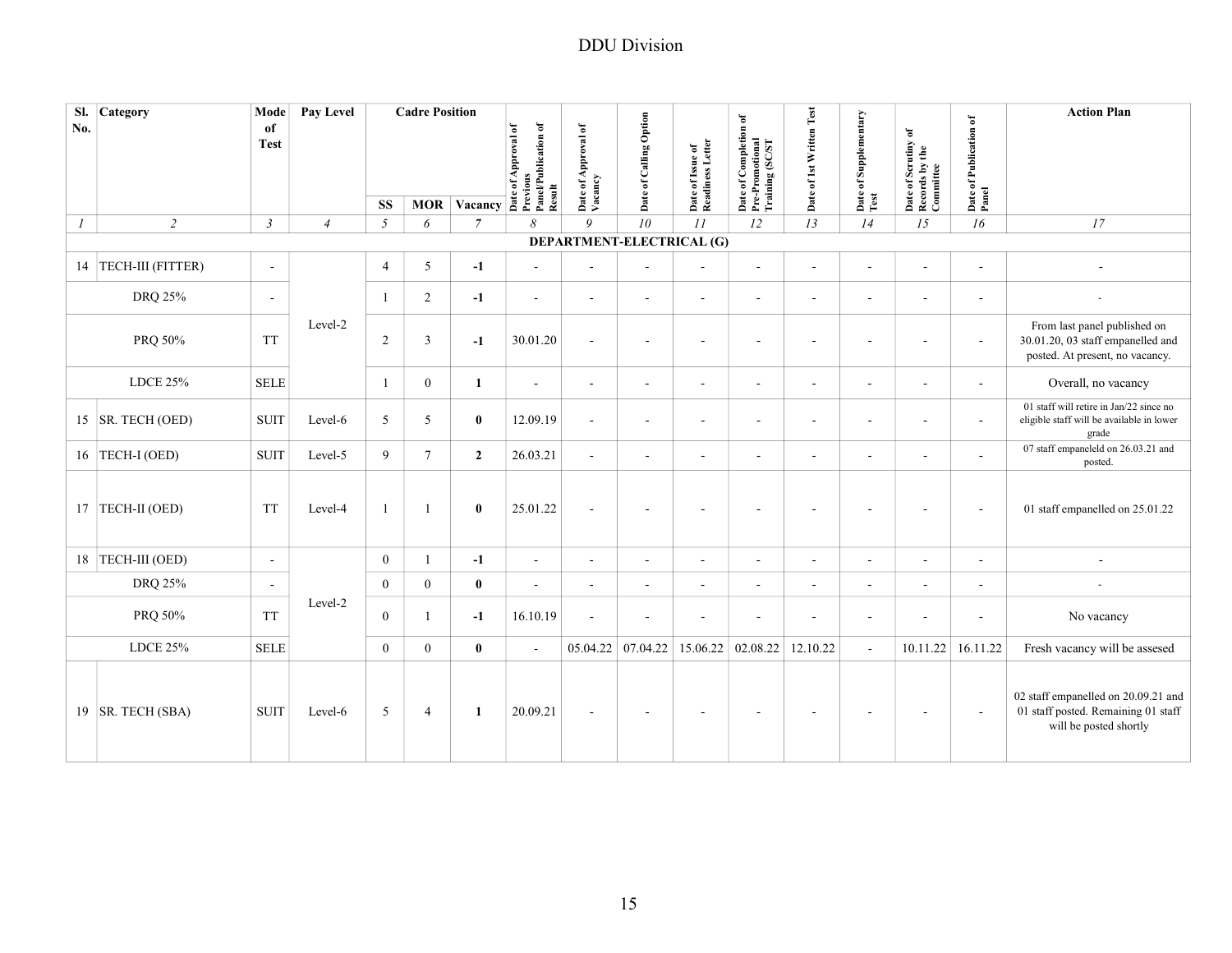| SI.<br>No.       | Category             | Mode<br>of<br><b>Test</b> | Pay Level      |                  | <b>Cadre Position</b> |                         | MOR Vacancy $\overrightarrow{AB}$ $\overrightarrow{BC}$ $\overrightarrow{AB}$ $\overrightarrow{BC}$ $\overrightarrow{BC}$ $\overrightarrow{BC}$ $\overrightarrow{BC}$ $\overrightarrow{BC}$ $\overrightarrow{BC}$ $\overrightarrow{BC}$ $\overrightarrow{BC}$ $\overrightarrow{BC}$ $\overrightarrow{BC}$ $\overrightarrow{BC}$ $\overrightarrow{BC}$ $\overrightarrow{BC}$ $\overrightarrow{BC}$ $\overrightarrow{BC}$ $\overrightarrow{BC}$ $\overrightarrow{BC}$ $\overrightarrow{BC}$ $\overrightarrow{BC}$ $\overrightarrow{BC}$ $\$ | Date of Approval of<br>Vacancy | Date of Calling Option    | Date of Issue of<br>Readiness Letter | of Completion of<br>Date of Completion<br>Pre-Promotional<br>Training (SC/ST | Date of 1st Written Test | Date of Supplementary    | Date of Scrutiny of<br>Records by the<br>Committee | Date of Publication of<br>Panel | <b>Action Plan</b>                                                        |
|------------------|----------------------|---------------------------|----------------|------------------|-----------------------|-------------------------|-------------------------------------------------------------------------------------------------------------------------------------------------------------------------------------------------------------------------------------------------------------------------------------------------------------------------------------------------------------------------------------------------------------------------------------------------------------------------------------------------------------------------------------------|--------------------------------|---------------------------|--------------------------------------|------------------------------------------------------------------------------|--------------------------|--------------------------|----------------------------------------------------|---------------------------------|---------------------------------------------------------------------------|
|                  |                      |                           |                | <b>SS</b>        |                       |                         |                                                                                                                                                                                                                                                                                                                                                                                                                                                                                                                                           |                                |                           |                                      |                                                                              |                          | Test                     |                                                    |                                 |                                                                           |
| $\boldsymbol{l}$ | $\sqrt{2}$           | $\mathfrak{Z}$            | $\overline{4}$ | $\sqrt{2}$       | 6                     | $\overline{7}$          | 8                                                                                                                                                                                                                                                                                                                                                                                                                                                                                                                                         | 9                              | 10                        | $\cal II$                            | 12                                                                           | 13                       | 14                       | 15                                                 | 16                              | 17                                                                        |
|                  |                      |                           |                |                  |                       |                         |                                                                                                                                                                                                                                                                                                                                                                                                                                                                                                                                           |                                | DEPARTMENT-ELECTRICAL (G) |                                      |                                                                              |                          |                          |                                                    |                                 |                                                                           |
|                  | 20 TECH-I (SBA)      | <b>SUIT</b>               | Level-5        | 10               | 6                     | $\overline{4}$          | 31.01.22                                                                                                                                                                                                                                                                                                                                                                                                                                                                                                                                  |                                | $\blacksquare$            |                                      |                                                                              |                          |                          |                                                    | $\sim$                          | 04 staff empanelled on 31.01.22                                           |
|                  | 21 TECH-II (SBA)     | <b>TT</b>                 | Level-4        | 2                | 1                     | $\mathbf{1}$            | 18.04.19                                                                                                                                                                                                                                                                                                                                                                                                                                                                                                                                  | 15.02.22                       | $\blacksquare$            | $\overline{\phantom{a}}$             | ä,                                                                           |                          | $\overline{\phantom{a}}$ |                                                    | 22.03.22                        | Eligible staff from lower grade will be<br>available in Feb/22            |
|                  | 22   TECH-III (SBA)  | $\blacksquare$            |                | $\mathfrak{Z}$   | 5                     | $-2$                    | $\blacksquare$                                                                                                                                                                                                                                                                                                                                                                                                                                                                                                                            | $\mathcal{L}_{\mathcal{A}}$    | $\blacksquare$            | $\blacksquare$                       | $\overline{\phantom{a}}$                                                     | $\sim$                   | $\blacksquare$           | $\blacksquare$                                     | $\overline{\phantom{a}}$        | $\sim$                                                                    |
|                  | DRQ 25%              | $\sim$                    |                | $\mathbf{0}$     | $\mathbf{1}$          | $-1$                    | $\sim$                                                                                                                                                                                                                                                                                                                                                                                                                                                                                                                                    | $\sim$                         | $\sim$                    | $\overline{a}$                       | $\sim$                                                                       |                          | $\sim$                   | $\sim$                                             | $\sim$                          | ×.                                                                        |
|                  | PRQ 50%              | <b>TT</b>                 | Level-2        | $\sqrt{2}$       | 4                     | $-2$                    | 30.01.20                                                                                                                                                                                                                                                                                                                                                                                                                                                                                                                                  | $\sim$                         | $\overline{a}$            | ÷,                                   | ÷,                                                                           |                          | ÷,                       | $\sim$                                             | $\blacksquare$                  | From last panel published on 30.01.20, 04<br>staff empanelleed and posted |
|                  | <b>LDCE 25%</b>      | <b>SELE</b>               |                | $\mathbf{1}$     | $\overline{0}$        | $\mathbf{1}$            | $\overline{\phantom{a}}$                                                                                                                                                                                                                                                                                                                                                                                                                                                                                                                  | 05.04.22                       | 07.04.22                  | 15.06.22                             | 02.08.22                                                                     | 12.10.22                 | ä,                       | 10.11.22                                           | 16.11.22                        | Fresh vacancy will be assesed                                             |
|                  | 23   SR. TECH $(LM)$ | <b>SUIT</b>               | Level-6        | 6                | 2                     | $\overline{\mathbf{4}}$ | 12.09.19                                                                                                                                                                                                                                                                                                                                                                                                                                                                                                                                  | 15.02.22                       | $\overline{\phantom{a}}$  | $\overline{\phantom{a}}$             |                                                                              |                          | $\sim$                   |                                                    | 08.03.22 11.03.22               | 04 assesed vacancies under approval                                       |
|                  | 24 TECH-I (LM)       | <b>SUIT</b>               | Level-5        | $\boldsymbol{7}$ | $\mathfrak{Z}$        | $\overline{\mathbf{4}}$ | 24.05.19 15.02.22                                                                                                                                                                                                                                                                                                                                                                                                                                                                                                                         |                                | $\overline{\phantom{a}}$  | $\blacksquare$                       | $\overline{a}$                                                               | $\overline{\phantom{a}}$ | $\sim$                   | 08.03.22                                           | 11.03.22                        | 08 assesed vacancies under approval                                       |
|                  | 25 TECH-II (LM)      | <b>TT</b>                 | Level-4        | $\mathbf{0}$     | 8                     | $-8$                    | 18.04.19                                                                                                                                                                                                                                                                                                                                                                                                                                                                                                                                  | 15.02.22                       | $\sim$                    | $\overline{\phantom{a}}$             | ÷.                                                                           | $\sim$                   | $\sim$                   | $\overline{a}$                                     | 30.03.22                        | Eligible staff will be available after Jan/22                             |
|                  | 26 TECH-III (LM)     | $\blacksquare$            |                | $\mathbf{3}$     | 8                     | $-5$                    | $\blacksquare$                                                                                                                                                                                                                                                                                                                                                                                                                                                                                                                            | $\sim$                         | $\blacksquare$            | $\blacksquare$                       | $\sim$                                                                       | $\sim$                   | $\sim$                   | $\sim$                                             | $\blacksquare$                  | $\overline{\phantom{a}}$                                                  |
|                  | DRQ 25%              | $\blacksquare$            |                | $\mathbf{0}$     | $\overline{c}$        | $-2$                    | $\sim$                                                                                                                                                                                                                                                                                                                                                                                                                                                                                                                                    | $\mathcal{L}_{\mathcal{A}}$    | $\sim$                    | $\blacksquare$                       | $\sim$                                                                       | $\sim$                   | $\blacksquare$           | $\overline{\phantom{a}}$                           | $\overline{\phantom{a}}$        |                                                                           |
|                  | PRQ 50%              | <b>TT</b>                 | Level-2        | 2                | 6                     | $-4$                    | 30.01.20                                                                                                                                                                                                                                                                                                                                                                                                                                                                                                                                  | $\sim$                         | $\blacksquare$            | $\blacksquare$                       | $\sim$                                                                       | $\sim$                   | $\sim$                   | $\sim$                                             | $\sim$                          | From last panel published on 30.01.20, 04<br>staff empaneleld and posted  |
|                  | <b>LDCE 25%</b>      | <b>SELE</b>               |                | 1                | $\overline{0}$        | $\mathbf{1}$            | $\sim$                                                                                                                                                                                                                                                                                                                                                                                                                                                                                                                                    | $\sim$                         | $\sim$                    | $\overline{\phantom{a}}$             | $\sim$                                                                       | $\sim$                   | $\sim$                   | $\sim$                                             | $\sim$                          | Overall, no vacancy                                                       |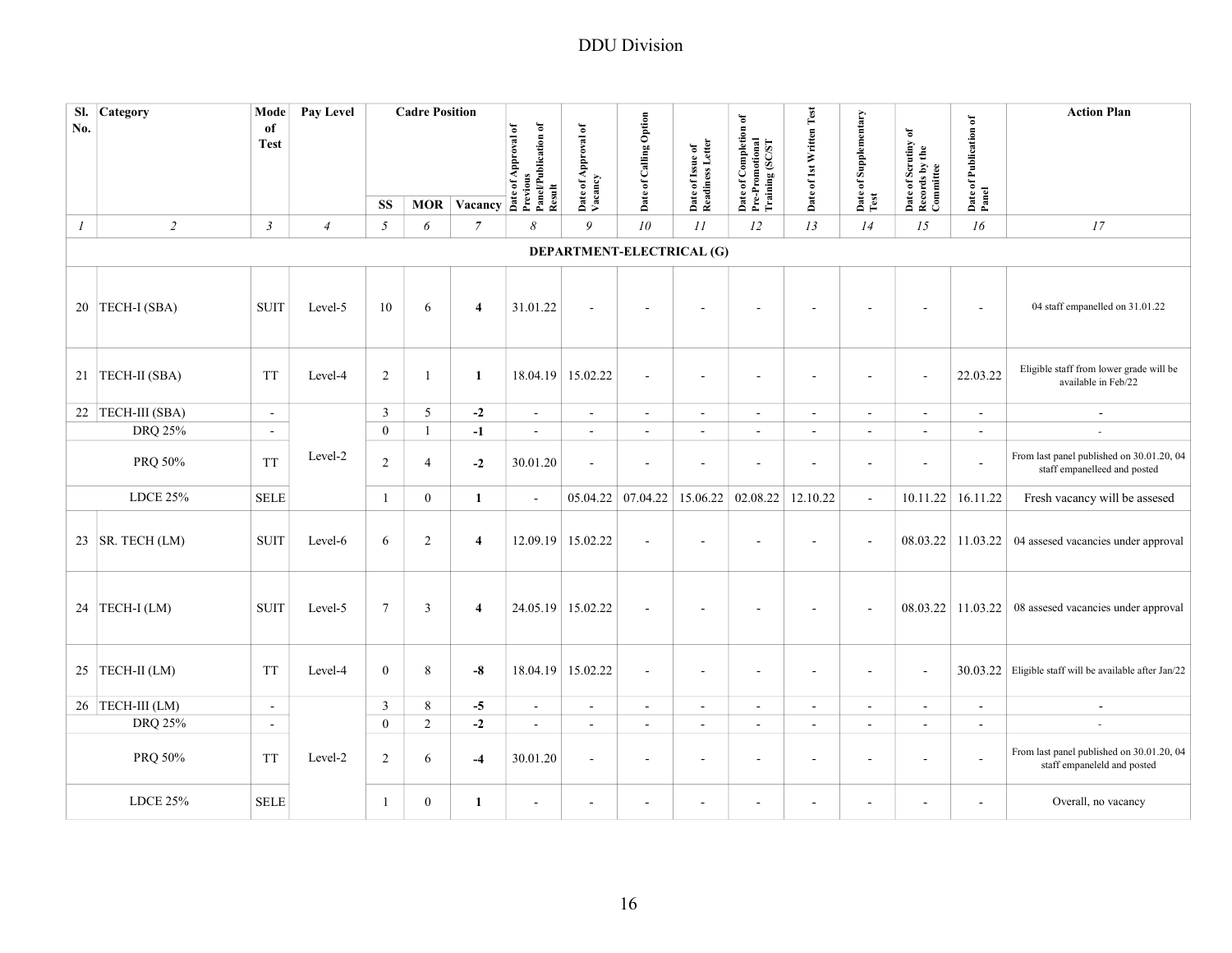| SI.<br>No.    | Category              | Mode<br>of<br><b>Test</b> | Pay Level      |                | <b>Cadre Position</b> | MOR Vacancy $\overline{a}$ $\overline{b}$ $\overline{c}$ $\overline{d}$ $\overline{c}$ $\overline{d}$ $\overline{c}$ $\overline{d}$ $\overline{c}$ $\overline{d}$ $\overline{c}$ $\overline{d}$ $\overline{c}$ $\overline{d}$ $\overline{c}$ $\overline{d}$ $\overline{c}$ $\overline{d}$ $\overline{c}$ $\overline{d}$ $\overline{c}$ $\overline{d}$ $\overline{c}$ $\$ | Result                   | Date of Approval of<br>Vacancy | Date of Calling Option | Date of Issue of<br>Readiness Letter | Date of Completion of<br>Pre-Promotional<br>Training (SC/ST | Date of 1st Written Test | Date of Supplementary<br>Test | Date of Scrutiny of<br>Records by the<br>Committee | Date of Publication of<br>Panel | <b>Action Plan</b>                                                                                                                |
|---------------|-----------------------|---------------------------|----------------|----------------|-----------------------|--------------------------------------------------------------------------------------------------------------------------------------------------------------------------------------------------------------------------------------------------------------------------------------------------------------------------------------------------------------------------|--------------------------|--------------------------------|------------------------|--------------------------------------|-------------------------------------------------------------|--------------------------|-------------------------------|----------------------------------------------------|---------------------------------|-----------------------------------------------------------------------------------------------------------------------------------|
|               |                       |                           |                | <b>SS</b>      |                       |                                                                                                                                                                                                                                                                                                                                                                          |                          |                                |                        |                                      |                                                             |                          |                               |                                                    |                                 |                                                                                                                                   |
| $\mathcal{I}$ | $\overline{2}$        | $\mathfrak{Z}$            | $\overline{4}$ | $\mathfrak{H}$ | 6                     | $\overline{7}$                                                                                                                                                                                                                                                                                                                                                           | 8                        | 9                              | 10                     | 11                                   | 12                                                          | 13                       | 14                            | 15                                                 | 16                              | 17                                                                                                                                |
|               |                       |                           |                |                |                       |                                                                                                                                                                                                                                                                                                                                                                          |                          | DEPARTMENT-ELECTRICAL (G)      |                        |                                      |                                                             |                          |                               |                                                    |                                 |                                                                                                                                   |
|               | 27   SR. TECH (WM)    | <b>SUIT</b>               | Level-6        | 13             | 13                    | $\bf{0}$                                                                                                                                                                                                                                                                                                                                                                 | 14.01.21                 |                                |                        |                                      |                                                             |                          |                               |                                                    |                                 | From last panel published on 14.01.21, 03<br>staff empanelled and all posted. At present,<br>no vacancy                           |
|               | 28 TECH-I (WM)        | <b>SUIT</b>               | Level-5        | 24             | 9                     | 15                                                                                                                                                                                                                                                                                                                                                                       | 26.03.21                 | 12.04.22                       | $\sim$                 | $\sim$                               | ä,                                                          | ٠                        | $\sim$                        | 03.06.22                                           | 08.06.22                        | 02 staff empanelled on 26.03.21 and<br>posted. Fresh vacancy will be assesed                                                      |
| 29            | TECH-II (WM)          | <b>TT</b>                 | Level-4        | 2              | 9                     | $-7$                                                                                                                                                                                                                                                                                                                                                                     |                          | 18.04.19 24.11.20              | $\sim$                 | $\overline{\phantom{a}}$             | ٠                                                           | $\overline{a}$           |                               | ÷.                                                 | 28.03.22                        | 10 vacancies approved on 24.11.20. TT is<br>to be done                                                                            |
|               | 30 TECH-III (WM)      | $\sim$                    |                | $\overline{0}$ | 15                    | $-15$                                                                                                                                                                                                                                                                                                                                                                    | $\omega$                 | $\mathcal{L}^{\mathcal{L}}$    | $\sim$                 | $\omega$                             | $\overline{\phantom{a}}$                                    | $\overline{a}$           | $\mathbf{r}$                  | $\sim$                                             | L,                              | $\sim$                                                                                                                            |
|               | DRQ 25%               | $\sim$                    |                | $\mathbf{0}$   | 9                     | $-9$                                                                                                                                                                                                                                                                                                                                                                     | $\overline{a}$           | $\mathcal{L}^{\mathcal{L}}$    | $\sim$                 | $\overline{\phantom{a}}$             | $\overline{\phantom{a}}$                                    | ä,                       |                               | $\sim$                                             | $\overline{a}$                  |                                                                                                                                   |
|               | PRQ 50%               | <b>TT</b>                 | Level-2        | $\overline{0}$ | 6                     | -6                                                                                                                                                                                                                                                                                                                                                                       | 30.01.20                 | $\sim$                         | $\sim$                 | $\blacksquare$                       | ä,                                                          | $\overline{\phantom{a}}$ | $\sim$                        | $\blacksquare$                                     | $\sim$                          | From last panel published on 30.01.20, 04<br>staff empanelled and posted.                                                         |
|               | <b>LDCE 25%</b>       | <b>SELE</b>               |                | $\overline{0}$ | $\theta$              | $\bf{0}$                                                                                                                                                                                                                                                                                                                                                                 | $\overline{\phantom{a}}$ | $\sim$                         | $\blacksquare$         | $\blacksquare$                       | $\sim$                                                      | ÷,                       | $\sim$                        | $\sim$                                             | ÷,                              | Overall, no vacancy                                                                                                               |
|               | 31   SR. TECH (SPA/P) | <b>SUIT</b>               | Level-6        | 14             | 13                    | $\mathbf{1}$                                                                                                                                                                                                                                                                                                                                                             | 17.09.21                 | $\sim$                         | $\overline{a}$         | $\overline{a}$                       | $\sim$                                                      | $\sim$                   |                               | $\overline{\phantom{a}}$                           | $\sim$                          | 07 staff empanelled on 17.09.21<br>out of which 02 staff posted.<br>Remaining staff will be posted<br>after accrual of vacancies. |
|               | 32 TECH-I (SPA/P)     | <b>SUIT</b>               | Level-5        | 28             | 17                    | 11                                                                                                                                                                                                                                                                                                                                                                       | 30.12.21                 |                                |                        |                                      |                                                             |                          |                               | ÷.                                                 | $\sim$                          | 10 staffs empanelled on 30.12.21<br>and posted. Fresh process will be<br>initiated after 01 year from last<br>panel.              |
|               | 33 TECH-II (SPA/P)    | <b>TT</b>                 | Level-4        | 5              | 10                    | $-5$                                                                                                                                                                                                                                                                                                                                                                     | 21.01.22                 |                                |                        |                                      |                                                             |                          |                               |                                                    |                                 | 10 staffs empanelled on 21.01.22.                                                                                                 |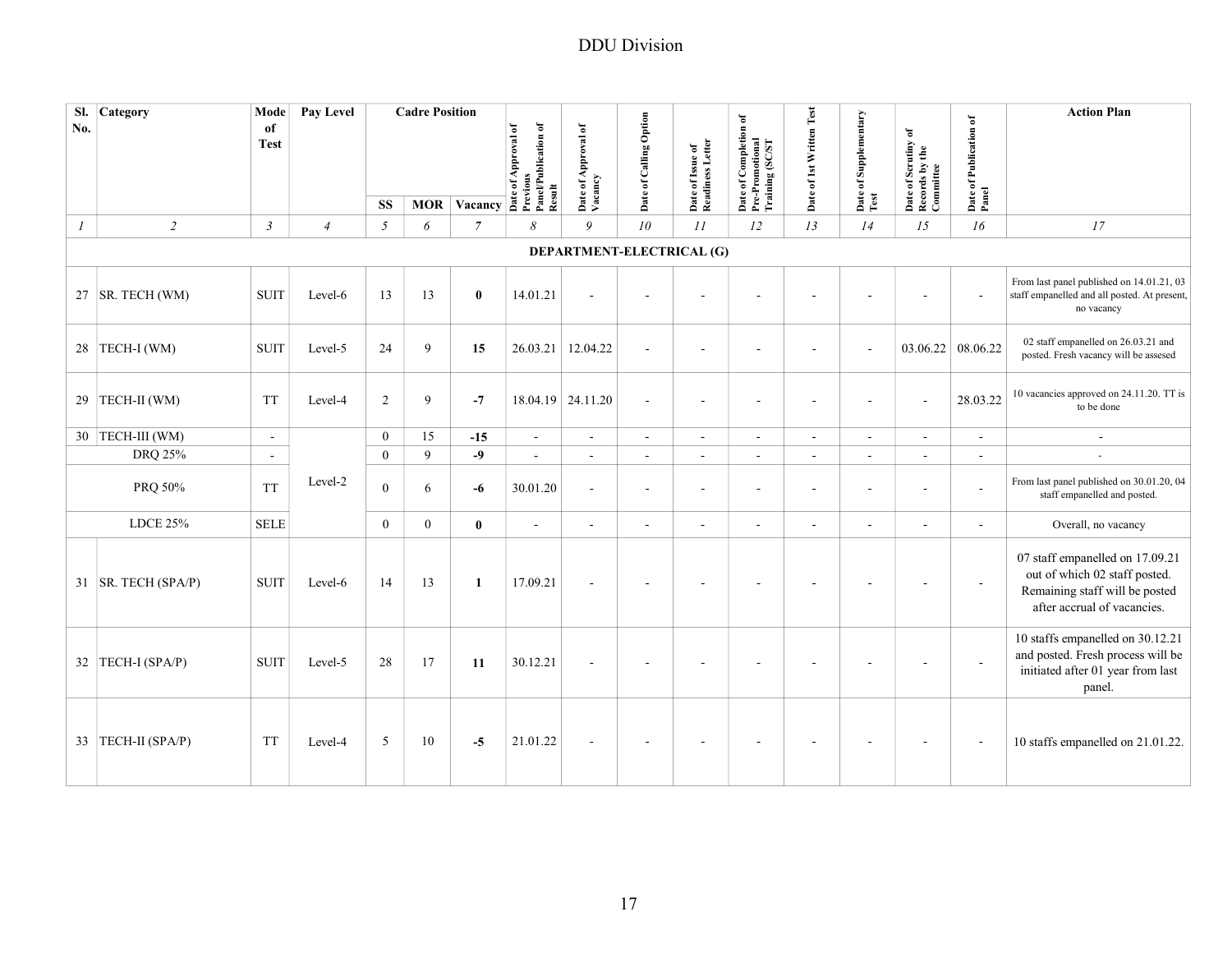| No.      | Sl. Category        | Mode<br>of<br><b>Test</b> | Pay Level      |                  | <b>Cadre Position</b> | MOR Vacancy As Agreed Materials of Agriculturation of MOR Vacancy As Agriculturation of Agriculturation of Agriculturation of Agriculturation of Agriculturation of Agriculturation of Agriculturation of Agriculturation of A |                | Date of Approval of<br>Vacancy | Date of Calling Option    | Date of Issue of<br>Readiness Letter | Date of Completion of<br>Pre-Promotional<br>Training (SC/ST | Date of 1st Written Test | Date of Supplementary    | Date of Scrutiny of<br>Records by the<br>Committee | Date of Publication of<br>Panel | <b>Action Plan</b>                                                                                                        |
|----------|---------------------|---------------------------|----------------|------------------|-----------------------|--------------------------------------------------------------------------------------------------------------------------------------------------------------------------------------------------------------------------------|----------------|--------------------------------|---------------------------|--------------------------------------|-------------------------------------------------------------|--------------------------|--------------------------|----------------------------------------------------|---------------------------------|---------------------------------------------------------------------------------------------------------------------------|
|          |                     |                           |                | <b>SS</b>        |                       |                                                                                                                                                                                                                                |                |                                |                           |                                      |                                                             |                          | Test                     |                                                    |                                 |                                                                                                                           |
| $\cal I$ | $\sqrt{2}$          | $\mathfrak{Z}$            | $\overline{4}$ | $\sqrt{2}$       | 6                     | $\overline{7}$                                                                                                                                                                                                                 | 8              | 9                              | 10                        | $\cal II$                            | 12                                                          | 13                       | 14                       | 15                                                 | 16                              | 17                                                                                                                        |
|          |                     |                           |                |                  |                       |                                                                                                                                                                                                                                |                |                                | DEPARTMENT-ELECTRICAL (G) |                                      |                                                             |                          |                          |                                                    |                                 |                                                                                                                           |
|          | 34 TECH-III (SPA/P) | $\sim$                    |                | 6                | $\overline{3}$        | $\mathbf{3}$                                                                                                                                                                                                                   | $\overline{a}$ |                                |                           | ÷.                                   |                                                             |                          |                          |                                                    | $\sim$                          |                                                                                                                           |
|          | DRQ 25%             | $\overline{\phantom{a}}$  |                | -1               | 2                     | $-1$                                                                                                                                                                                                                           |                |                                |                           |                                      |                                                             |                          |                          |                                                    |                                 |                                                                                                                           |
|          | PRQ 50%             | <b>TT</b>                 | Level-2        | $\overline{3}$   | $\mathbf{1}$          | $\overline{2}$                                                                                                                                                                                                                 | 30.01.20       | $\sim$                         | ÷,                        | ä,                                   | ٠                                                           |                          |                          |                                                    | $\sim$                          | From last panel published on<br>30.01.20, 08 staff empaneleld and<br>posted                                               |
|          | <b>LDCE 25%</b>     | <b>SELE</b>               |                | 2                | $\mathbf{0}$          | $\overline{2}$                                                                                                                                                                                                                 | $\sim$         |                                | $05.04.22$ 07.04.22       | 15.06.22 02.08.22                    |                                                             | 12.10.22                 | $\mathbf{1}$             |                                                    | 10.11.22 16.11.22               | Fresh vacancy will be assesed                                                                                             |
|          | 35 CH. OS           | <b>SUIT</b>               | Level-7        | 10               | 10                    | $\bf{0}$                                                                                                                                                                                                                       |                | 25.03.21 05.05.22              | $\blacksquare$            | ٠                                    |                                                             |                          | $\overline{\phantom{a}}$ | 21.07.22 26.07.22                                  |                                 | From last panel published on 25.03.21, 03<br>staffs empanelled and posted. Fresh<br>vacancy will arise due to retirement. |
| 36 OS    |                     | <b>SUIT</b>               | Level-6        | 24               | 29                    | $-5$                                                                                                                                                                                                                           | 31.12.21       |                                | L,                        | $\overline{\phantom{a}}$             |                                                             |                          |                          |                                                    | $\sim$                          | From last panel published on<br>31.12.21, 08 staff empanelled and<br>posted.                                              |
|          | 37 SR. CLERK        | <b>SUIT</b>               | Level-5        | 8                | $\overline{4}$        | $\overline{\mathbf{4}}$                                                                                                                                                                                                        | 02.11.20       |                                |                           |                                      |                                                             |                          |                          |                                                    |                                 | 02 staff empanelled on 02.11.20 but not<br>posted due to type test                                                        |
|          | 38 CLERK-II         | <b>SELE</b>               | Level-2        | $\boldsymbol{0}$ | $\overline{4}$        | $-4$                                                                                                                                                                                                                           |                |                                | ä,                        | $\blacksquare$                       | $\sim$                                                      |                          |                          |                                                    | $\sim$                          | Overall, no vacancy                                                                                                       |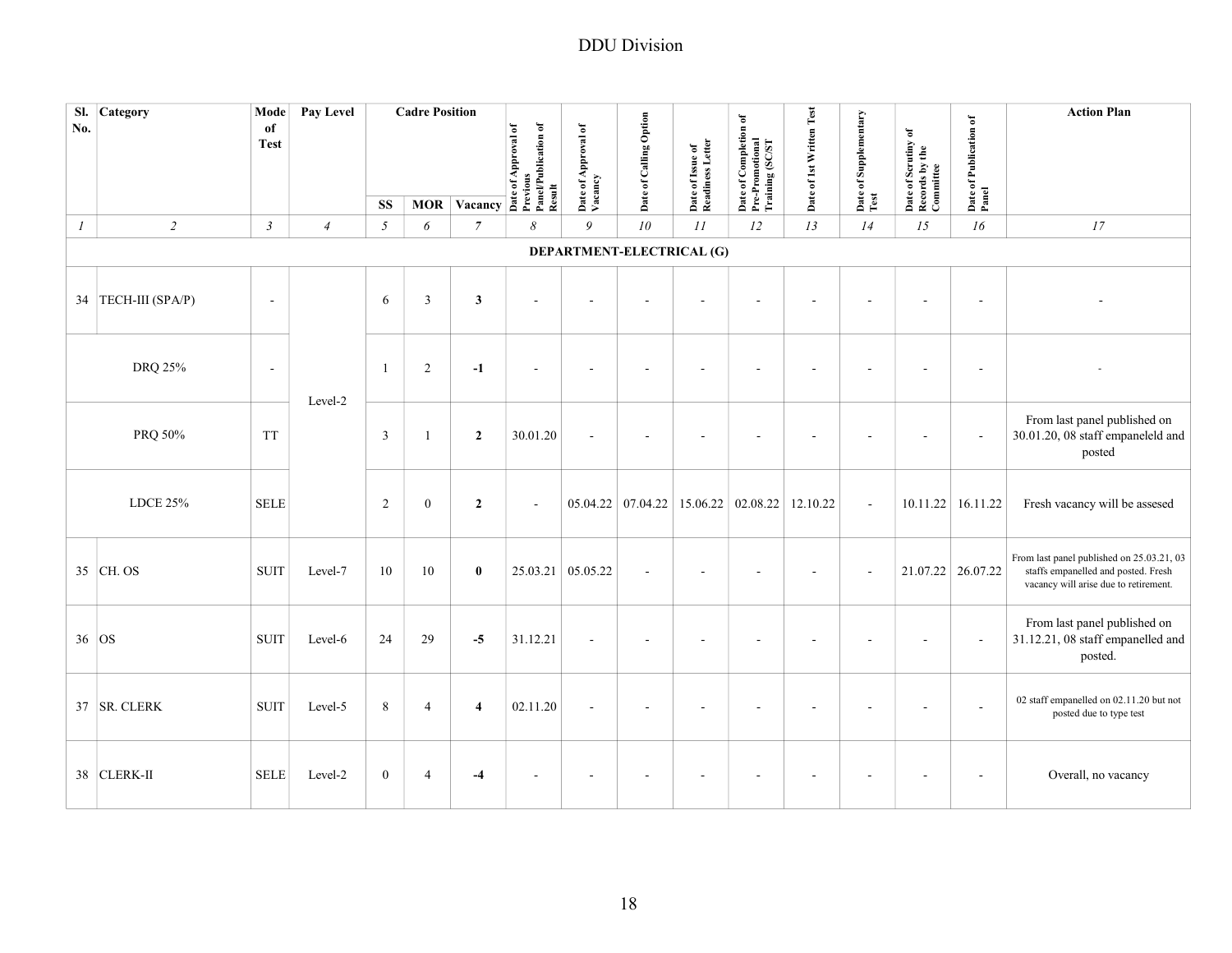| SI.<br>Category                 | Mode              | Pay Level      |                | <b>Cadre Position</b> |                    |                                                         |                                |                          |                                      |                                                             |                          |                               |                                                    |                                 | <b>Action Plan</b>                                                                           |
|---------------------------------|-------------------|----------------|----------------|-----------------------|--------------------|---------------------------------------------------------|--------------------------------|--------------------------|--------------------------------------|-------------------------------------------------------------|--------------------------|-------------------------------|----------------------------------------------------|---------------------------------|----------------------------------------------------------------------------------------------|
| No.                             | of<br><b>Test</b> |                |                |                       |                    | Previous<br>Panel/Publication of<br>Date of Approval of | Date of Approval of<br>Vacancy | Date of Calling Option   | Date of Issue of<br>Readiness Letter | Date of Completion of<br>Pre-Promotional<br>Training (SC/ST | Date of 1st Written Test | Date of Supplementary<br>Test | Date of Scrutiny of<br>Records by the<br>Committee | Date of Publication of<br>Panel |                                                                                              |
|                                 |                   |                |                |                       |                    |                                                         |                                |                          |                                      |                                                             |                          |                               |                                                    |                                 |                                                                                              |
|                                 |                   |                | <b>SS</b>      |                       | <b>MOR Vacancy</b> | Result                                                  |                                |                          |                                      |                                                             |                          |                               |                                                    |                                 |                                                                                              |
| $\overline{2}$<br>$\mathcal{I}$ | $\mathfrak{Z}$    | $\overline{4}$ | 5              | 6                     | 7                  | $\mathcal{S}_{0}$                                       | 9                              | 10                       | II                                   | 12                                                          | 13                       | 14                            | 15                                                 | 16                              | 17                                                                                           |
|                                 |                   |                |                |                       |                    |                                                         | DEPARTMENT-MECHANICAL (P)      |                          |                                      |                                                             |                          |                               |                                                    |                                 |                                                                                              |
| SSE (LOCO)<br>$\mathbf{1}$      | $\sim$            |                | 6              | 5                     | $\mathbf{1}$       | $\sim$                                                  | $\overline{\phantom{a}}$       |                          | $\sim$                               | $\sim$                                                      | $\sim$                   | $\sim$                        |                                                    | $\sim$                          |                                                                                              |
| <b>DRQ 20%</b>                  | $\sim$            |                | $\mathbf{1}$   | $\overline{c}$        | $-1$               | $\sim$                                                  | $\sim$                         | $\sim$                   | $\sim$                               | $\sim$                                                      | $\sim$                   | $\sim$                        | $\sim$                                             | $\sim$                          |                                                                                              |
| PRQ 80%                         | <b>SUIT</b>       | Level-7        | 5              | $\mathfrak{Z}$        | $\overline{2}$     | 24.12.20                                                | $\sim$                         |                          | $\sim$                               |                                                             | ÷                        |                               |                                                    | $\sim$                          | 02 staff empanelled on 24.12.20<br>and posted. Further, no staff<br>available in lower grade |
| $\overline{2}$<br>JE (LOCO)     | $\blacksquare$    |                | 3              | $\boldsymbol{0}$      | $\mathbf{3}$       | $\sim$                                                  | $\sim$                         | $\sim$                   | $\sim$                               | ÷,                                                          | $\blacksquare$           | $\sim$                        | $\sim$                                             | $\blacksquare$                  |                                                                                              |
| DRQ 50%                         | $\blacksquare$    |                | 2              | $\boldsymbol{0}$      | $\overline{2}$     | $\sim$                                                  | $\sim$                         | $\sim$                   | $\sim$                               | $\overline{\phantom{a}}$                                    | ÷,                       | $\sim$                        | $\mathbf{r}$                                       | $\sim$                          |                                                                                              |
| PRQ 25%                         | <b>SELE</b>       | Level-6        | 1              | $\mathbf{0}$          | 1                  | $\sim$                                                  | $\sim$                         | $\overline{\phantom{a}}$ | $\blacksquare$                       | $\overline{\phantom{a}}$                                    | $\overline{\phantom{a}}$ | $\sim$                        | $\overline{\phantom{a}}$                           | $\blacksquare$                  | Eligible staff as per requisite<br>qualification not available                               |
| IMA 25%                         | <b>SELE</b>       |                | $\mathbf{0}$   | $\mathbf{0}$          | $\bf{0}$           | $\overline{\phantom{a}}$                                | $\overline{\phantom{a}}$       |                          | $\blacksquare$                       | ÷,                                                          | $\overline{\phantom{a}}$ |                               | $\sim$                                             |                                 |                                                                                              |
| SR. TECH (POWER)<br>3           | <b>SUIT</b>       | Level-6        | 6              | $\boldsymbol{0}$      | 6                  |                                                         | 22.11.18 17.01.22              | $\sim$                   |                                      |                                                             | $\overline{a}$           | $\overline{a}$                | 16.02.22                                           | 23.02.22                        | 06 vacancies approved on 17.01.22<br>since only 01 staff is available in<br>lower grade      |
| TECH-I (POWER)<br>4             | <b>SUIT</b>       | Level-5        | 12             | 1                     | 11                 | 19.02.17                                                | 17.01.22                       | $\overline{\phantom{a}}$ | $\sim$                               | $\overline{\phantom{a}}$                                    | $\overline{a}$           | $\sim$                        | 16.02.22                                           | 23.02.22                        | 17 vacancies approved on 17.01.22 since<br>only 02 staff is available in lower grade         |
| TECH-II (POWER)<br>5            | <b>TT</b>         | Level-4        | 2              | 2                     | $\bf{0}$           | 08.12.17                                                | 17.01.22                       | $\sim$                   | $\sim$                               | $\sim$                                                      | $\overline{\phantom{a}}$ | $\sim$                        | $\sim$                                             |                                 | 31.03.22 16 vacancies approved on 17.01.22                                                   |
| <b>TECH-III (POWER)</b><br>6    | <b>TT</b>         | Level-2        | $\overline{4}$ | $\overline{2}$        | $\overline{2}$     | 12.12.17                                                | 20.01.22                       | $\sim$                   | 09.02.22                             | $\sim$                                                      | $\overline{\phantom{a}}$ | $\sim$                        | $\sim$                                             |                                 | 29.03.22 20 vacancies approved on 20.01.22                                                   |
| <b>CRANE DRIVER-I</b><br>7      | <b>SUIT</b>       | Level-5        | $\mathbf{1}$   | $\boldsymbol{0}$      | $\mathbf{1}$       | $\sim$                                                  | 06.12.21                       | $\sim$                   | $\sim$                               | $\overline{\phantom{a}}$                                    | $\overline{\phantom{a}}$ | $\sim$                        | 16.02.22                                           | 23.02.22                        | 01 vacancy approved on 06.12.21                                                              |
| <b>CRANE DRIVER-II</b><br>8     | <b>TT</b>         | Level-4        | $\mathbf{1}$   | $\mathbf{1}$          | $\mathbf{0}$       | 05.09.17                                                | $\sim$                         | $\overline{\phantom{a}}$ | $\sim$                               | $\blacksquare$                                              | $\overline{\phantom{a}}$ |                               | $\overline{a}$                                     | $\overline{\phantom{a}}$        | No staff available in lower grade                                                            |
| Sr. Tech (DP)<br>9              | <b>SUIT</b>       | Level-6        | $\mathbf{1}$   | $\boldsymbol{0}$      | 1                  | 01.09.16                                                | $\sim$                         | $\overline{\phantom{a}}$ | $\sim$                               | $\overline{\phantom{a}}$                                    | $\sim$                   |                               | $\sim$                                             | $\sim$                          | No staff available in lower grade                                                            |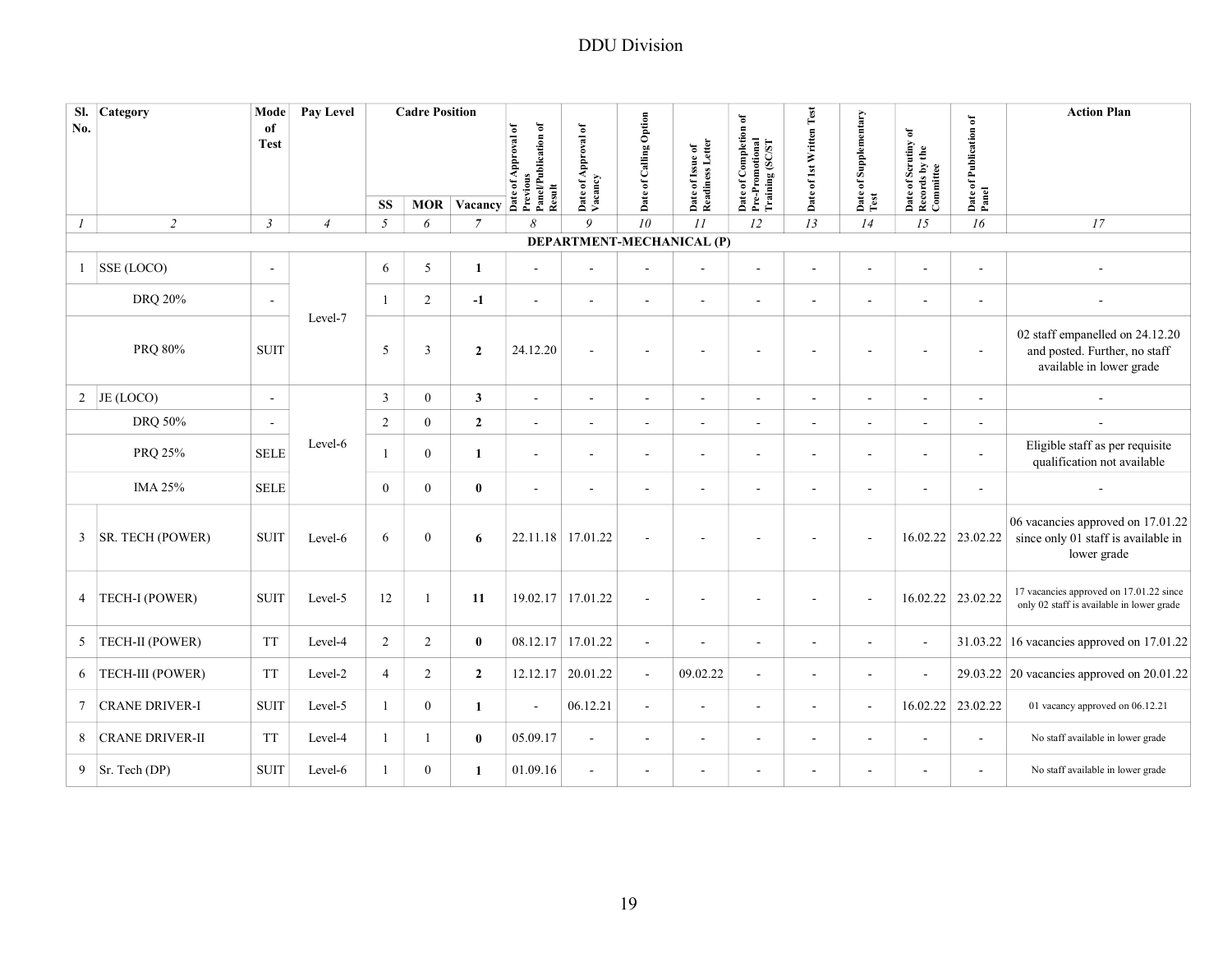|                | Sl. Category       | Mode                      | Pay Level      |                  | <b>Cadre Position</b> |                           |                                |                                |                          |                                      |                                                             |                          |                               |                                                    |                                 | <b>Action Plan</b>                                                                             |
|----------------|--------------------|---------------------------|----------------|------------------|-----------------------|---------------------------|--------------------------------|--------------------------------|--------------------------|--------------------------------------|-------------------------------------------------------------|--------------------------|-------------------------------|----------------------------------------------------|---------------------------------|------------------------------------------------------------------------------------------------|
| No.            |                    | of<br><b>Test</b>         |                |                  |                       | MOR Vacancy $\frac{3}{2}$ | Panel/Publication of<br>Result | Date of Approval of<br>Vacancy | Date of Calling Option   | Date of Issue of<br>Readiness Letter | Date of Completion of<br>Pre-Promotional<br>Training (SC/ST | Date of 1st Written Test | Date of Supplementary<br>Test | Date of Scrutiny of<br>Records by the<br>Committee | Date of Publication of<br>Panel |                                                                                                |
| $\mathcal{I}$  | $\sqrt{2}$         | $\mathfrak{Z}$            | $\overline{4}$ | <b>SS</b><br>5   | 6                     | $\overline{7}$            | 8                              | 9                              | $\overline{10}$          | 11                                   | 12                                                          | 13                       | 14                            | 15                                                 | 16                              | 17                                                                                             |
|                |                    |                           |                |                  |                       |                           |                                |                                |                          | DEPARTMENT-MECHANICAL (DIESEL)       |                                                             |                          |                               |                                                    |                                 |                                                                                                |
| $\mathbf{1}$   | <b>SSE (MECHL)</b> | $\blacksquare$            |                | 15               | 14                    | $\mathbf{1}$              | $\overline{\phantom{a}}$       |                                | $\overline{\phantom{a}}$ | $\frac{1}{2}$                        | $\overline{a}$                                              | $\sim$                   | $\blacksquare$                | $\overline{a}$                                     | $\sim$                          |                                                                                                |
|                | DRQ 20%            | $\overline{\phantom{a}}$  |                | $\overline{3}$   | $\overline{c}$        | $\mathbf{1}$              | ÷,                             | $\sim$                         | $\blacksquare$           | $\sim$                               | $\blacksquare$                                              |                          |                               | ÷,                                                 | $\blacksquare$                  |                                                                                                |
|                | PRQ 80%            | <b>SUIT</b>               | Level-7        | 12               | 12                    | $\bf{0}$                  | 24.12.20                       | $\sim$                         | $\sim$                   | $\sim$                               | $\overline{a}$                                              | $\overline{\phantom{a}}$ | $\sim$                        | $\sim$                                             | $\overline{a}$                  | 03 staff empanelled on 24.12.20 out of<br>which 03 staff posted.                               |
|                | 2 JE (MECHL)       | $\blacksquare$            |                | $\boldsymbol{7}$ | $\tau$                | $\bf{0}$                  | $\frac{1}{2}$                  | $\blacksquare$                 | $\blacksquare$           | $\blacksquare$                       | $\overline{\phantom{a}}$                                    | $\blacksquare$           | $\sim$                        | $\blacksquare$                                     | $\blacksquare$                  |                                                                                                |
|                | DRQ 50%            | $\sim$                    |                | 4                | $\overline{4}$        | $\pmb{0}$                 | $\blacksquare$                 | $\sim$                         | $\overline{\phantom{a}}$ | $\blacksquare$                       | $\overline{a}$                                              | $\overline{\phantom{a}}$ | $\overline{\phantom{a}}$      | $\overline{\phantom{a}}$                           | $\sim$                          | 02 staff from RRB are under<br>training                                                        |
|                | PRQ 25%            | <b>SELE</b>               | Level-6        | $\sqrt{2}$       | $\boldsymbol{0}$      | $\overline{2}$            | 09.08.19                       | $\sim$                         | $\sim$                   | $\blacksquare$                       | ÷,                                                          | $\sim$                   | $\sim$                        | $\blacksquare$                                     | $\sim$                          | From last panel published on 09.08.19, no<br>staff could be empanelled. Overall, no<br>vacancy |
|                | IMA 25%            | <b>SELE</b>               |                | 1                | 3                     | $-2$                      | 24.07.20                       | $\sim$                         | $\sim$                   | $\blacksquare$                       | $\blacksquare$                                              | $\sim$                   | $\sim$                        | $\sim$                                             | $\sim$                          | 03 staff empanelled on 24.07.20<br>and posted                                                  |
| $\mathbf{3}$   | SSE (ELECTL)       | $\sim$                    |                | 8                | $\,8\,$               | $\pmb{0}$                 | $\blacksquare$                 | $\sim$                         | $\sim$                   | $\sim$                               | ٠                                                           | $\sim$                   | $\sim$                        | ÷.                                                 | $\blacksquare$                  |                                                                                                |
|                | DRQ 20%            | $\sim$                    |                | $\overline{2}$   | $\overline{c}$        | $\pmb{0}$                 | $\blacksquare$                 | $\sim$                         | $\overline{\phantom{a}}$ | $\blacksquare$                       | $\overline{\phantom{a}}$                                    | $\sim$                   | $\sim$                        | ÷.                                                 | $\sim$                          |                                                                                                |
|                | PRQ 80%            | <b>SUIT</b>               | Level-7        | 6                | 6                     | $\bf{0}$                  | 01.11.19                       | $\sim$                         | $\overline{\phantom{a}}$ | $\blacksquare$                       | ÷,                                                          | $\overline{\phantom{a}}$ | $\overline{\phantom{a}}$      | $\sim$                                             | L.                              | 02 staff empanelled on 01.11.19,<br>posting done.                                              |
| $\overline{4}$ | JE (ELECTL)        | $\sim$                    |                | 3                | $\mathbf{0}$          | $\mathbf{3}$              | $\overline{\phantom{a}}$       | $\sim$                         | $\overline{\phantom{a}}$ | $\overline{\phantom{a}}$             | $\overline{\phantom{a}}$                                    | $\sim$                   | $\sim$                        | $\sim$                                             | $\overline{\phantom{a}}$        |                                                                                                |
|                | DRQ 50%            | $\sim$                    | Level-6        | $\sqrt{2}$       | $\mathbf{0}$          | $\overline{2}$            | $\blacksquare$                 | $\sim$                         | $\overline{\phantom{a}}$ | $\blacksquare$                       | $\overline{\phantom{a}}$                                    | $\overline{\phantom{a}}$ | $\sim$                        | $\blacksquare$                                     | $\sim$                          | No vacancy                                                                                     |
|                | PRQ 25%            | $\operatorname{\bf SELE}$ |                | $\mathbf{1}$     | $\overline{0}$        | $\mathbf{1}$              | 09.09.19                       | 20.04.22                       | $\sim$                   | 27.04.22                             | $\overline{a}$                                              | $\sim$                   | $\sim$                        | $\sim$                                             | 14.06.22                        | 01 staff empanelled on 09.09.19<br>and posted. Fresh vacancy is being                          |
|                | IMA 25%            | <b>SELE</b>               |                | $\mathbf{0}$     | $\mathbf{0}$          | $\bf{0}$                  | 31.07.20                       | $\sim$                         | $\sim$                   | $\sim$                               | $\blacksquare$                                              | $\overline{\phantom{a}}$ | $\sim$                        | $\sim$                                             | $\sim$                          | Will be initiated after PRQ                                                                    |
| 5              | <b>CMS</b>         | $\overline{a}$            | Level-7        | $\overline{4}$   | $\overline{4}$        | $\bf{0}$                  | ÷,                             | $\sim$                         | $\blacksquare$           | $\sim$                               | ÷,                                                          | $\sim$                   | $\sim$                        | $\sim$                                             | $\sim$                          | JMP Controlled post                                                                            |
| 6              | <b>CMA</b>         | $\overline{\phantom{a}}$  | Level-6        | $\mathbf{1}$     | $\mathbf{1}$          | $\bf{0}$                  | $\blacksquare$                 | $\sim$                         | $\blacksquare$           | $\overline{\phantom{a}}$             | $\blacksquare$                                              | $\sim$                   | $\sim$                        | $\blacksquare$                                     | $\blacksquare$                  | No vacancy                                                                                     |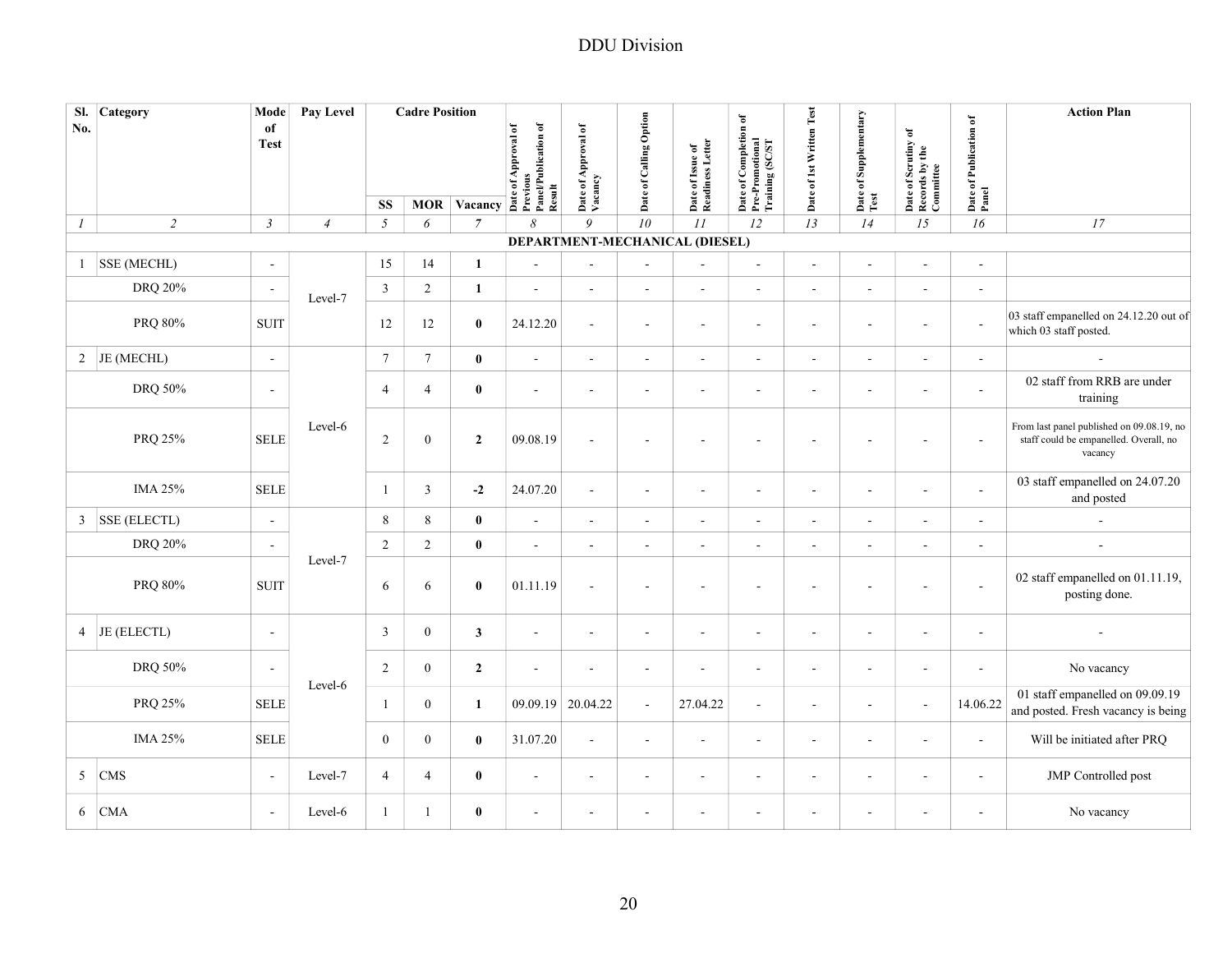| SI.<br>No. | Category                  | Mode<br>of<br><b>Test</b> | <b>Pay Level</b> |                | <b>Cadre Position</b> | $\overline{MOR}$ Vacancy $\overline{A}$ $\overline{B}$ $\overline{C}$ $\overline{C}$ $\overline{D}$ $\overline{D}$ $\overline{D}$ $\overline{D}$ $\overline{D}$ $\overline{D}$ $\overline{D}$ $\overline{D}$ $\overline{D}$ $\overline{D}$ $\overline{D}$ $\overline{D}$ $\overline{D}$ $\overline{D}$ $\overline{D}$ $\overline{D}$ $\overline{D}$ $\overline{D}$ $\overline{$ | Panel/Publication of<br>Result | Date of Approval of<br>Vacancy | Date of Calling Option         | Date of Issue of<br>Readiness Letter | Date of Completion of<br>Pre-Promotional<br>Training (SC/ST | Date of 1st Written Test | Date of Supplementary    | Date of Scrutiny of<br>Records by the<br>Committee | Date of Publication of<br>Panel | <b>Action Plan</b>                                                                                                                     |
|------------|---------------------------|---------------------------|------------------|----------------|-----------------------|---------------------------------------------------------------------------------------------------------------------------------------------------------------------------------------------------------------------------------------------------------------------------------------------------------------------------------------------------------------------------------|--------------------------------|--------------------------------|--------------------------------|--------------------------------------|-------------------------------------------------------------|--------------------------|--------------------------|----------------------------------------------------|---------------------------------|----------------------------------------------------------------------------------------------------------------------------------------|
|            |                           |                           |                  | <b>SS</b>      |                       |                                                                                                                                                                                                                                                                                                                                                                                 |                                |                                | 10                             |                                      |                                                             |                          | Test                     |                                                    |                                 |                                                                                                                                        |
| 1          | $\overline{2}$            | $\mathfrak{Z}$            | $\overline{4}$   | 5              | 6                     | $\overline{7}$                                                                                                                                                                                                                                                                                                                                                                  | 8                              | 9                              | DEPARTMENT-MECHANICAL (DIESEL) | II                                   | 12                                                          | 13                       | 14                       | 15                                                 | 16                              | 17                                                                                                                                     |
| 7          | <b>SR. TECH (MECHL)</b>   | <b>SUIT</b>               | Level-6          | 27             | 27                    | $\bf{0}$                                                                                                                                                                                                                                                                                                                                                                        | 19.08.21                       |                                |                                |                                      |                                                             |                          |                          |                                                    | ÷.                              | 12 staffs empanelled on 19.08.21 and<br>posted. At present, no vacancy                                                                 |
| 8          | TECH-I (MECHL)            | <b>SUIT</b>               | Level-5          | 52             | 11                    | 41                                                                                                                                                                                                                                                                                                                                                                              | 19.08.21                       |                                | $\blacksquare$                 | ÷,                                   |                                                             |                          |                          |                                                    |                                 | 08 staffs empanelled on 19.08.21 and<br>posted. Further, 02 years service completed<br>staffs not available in lower grade             |
| 9          | TECH-II (MECHL)           | <b>TT</b>                 | Level-4          | 8              | 9                     | $-1$                                                                                                                                                                                                                                                                                                                                                                            | 05.10.21                       |                                | $\overline{\phantom{a}}$       | $\overline{\phantom{a}}$             |                                                             |                          | $\overline{a}$           |                                                    |                                 | From last panel published on 05.10.21 09<br>staff empanelled and all posted                                                            |
|            | 10   TECH-III (MECHL)     | $\blacksquare$            |                  | 15             | 16                    | $-1$                                                                                                                                                                                                                                                                                                                                                                            | $\blacksquare$                 | $\overline{\phantom{a}}$       | $\overline{\phantom{a}}$       | $\overline{\phantom{a}}$             | $\overline{\phantom{a}}$                                    |                          | $\overline{\phantom{a}}$ | $\overline{\phantom{a}}$                           | $\overline{\phantom{a}}$        |                                                                                                                                        |
|            | DRQ 25% (RBE No. 113/19)  | $\overline{\phantom{a}}$  |                  | $\overline{4}$ | 5                     | $-1$                                                                                                                                                                                                                                                                                                                                                                            | $\blacksquare$                 |                                | $\overline{\phantom{a}}$       | $\overline{a}$                       | ۰                                                           |                          | $\overline{\phantom{a}}$ | ۰                                                  | $\overline{\phantom{a}}$        |                                                                                                                                        |
|            | PRQ 50% (RBE No. 113/19)  | <b>TT</b>                 | Level-2          | 8              | 9                     | $-1$                                                                                                                                                                                                                                                                                                                                                                            | 05.10.21                       |                                | $\overline{\phantom{a}}$       | $\overline{\phantom{a}}$             | ۰                                                           |                          | $\overline{\phantom{a}}$ | $\overline{a}$                                     |                                 | 09 staff empanelled on 05.10.21 and posted                                                                                             |
|            | LDCE 25% (RBE No. 113/19) | <b>SELE</b>               |                  | 3              | $\overline{c}$        | $\mathbf{1}$                                                                                                                                                                                                                                                                                                                                                                    | 19.06.20                       | 03.07.21                       | 03.03.22                       | 11.05.22                             | 30.06.22                                                    | 17.08.22                 | $\blacksquare$           | 07.10.22                                           | 12.10.22                        | 14 vacancies approved on 03.07.21                                                                                                      |
|            | 11   SR. TECH (ELECTL)    | <b>SUIT</b>               | Level-6          | 18             | 18                    | $\bf{0}$                                                                                                                                                                                                                                                                                                                                                                        | 04.09.21                       |                                | $\blacksquare$                 | $\overline{\phantom{a}}$             | ä,                                                          | $\overline{\phantom{a}}$ | $\overline{\phantom{a}}$ | ä,                                                 |                                 | 07 staff empanelled on 04.09.21 and posted                                                                                             |
|            | 12 TECH-I (ELECTL)        | <b>SUIT</b>               | Level-5          | 34             | 13                    | 21                                                                                                                                                                                                                                                                                                                                                                              | 05.10.21                       |                                | $\overline{\phantom{a}}$       | $\overline{\phantom{a}}$             |                                                             |                          |                          |                                                    |                                 | 04 staff empanelled on 05.10.21 and<br>posted. Further, eligible 02 years service<br>completed staffs not available in lower<br>grade. |
|            | 13   TECH-II (ELECTL)     | <b>TT</b>                 | Level-4          | 5              | 5                     | $\bf{0}$                                                                                                                                                                                                                                                                                                                                                                        | 05.10.21                       | $\sim$                         | $\overline{\phantom{a}}$       | $\overline{\phantom{a}}$             | $\blacksquare$                                              |                          | $\blacksquare$           | ٠                                                  | $\sim$                          | 05 staff empanelled on 05.10.21 and<br>posted. Further, eligible 02 years service<br>completed staffs not available in lower<br>grade. |
|            | 14   TECH-III (ELECTL)    | $\sim$                    |                  | 10             | 6                     | $\overline{\mathbf{4}}$                                                                                                                                                                                                                                                                                                                                                         | $\overline{\phantom{a}}$       | $\sim$                         | $\blacksquare$                 | $\blacksquare$                       | $\sim$                                                      | $\sim$                   | $\sim$                   | $\sim$                                             | $\sim$                          |                                                                                                                                        |
|            | DRQ 25% (RBE No. 113/19)  | $\sim$                    |                  | 3              | $\mathbf{0}$          | $\mathbf{3}$                                                                                                                                                                                                                                                                                                                                                                    | $\sim$                         | $\sim$                         | $\blacksquare$                 | $\blacksquare$                       | $\sim$                                                      |                          | $\sim$                   | $\blacksquare$                                     | ÷.                              |                                                                                                                                        |
|            | PRQ 50% (RBE No. 113/19)  | <b>TT</b>                 | Level-2          | 5              | 6                     | $-1$                                                                                                                                                                                                                                                                                                                                                                            | 05.10.21                       | $\sim$                         | $\blacksquare$                 | $\overline{\phantom{a}}$             | $\sim$                                                      | $\overline{\phantom{a}}$ | $\blacksquare$           | $\sim$                                             | $\overline{\phantom{a}}$        | 06 staff empanelled on 05.10.21 and posted                                                                                             |
|            | LDCE 25% (RBE No. 113/19) | <b>SELE</b>               |                  | 2              | $\mathbf{0}$          | $\overline{2}$                                                                                                                                                                                                                                                                                                                                                                  | 22.05.20                       | 09.03.21                       | 03.03.22                       | 11.05.22                             | 30.06.22                                                    | 17.08.22                 | $\sim$                   | 07.10.22                                           | 12.10.22                        | 06 vacancies approved on 09.03.21                                                                                                      |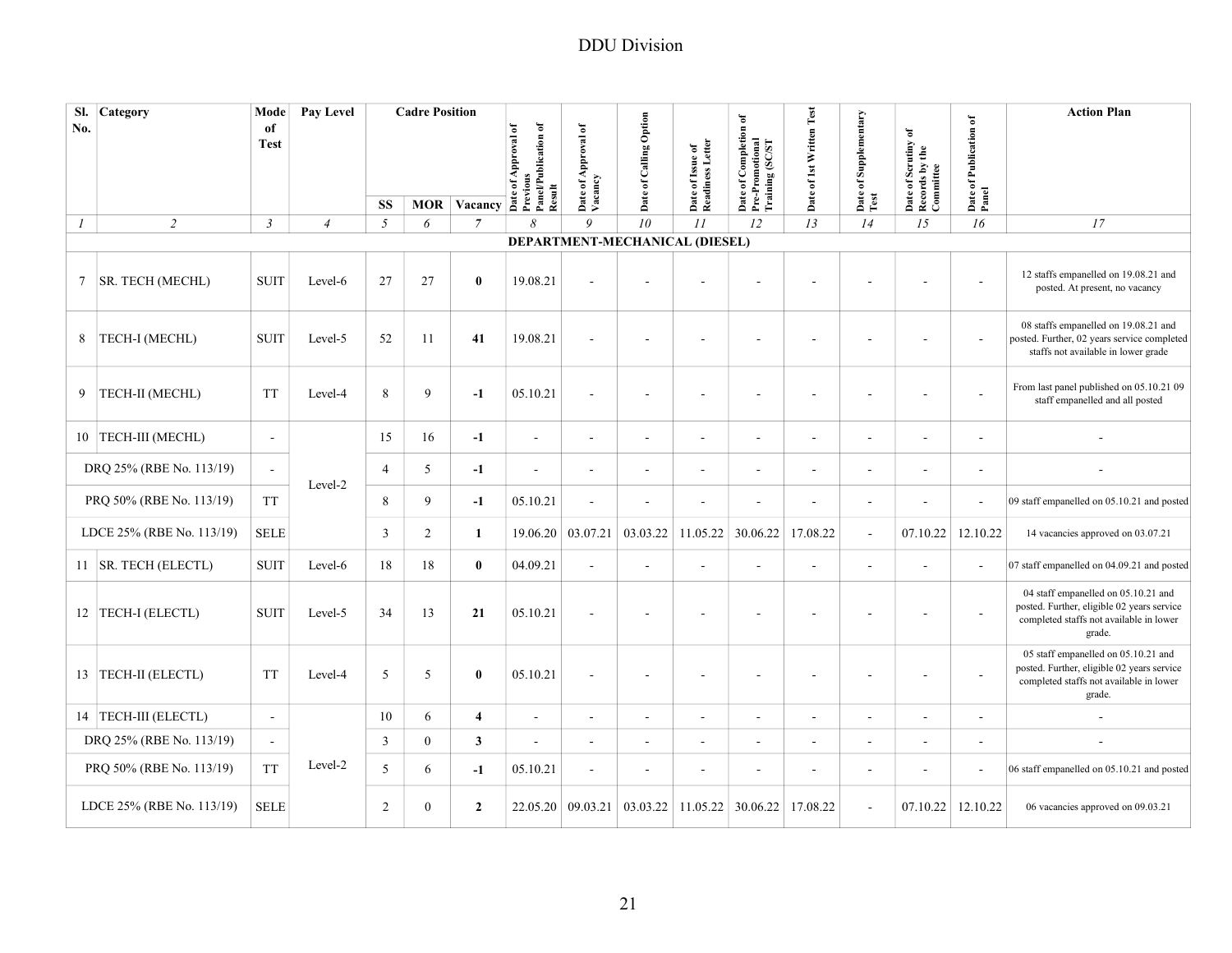| SI.<br>No.       | Category                          | Mode<br>of<br><b>Test</b> | Pay Level      |                  | <b>Cadre Position</b> | MOR Vacancy $\overline{A}$ $\overline{B}$ $\overline{C}$ $\overline{D}$ $\overline{D}$ $\overline{D}$ $\overline{D}$ $\overline{D}$ $\overline{D}$ $\overline{D}$ $\overline{D}$ $\overline{D}$ $\overline{D}$ $\overline{D}$ $\overline{D}$ $\overline{D}$ $\overline{D}$ $\overline{D}$ $\overline{D}$ $\overline{D}$ $\overline{D}$ $\overline{D}$ $\overline{D}$ $\$ | Panel/Publication of | Date of Approval of<br>Vacancy | Date of Calling Option |                                      | Date of Completion of<br>Pre-Promotional<br>Training (SC/ST | Date of 1st Written Test | Date of Supplementary | Date of Scrutiny of<br>Records by the<br>Committee | Date of Publication of<br>Panel | <b>Action Plan</b>                                                                                                          |
|------------------|-----------------------------------|---------------------------|----------------|------------------|-----------------------|--------------------------------------------------------------------------------------------------------------------------------------------------------------------------------------------------------------------------------------------------------------------------------------------------------------------------------------------------------------------------|----------------------|--------------------------------|------------------------|--------------------------------------|-------------------------------------------------------------|--------------------------|-----------------------|----------------------------------------------------|---------------------------------|-----------------------------------------------------------------------------------------------------------------------------|
|                  |                                   |                           |                |                  |                       |                                                                                                                                                                                                                                                                                                                                                                          |                      |                                |                        | Date of Issue of<br>Readiness Letter |                                                             |                          |                       |                                                    |                                 |                                                                                                                             |
|                  |                                   |                           |                | SS               |                       |                                                                                                                                                                                                                                                                                                                                                                          | Result               |                                |                        |                                      |                                                             |                          | Test                  |                                                    |                                 |                                                                                                                             |
| $\boldsymbol{l}$ | $\overline{c}$                    | $\mathfrak{Z}$            | $\overline{4}$ | $\mathfrak{I}$   | 6                     | $\overline{7}$                                                                                                                                                                                                                                                                                                                                                           | 8                    | 9                              | 10                     | $\cal II$                            | 12                                                          | 13                       | 14                    | 15                                                 | 16                              | 17                                                                                                                          |
|                  |                                   |                           |                |                  |                       |                                                                                                                                                                                                                                                                                                                                                                          |                      |                                |                        | DEPARTMENT-MECHANICAL (DIESEL)       |                                                             |                          |                       |                                                    |                                 |                                                                                                                             |
|                  | 15   SR. TECH (MR)                | <b>SUIT</b>               | Level-6        | 2                | 2                     | $\bf{0}$                                                                                                                                                                                                                                                                                                                                                                 | 16.03.20             |                                |                        |                                      |                                                             |                          |                       |                                                    |                                 | 01 staff empanelled on 16.03.20<br>and posted                                                                               |
|                  | 16 TECH-I (MR)                    | <b>SUIT</b>               | Level-5        | 5                | $\overline{2}$        | $\mathbf{3}$                                                                                                                                                                                                                                                                                                                                                             | 01.09.16             |                                | $\blacksquare$         | ÷,                                   | ä,                                                          |                          |                       | $\sim$                                             | ÷,                              | Eligible 02 years service completed<br>staff not available in lower grade.                                                  |
|                  | 17 TECH-II (MR)                   | <b>TT</b>                 | Level-4        | $\mathbf{1}$     |                       | $\mathbf{0}$                                                                                                                                                                                                                                                                                                                                                             | 27.08.21             |                                |                        |                                      |                                                             |                          |                       |                                                    |                                 | 01 staff empanelled on 27.08.21<br>and posted. Further, no staff<br>available in lower grade.                               |
|                  | 18 TECH-III (MR)                  | <b>TT</b>                 | Level-2        | $\mathbf{1}$     | $\overline{0}$        | $\mathbf{1}$                                                                                                                                                                                                                                                                                                                                                             | $\sim$               | 28.06.21                       | 26.08.21               | 24.01.22                             |                                                             |                          |                       |                                                    | 22.02.22                        | For 04 vacancies as approved on<br>28.06.21, date of TT fixed on<br>05.02.22                                                |
| 19               | <b>SR. TECH (CRANE</b><br>DRIVER) | <b>SUIT</b>               | Level-6        | $\overline{2}$   | $\overline{0}$        | $\overline{2}$                                                                                                                                                                                                                                                                                                                                                           | 27.08.18             |                                |                        |                                      |                                                             |                          |                       |                                                    | $\sim$                          | Eligible 02 years service completed<br>staff not available in lower grade                                                   |
|                  | 20 TECH-I (CRANE DRIVER)          | <b>SUIT</b>               | Level-5        | $\overline{3}$   | -1                    | $\overline{2}$                                                                                                                                                                                                                                                                                                                                                           | 19.08.21             |                                |                        |                                      |                                                             |                          |                       |                                                    |                                 | 01 staff empanelled on 19.08.21<br>and posted. Further 02 years<br>service completed staff not<br>available in lower grade. |
| 21               | <b>TECH-II (CRANE</b><br>DRIVER)  | <b>TT</b>                 | Level-4        | $\boldsymbol{0}$ | $\overline{c}$        | $-2$                                                                                                                                                                                                                                                                                                                                                                     | 27.08.21             | 02.03.21                       | $\sim$                 |                                      |                                                             |                          |                       |                                                    | 31.03.21                        | 02 staff empanelled on 27.08.21<br>and posted. Further no staff not<br>available in lower grade.                            |
| 22               | <b>TECH-III (CRANE</b><br>DRIVER) | <b>TT</b>                 | Level-2        | $\mathbf{1}$     | $\overline{0}$        | 1                                                                                                                                                                                                                                                                                                                                                                        | 15.01.19             | 28.06.21                       | 26.08.21               | 24.01.22                             |                                                             |                          |                       |                                                    | 22.02.22                        | For 03 vacancies as approved on<br>28.06.21, date of TT fixed on<br>04.02.22                                                |
|                  | 23   SR. TECH (TURNER)            | <b>SUIT</b>               | Level-6        | 2                | 1                     | $\mathbf{1}$                                                                                                                                                                                                                                                                                                                                                             | 19.08.21             |                                |                        |                                      |                                                             |                          |                       |                                                    |                                 | From last panel published on<br>19.08.21, 01 staff empanelled and<br>posted. Further, no staff available<br>in lower grade  |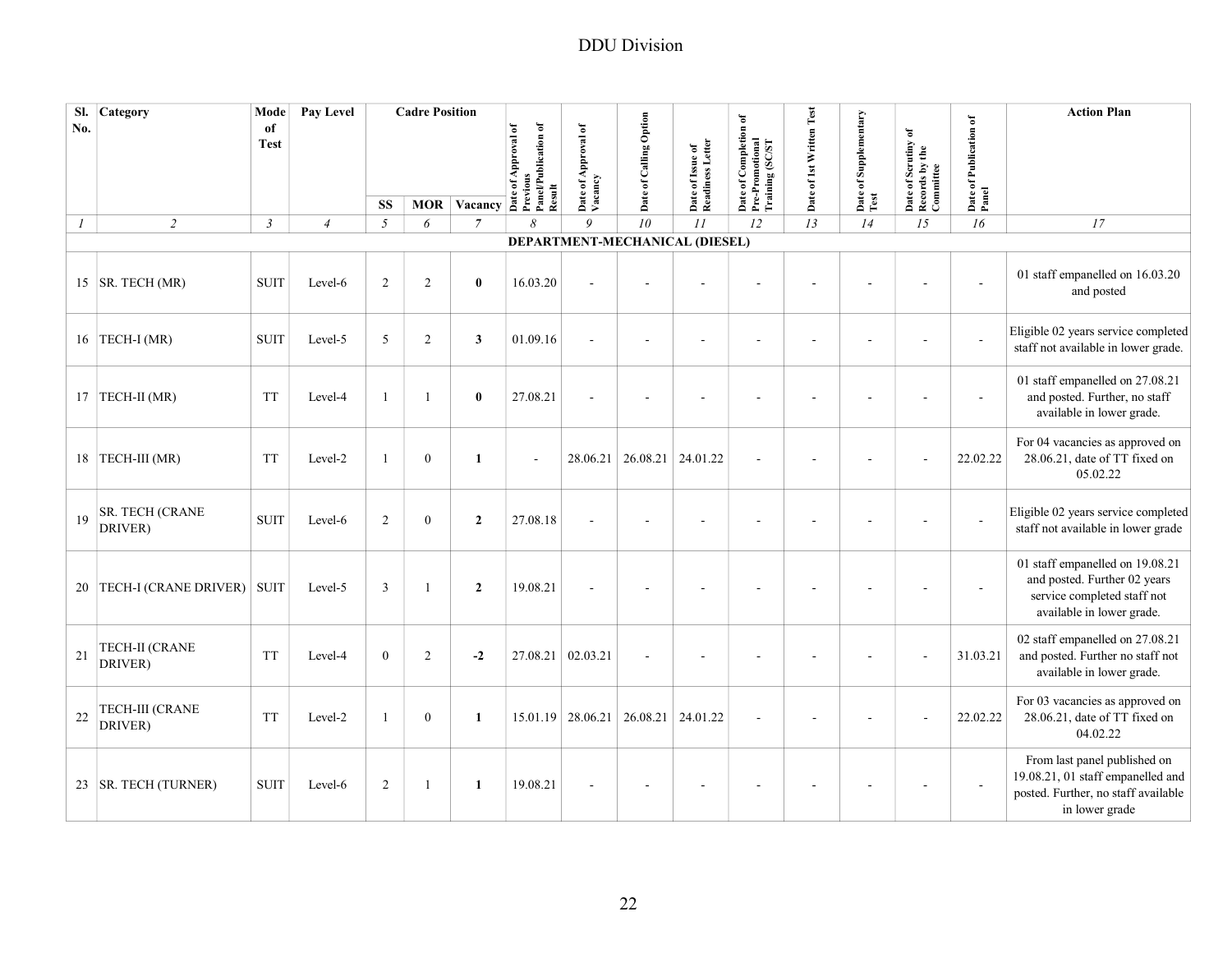| Sl.<br>No.    | Category             | Mode<br>of<br><b>Test</b> | Pay Level      |                | <b>Cadre Position</b> |                    | Panel/Publication of<br>Date of Approval of | Date of Approval of<br>Vacancy | Date of Calling Option         |                                      | Date of Completion of<br>Pre-Promotional<br>Training (SC/ST | Date of 1st Written Test | Date of Supplementary | Date of Scrutiny of<br>Records by the<br>Committee | Date of Publication of<br>Panel | <b>Action Plan</b>                                                                                                         |
|---------------|----------------------|---------------------------|----------------|----------------|-----------------------|--------------------|---------------------------------------------|--------------------------------|--------------------------------|--------------------------------------|-------------------------------------------------------------|--------------------------|-----------------------|----------------------------------------------------|---------------------------------|----------------------------------------------------------------------------------------------------------------------------|
|               |                      |                           |                | <b>SS</b>      |                       | <b>MOR Vacancy</b> | Previous<br>Result                          |                                |                                | Date of Issue of<br>Readiness Letter |                                                             |                          | Test                  |                                                    |                                 |                                                                                                                            |
| $\mathcal{I}$ | $\overline{c}$       | $\mathfrak{Z}$            | $\overline{4}$ | $\sqrt{2}$     | 6                     | $\overline{7}$     | 8                                           | 9                              | 10                             | II                                   | 12                                                          | 13                       | 14                    | 15                                                 | 16                              | 17                                                                                                                         |
|               |                      |                           |                |                |                       |                    |                                             |                                | DEPARTMENT-MECHANICAL (DIESEL) |                                      |                                                             |                          |                       |                                                    |                                 |                                                                                                                            |
|               | 24 TECH-I (TURNER)   | <b>SUIT</b>               | Level-5        | $\overline{3}$ | $\overline{0}$        | 3                  | 01.11.13                                    |                                |                                |                                      |                                                             |                          |                       |                                                    |                                 | Eligible 02 years service completed<br>staff not available in lower grade.                                                 |
|               | 25 TECH-II (TURNER)  | <b>TT</b>                 | Level-4        | $\mathbf{0}$   | 1                     | $-1$               | 27.08.21                                    |                                |                                |                                      |                                                             |                          |                       |                                                    | $\sim$                          | From last panel published on<br>27.08.21, 01 staff empanelled and<br>posted. Further, no staff available<br>in lower grade |
|               | 26 TECH-III (TURNER) | <b>TT</b>                 | Level-2        | $\mathbf{1}$   | $\overline{0}$        | $\mathbf{1}$       |                                             | 26.06.18 28.06.21              | 26.08.21                       | 24.01.22                             |                                                             |                          |                       |                                                    | 22.02.22                        | For 04 vacancies, date of TT fixed<br>on 02.02.22                                                                          |
|               | 27   SR. TECH (MISC) | <b>SUIT</b>               | Level-6        | $\sqrt{2}$     | 2                     | $\bf{0}$           | 19.08.21                                    |                                |                                |                                      |                                                             |                          |                       |                                                    |                                 | 01 staff empanelled on 19.08.21<br>and posted. 01 vacancy due to SC<br>shortfall.                                          |
|               | 28 TECH-I (MISC)     | <b>SUIT</b>               | Level-5        | $\overline{4}$ |                       | $\mathbf{3}$       | 04.10.17                                    |                                | J.                             |                                      |                                                             |                          |                       | L,                                                 | $\sim$                          | Eligible 02 years service completed<br>staff not available in lower grade.                                                 |
|               | 29 TECH-II (MISC)    | <b>TT</b>                 | Level-4        | $\mathbf{1}$   | 2                     | $-1$               |                                             | 27.08.21 02.03.21              | $\overline{\phantom{a}}$       | ٠                                    |                                                             |                          |                       |                                                    | 31.03.21                        | 02 staff empanelled on 27.08.21<br>and posted. Further no staff not<br>available in lower grade.                           |
|               | 30 TECH-III (MISC)   | <b>TT</b>                 | Level-2        | $\mathbf{0}$   | $\overline{0}$        | $\bf{0}$           |                                             | $26.06.18$ 28.06.21            | 26.08.21 24.01.22              |                                      |                                                             |                          |                       |                                                    | 22.02.22                        | For 04 vacancies, date of TT fixed<br>on 03.02.22                                                                          |
|               | 31 LAB. ASSISTANT    | $\overline{a}$            | Level-2        | $\overline{2}$ |                       | 1                  |                                             |                                |                                |                                      |                                                             |                          |                       |                                                    |                                 | <b>JMP</b> Controlled post                                                                                                 |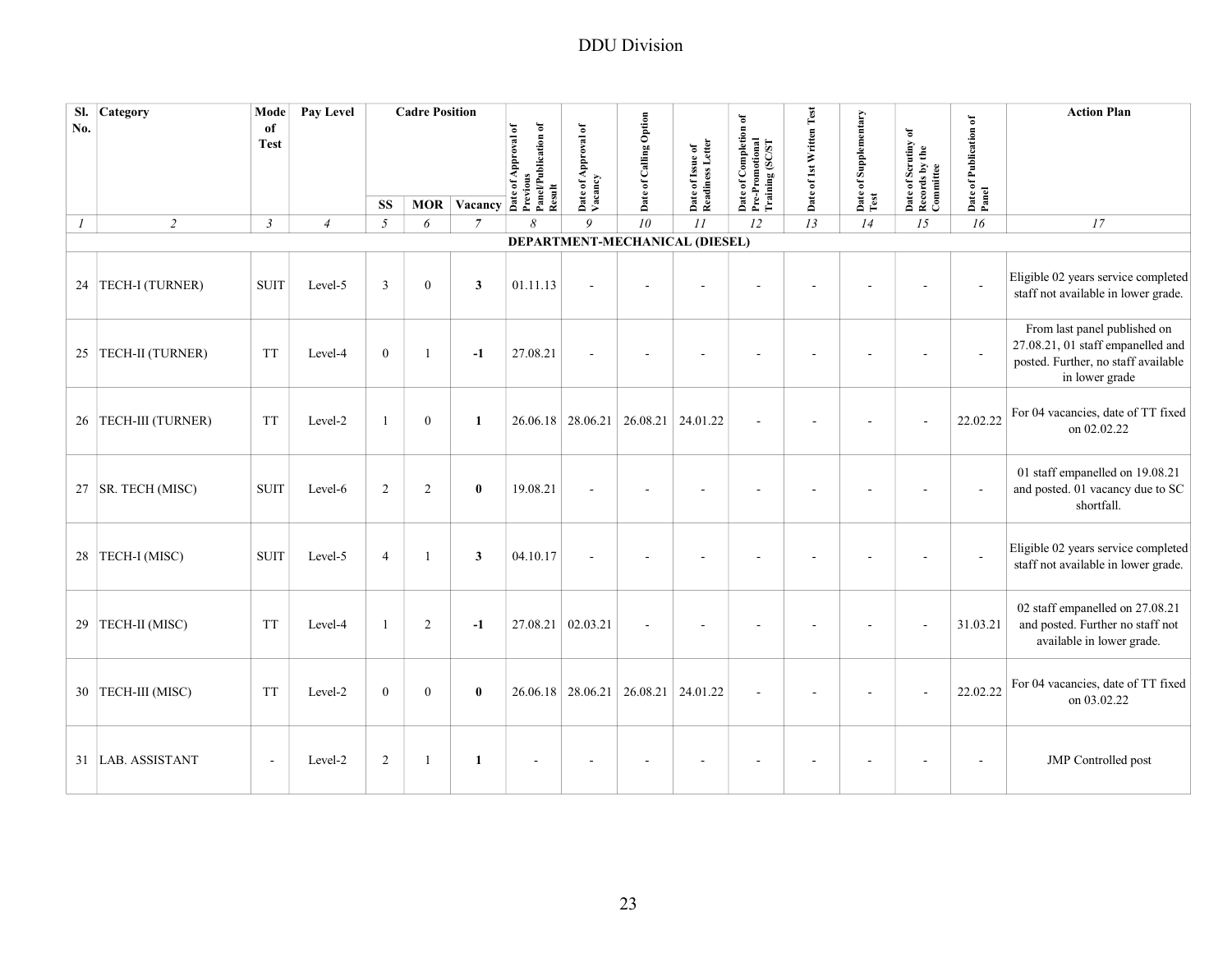| SI.<br>No.       | Category                 | Mode<br>of<br><b>Test</b> | Pay Level      |                             | <b>Cadre Position</b> |                           | Date of Approval of<br>Previous<br>PanelPublication of<br>Result | Date of Approval of<br>Vacancy | Date of Calling Option   | Date of Issue of<br>Readiness Letter | Date of Completion of<br>Pre-Promotional<br>Training (SC/ST | Date of 1st Written Test | Date of Supplementary<br>Test | Date of Scrutiny of<br>Records by the<br>Committee | Date of Publication of<br>Panel | <b>Action Plan</b>                                                                                                                                                                                       |
|------------------|--------------------------|---------------------------|----------------|-----------------------------|-----------------------|---------------------------|------------------------------------------------------------------|--------------------------------|--------------------------|--------------------------------------|-------------------------------------------------------------|--------------------------|-------------------------------|----------------------------------------------------|---------------------------------|----------------------------------------------------------------------------------------------------------------------------------------------------------------------------------------------------------|
| $\boldsymbol{l}$ | $\sqrt{2}$               | $\mathfrak{Z}$            | $\overline{4}$ | <b>SS</b><br>$\mathfrak{I}$ | <b>MOR</b><br>6       | Vacancy<br>$\overline{7}$ | $\delta$                                                         | 9                              | 10                       | $\cal II$                            | 12                                                          | 13                       | 14                            | 15                                                 | 16                              | 17                                                                                                                                                                                                       |
|                  |                          |                           |                |                             |                       |                           |                                                                  | DEPARTMENT-MECHANICAL (C&W)    |                          |                                      |                                                             |                          |                               |                                                    |                                 |                                                                                                                                                                                                          |
|                  | $1$ SSE                  | $\overline{\phantom{a}}$  |                | 150                         | 140                   | 10                        | $\overline{a}$                                                   | $\sim$                         | $\sim$                   | $\blacksquare$                       | $\sim$                                                      | ÷,                       | $\sim$                        | $\sim$                                             | $\sim$                          |                                                                                                                                                                                                          |
|                  | DRQ 20%                  | $\sim$                    | Level-7        | 30                          | $22\,$                | $\bf 8$                   | $\sim$                                                           | $\sim$                         | $\sim$                   | $\sim$                               | $\sim$                                                      | $\overline{\phantom{a}}$ | $\sim$                        | $\sim$                                             | $\sim$                          |                                                                                                                                                                                                          |
|                  | PRQ 80%                  | <b>SUIT</b>               |                | 120                         | 118                   | $\overline{2}$            | 30.04.21                                                         | 08.06.22                       | $\overline{\phantom{a}}$ | $\overline{\phantom{a}}$             | ÷.                                                          | $\blacksquare$           | $\overline{a}$                | 04.08.22                                           | 10.08.22                        | From last panel published on 30.04.21, 33<br>staff empanelled and posted. Fresh<br>selection will be initiated after 01 year of<br>last panel.                                                           |
| $\overline{2}$   | JE                       | $\overline{\phantom{a}}$  |                | 73                          | 29                    | 44                        | $\sim$                                                           | $\sim$                         | $\sim$                   | $\sim$                               | $\sim$                                                      | $\overline{a}$           | $\overline{a}$                | $\sim$                                             | $\sim$                          | $\overline{\phantom{a}}$                                                                                                                                                                                 |
|                  | DRQ 50%                  | $\sim$                    |                | 37                          | $22\,$                | 15                        | $\sim$                                                           | $\sim$                         | $\sim$                   | $\blacksquare$                       | ÷,                                                          | ÷.                       | $\sim$                        | $\sim$                                             | ÷,                              |                                                                                                                                                                                                          |
|                  | PRQ 25%                  | <b>SELE</b>               | Level-6        | 18                          | $\mathbf{1}$          | 17                        |                                                                  | 29.01.20 07.09.21              | $\sim$                   |                                      | $04.10.21$ 20.04.22 02.06.22                                |                          | ä,                            | $\sim$                                             | 12.07.22                        | For 20 vacancies as approved on 07.09.21,<br>SC/ST training is awaited                                                                                                                                   |
|                  | <b>IMA 25%</b>           | <b>SELE</b>               |                | 18                          | 6                     | 12                        | 18.12.20                                                         | ÷.                             |                          | $\sim$                               |                                                             |                          |                               |                                                    |                                 | For 31 vacancies, 14 staff empanelled on<br>18.12.20, all are under training.                                                                                                                            |
| $\mathbf{3}$     | <b>SR. TECH (FITTER)</b> | <b>SUIT</b>               | Level-6        | 261                         | 259                   | $\overline{2}$            | 20.01.22                                                         |                                |                          |                                      |                                                             |                          |                               |                                                    |                                 | From last panel published on 20.01.22, 45<br>staff empanelled out of which 31 staff<br>posted and remaining 14 staffs still on<br>panel.                                                                 |
|                  | 4 TECH-I (FITTER)        | <b>SUIT</b>               | Level-5        | 510                         | 208                   | 302                       |                                                                  | 28.10.20 20.12.21              |                          |                                      |                                                             |                          |                               | 08.03.22                                           | 15.03.22                        | For 359 vacancies as approved on<br>20.12.21, APAR of eligible staffs awaited                                                                                                                            |
|                  | 5   TECH-II (FITTER)     | <b>TT</b>                 | Level-4        | 82                          | 162                   | $-80$                     | 15.09.21                                                         |                                |                          |                                      |                                                             |                          |                               |                                                    |                                 | From last panel published on 15.09.21, 66<br>staff empanelled out of which 58 staff<br>posted. 04 staff absent, 02 removed and 02<br>U/P. Fresh action will be initiated after 01<br>year of last panel. |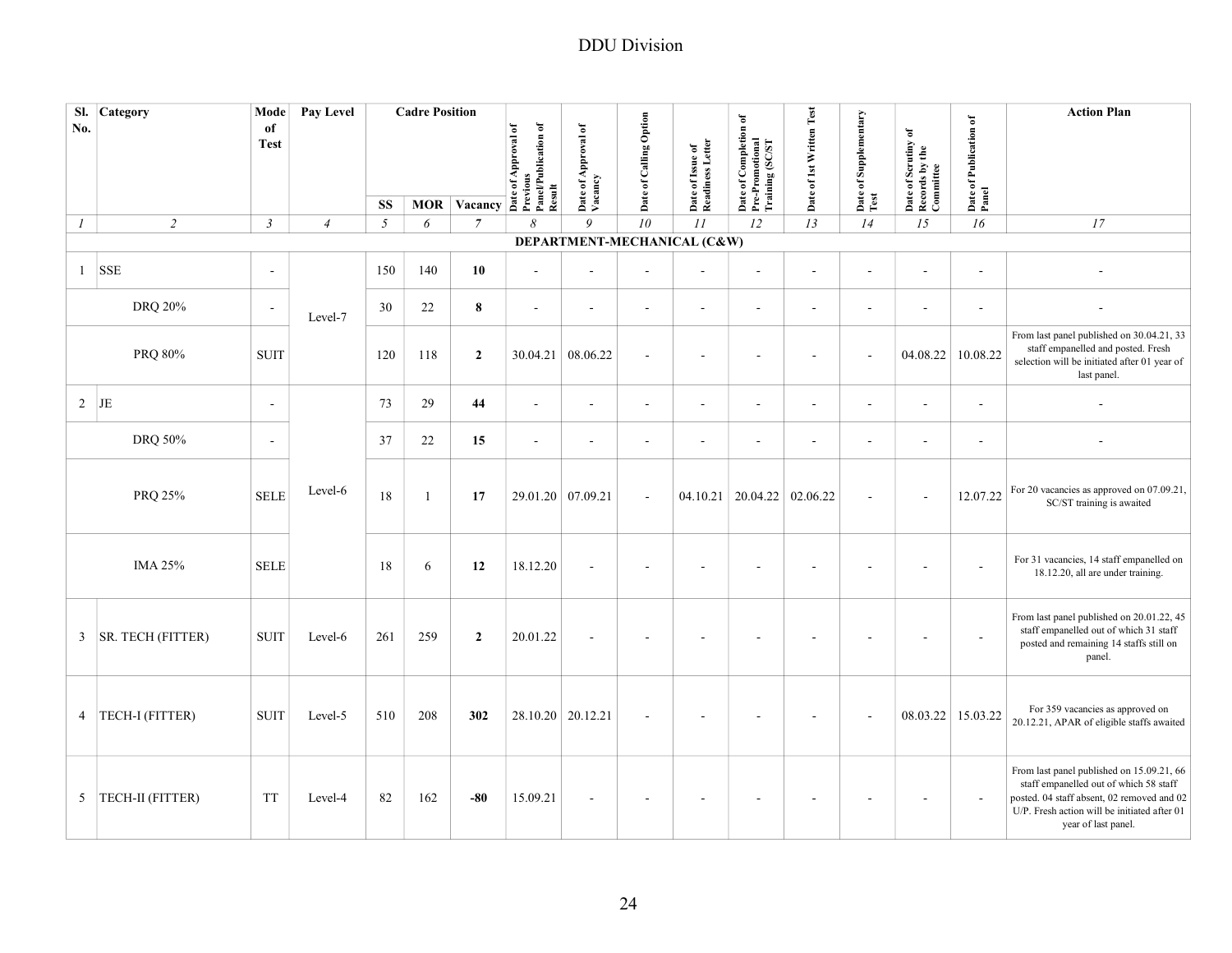| SI.<br>No.     | Category                          | Mode<br>of<br><b>Test</b> | Pay Level      |                | <b>Cadre Position</b> | MOR Vacancy $\overrightarrow{a}$ $\overrightarrow{b}$ $\overrightarrow{c}$ $\overrightarrow{a}$ $\overrightarrow{c}$ $\overrightarrow{a}$ $\overrightarrow{c}$ $\overrightarrow{a}$ $\overrightarrow{c}$ $\overrightarrow{a}$ $\overrightarrow{c}$ $\overrightarrow{a}$ $\overrightarrow{c}$ $\overrightarrow{a}$ $\overrightarrow{c}$ $\overrightarrow{a}$ $\overrightarrow{c}$ $\overrightarrow{a}$ $\overrightarrow{c}$ $\overrightarrow{a}$ $\overrightarrow{c}$ $\overrightarrow{a}$ $\overrightarrow{c}$ $\$ | Result                   | Date of Approval of<br>Vacancy | Date of Calling Option                        | Date of Issue of<br>Readiness Letter | Date of Completion of<br>Pre-Promotional<br>Training (SC/ST | Date of 1st Written Test | Date of Supplementary<br>Test | Date of Scrutiny of<br>Records by the<br>Committee | Date of Publication of<br>Panel | <b>Action Plan</b>                                                                                                                                         |
|----------------|-----------------------------------|---------------------------|----------------|----------------|-----------------------|--------------------------------------------------------------------------------------------------------------------------------------------------------------------------------------------------------------------------------------------------------------------------------------------------------------------------------------------------------------------------------------------------------------------------------------------------------------------------------------------------------------------|--------------------------|--------------------------------|-----------------------------------------------|--------------------------------------|-------------------------------------------------------------|--------------------------|-------------------------------|----------------------------------------------------|---------------------------------|------------------------------------------------------------------------------------------------------------------------------------------------------------|
|                |                                   |                           |                | <b>SS</b>      |                       |                                                                                                                                                                                                                                                                                                                                                                                                                                                                                                                    |                          |                                |                                               |                                      |                                                             |                          |                               |                                                    |                                 |                                                                                                                                                            |
| 1              | $\overline{2}$                    | $\mathfrak{Z}$            | $\overline{4}$ | 5              | 6                     | $\overline{7}$                                                                                                                                                                                                                                                                                                                                                                                                                                                                                                     | 8                        | 9                              | 10                                            | II                                   | 12                                                          | 13                       | 14                            | 15                                                 | 16                              | 17                                                                                                                                                         |
|                | 6 TECH-III (FITTER)               | $\overline{\phantom{a}}$  |                | 149            | 311                   | $-162$                                                                                                                                                                                                                                                                                                                                                                                                                                                                                                             | $\overline{\phantom{a}}$ |                                | DEPARTMENT-MECHANICAL (C&W)<br>$\blacksquare$ |                                      | $\overline{a}$                                              |                          | $\sim$                        | $\overline{\phantom{a}}$                           | $\blacksquare$                  |                                                                                                                                                            |
|                | DRQ 25%                           | $\sim$                    |                | 37             | 174                   | $-137$                                                                                                                                                                                                                                                                                                                                                                                                                                                                                                             | $\overline{\phantom{a}}$ | $\sim$                         | $\sim$                                        | $\omega$                             | $\mathcal{L}$                                               |                          | $\overline{\phantom{a}}$      | $\sim$                                             | $\sim$                          | No vacancy                                                                                                                                                 |
|                | PRQ 50%                           | <b>TT</b>                 | Level-2        | 75             | 129                   | $-54$                                                                                                                                                                                                                                                                                                                                                                                                                                                                                                              | 14.05.20                 | 10.02.22                       | $\blacksquare$                                |                                      |                                                             |                          |                               |                                                    | 29.03.22                        | From last panel published on 14.05.20, 122<br>staff empanelled out of which 121 staff<br>posted, 01 under punishment. Fresh 83<br>vacancies under approval |
|                | <b>LDCE 25%</b>                   | <b>SELE</b>               |                | 37             | 8                     | 29                                                                                                                                                                                                                                                                                                                                                                                                                                                                                                                 | 24.05.17                 | 10.02.22                       |                                               | 15.02.22 27.04.22 27.05.22           |                                                             | 13.07.22                 | $\sim$                        |                                                    | 24.08.22 31.08.22               | From last panel published on 24.05.17, 08<br>staff empanelled. Fresh 32 vacancies under<br>approval                                                        |
| $\overline{7}$ | <b>SR. TECH (CRANE</b><br>DRIVER) | <b>SUIT</b>               | Level-6        | $\overline{4}$ | $\overline{4}$        | $\bf{0}$                                                                                                                                                                                                                                                                                                                                                                                                                                                                                                           | 24.07.19                 |                                | $\overline{\phantom{a}}$                      |                                      |                                                             |                          |                               |                                                    |                                 | From last panel published on 24.07.19, 02<br>staff empanelled and posted. At present, no<br>vacancy.                                                       |
| 8              | <b>TECH-I (CRANE DRIVER)</b>      | <b>SUIT</b>               | Level-5        | $\tau$         | $\overline{c}$        | $\overline{5}$                                                                                                                                                                                                                                                                                                                                                                                                                                                                                                     | 06.03.18                 | $\sim$                         | $\blacksquare$                                | $\overline{\phantom{a}}$             | ä,                                                          |                          |                               | $\blacksquare$                                     | $\blacksquare$                  | 02 years service completed staff not<br>available in lower grade.                                                                                          |
| 9              | TECH-II (CRANE<br>DRIVER)         | <b>TT</b>                 | Level-4        | $\mathbf{1}$   | $\overline{2}$        | $-1$                                                                                                                                                                                                                                                                                                                                                                                                                                                                                                               | 07.01.22                 |                                | $\overline{\phantom{a}}$                      | $\overline{\phantom{a}}$             |                                                             |                          |                               |                                                    | $\overline{\phantom{a}}$        | 02 staff empanelled on 07.01.22 and<br>posted. Further 02 years service completed<br>staff not available in lower grade.                                   |
| 10             | TECH-III (CRANE<br>DRIVER)        | <b>TT</b>                 | Level-2        | 2              | $\overline{3}$        | $-1$                                                                                                                                                                                                                                                                                                                                                                                                                                                                                                               | 11.09.21                 | $\sim$                         | $\overline{\phantom{a}}$                      | $\overline{\phantom{a}}$             |                                                             |                          |                               |                                                    | $\overline{\phantom{a}}$        | 03 staff empanelled on 11.09.21 and<br>posted. Fresh selection will be initiated<br>after 01 year from last panel.                                         |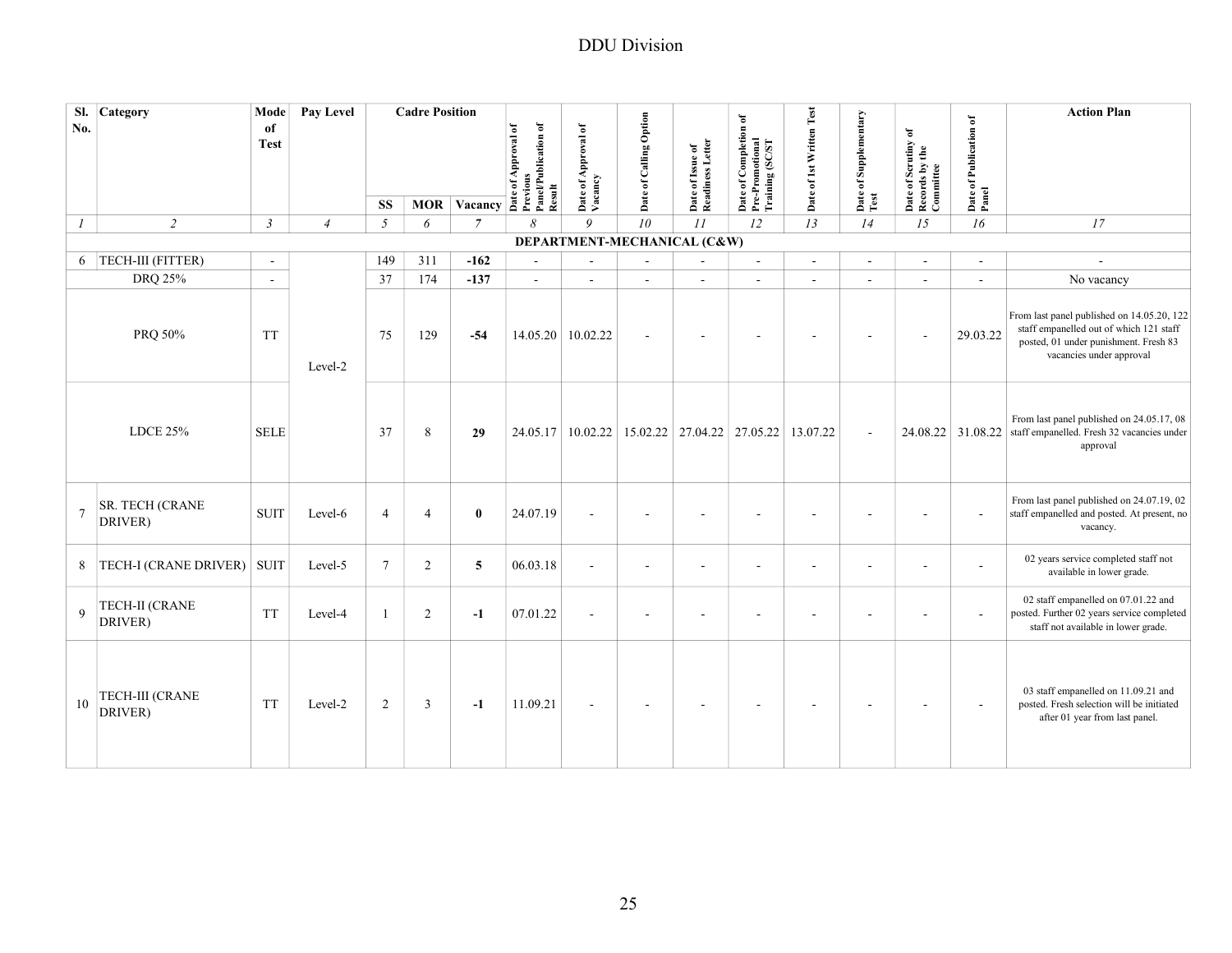| SI.<br>No.    | Category                | Mode<br>of<br><b>Test</b> | Pay Level      |                | <b>Cadre Position</b> |                    | Panel/Publication of<br>Date of Approval of | Date of Approval of<br>Vacancy | Date of Calling Option   | Date of Issue of<br>Readiness Letter | Date of Completion of<br>Pre-Promotional<br>Training (SC/ST | Date of 1st Written Test | Date of Supplementary<br>Test | Date of Scrutiny of<br>Records by the<br>Committee | Date of Publication of<br>Panel | <b>Action Plan</b>                                                                                                                                    |
|---------------|-------------------------|---------------------------|----------------|----------------|-----------------------|--------------------|---------------------------------------------|--------------------------------|--------------------------|--------------------------------------|-------------------------------------------------------------|--------------------------|-------------------------------|----------------------------------------------------|---------------------------------|-------------------------------------------------------------------------------------------------------------------------------------------------------|
|               |                         |                           |                | <b>SS</b>      |                       | <b>MOR Vacancy</b> | Previous<br>Result                          |                                |                          |                                      |                                                             |                          |                               |                                                    |                                 |                                                                                                                                                       |
| $\mathcal{I}$ | $\overline{2}$          | $\mathfrak{Z}$            | $\overline{4}$ | 5              | 6                     | $\overline{7}$     | 8                                           | 9                              | 10                       | II                                   | 12                                                          | 13                       | 14                            | 15                                                 | 16                              | 17                                                                                                                                                    |
|               |                         |                           |                |                |                       |                    |                                             | DEPARTMENT-MECHANICAL (C&W)    |                          |                                      |                                                             |                          |                               |                                                    |                                 |                                                                                                                                                       |
|               | 11 SR. TECH (WELDER)    | <b>SUIT</b>               | Level-6        | 25             | 23                    | $\overline{2}$     | 17.03.21                                    | 06.04.22                       | $\sim$                   |                                      |                                                             |                          | $\sim$                        | 07.06.22                                           | 10.06.22                        | 11 staff empanelled on 17.03.21 and<br>posted. 02 vacancies due to retirement                                                                         |
|               | 12 TECH-I (WELDER)      | <b>SUIT</b>               | Level-5        | 49             | 24                    | 25                 | 08.12.21                                    | $\sim$                         | ÷,                       | ÷,                                   |                                                             |                          | ÷,                            | ÷,                                                 | $\sim$                          | 05 staff empanelled on 08.12.21 and<br>posted. Fresh action will be initiated after<br>01 year from last panel.                                       |
|               | 13   TECH-II (WELDER)   | TT                        | Level-4        | 8              | 10                    | $-2$               | 24.06.21                                    | $\sim$                         | $\blacksquare$           | $\overline{\phantom{a}}$             |                                                             | $\blacksquare$           | $\overline{a}$                | $\overline{a}$                                     | $\sim$                          | 02 years service completed staff not<br>available in lower grade                                                                                      |
|               | 14 TECH-III (WELDER)    |                           |                | 15             | 12                    | $\mathbf{3}$       | $\mathbf{r}$                                | $\sim$                         | $\mathbf{r}$             | $\overline{\phantom{a}}$             | $\sim$                                                      | $\sim$                   | $\sim$                        | $\sim$                                             | $\sim$                          | $\sim$                                                                                                                                                |
|               | <b>DRO 25%</b>          | $\sim$                    |                | $\overline{4}$ | $\overline{3}$        | $\mathbf{1}$       | $\sim$                                      | $\sim$                         | $\sim$                   | $\sim$                               | $\sim$                                                      | $\overline{\phantom{a}}$ | ÷,                            | $\mathbf{r}$                                       | $\sim$                          | ÷,                                                                                                                                                    |
|               | PRQ 50%                 | <b>TT</b>                 | Level-2        | 8              | 9                     | $-1$               | 20.09.21                                    | $\sim$                         | $\blacksquare$           | $\sim$                               |                                                             | $\overline{\phantom{a}}$ | $\overline{\phantom{a}}$      | $\overline{\phantom{a}}$                           | ÷.                              | 09 staff empanelled on 20.09.21 and<br>posted.                                                                                                        |
|               | <b>LDCE 25%</b>         | <b>SELE</b>               |                | 3              | $\overline{0}$        | 3                  | 21.12.17                                    | 07.10.21                       |                          | $13.10.21$ 23.02.22                  | 12.04.22                                                    | 08.06.22                 | $\sim$                        | 05.07.22                                           | 08.07.22                        | For 14 vacancies, received options are<br>under scrutiny                                                                                              |
|               | 15  SR. TECH (PAINTER)  | <b>SUIT</b>               | Level-6        | 2              | 2                     | $\bf{0}$           | 17.03.20                                    |                                | ÷,                       | $\overline{\phantom{a}}$             |                                                             |                          | $\overline{\phantom{a}}$      |                                                    |                                 | At present, no vacancy.                                                                                                                               |
|               | 16   TECH-I (PAINTER)   | <b>SUIT</b>               | Level-5        | -1             | 1                     | $\bf{0}$           | 19.06.20                                    | $\sim$                         | $\overline{\phantom{a}}$ | ÷                                    |                                                             | $\blacksquare$           | $\overline{\phantom{a}}$      | $\overline{\phantom{a}}$                           | $\blacksquare$                  | At present, no vacancy.                                                                                                                               |
|               | 17 TECH-II (PAINTER)    | <b>TT</b>                 | Level-4        | $\mathbf{0}$   | $\overline{0}$        | $\bf{0}$           | 25.04.18                                    | $\overline{\phantom{a}}$       | ÷,                       | $\overline{\phantom{a}}$             |                                                             | $\blacksquare$           | $\overline{\phantom{a}}$      |                                                    |                                 | At present, no vacancy.                                                                                                                               |
|               | 18   TECH-III (PAINTER) | <b>TT</b>                 | Level-2        | $\mathbf{0}$   | 2                     | $-2$               | 17.06.19                                    | $\sim$                         | $\overline{a}$           |                                      |                                                             |                          |                               | $\overline{\phantom{a}}$                           | $\blacksquare$                  | From last panel published on 17.06.19, 03<br>staff empanelled out of which 02 staff<br>posted and 01 staff submitted refusal.<br>Overall, no vacancy. |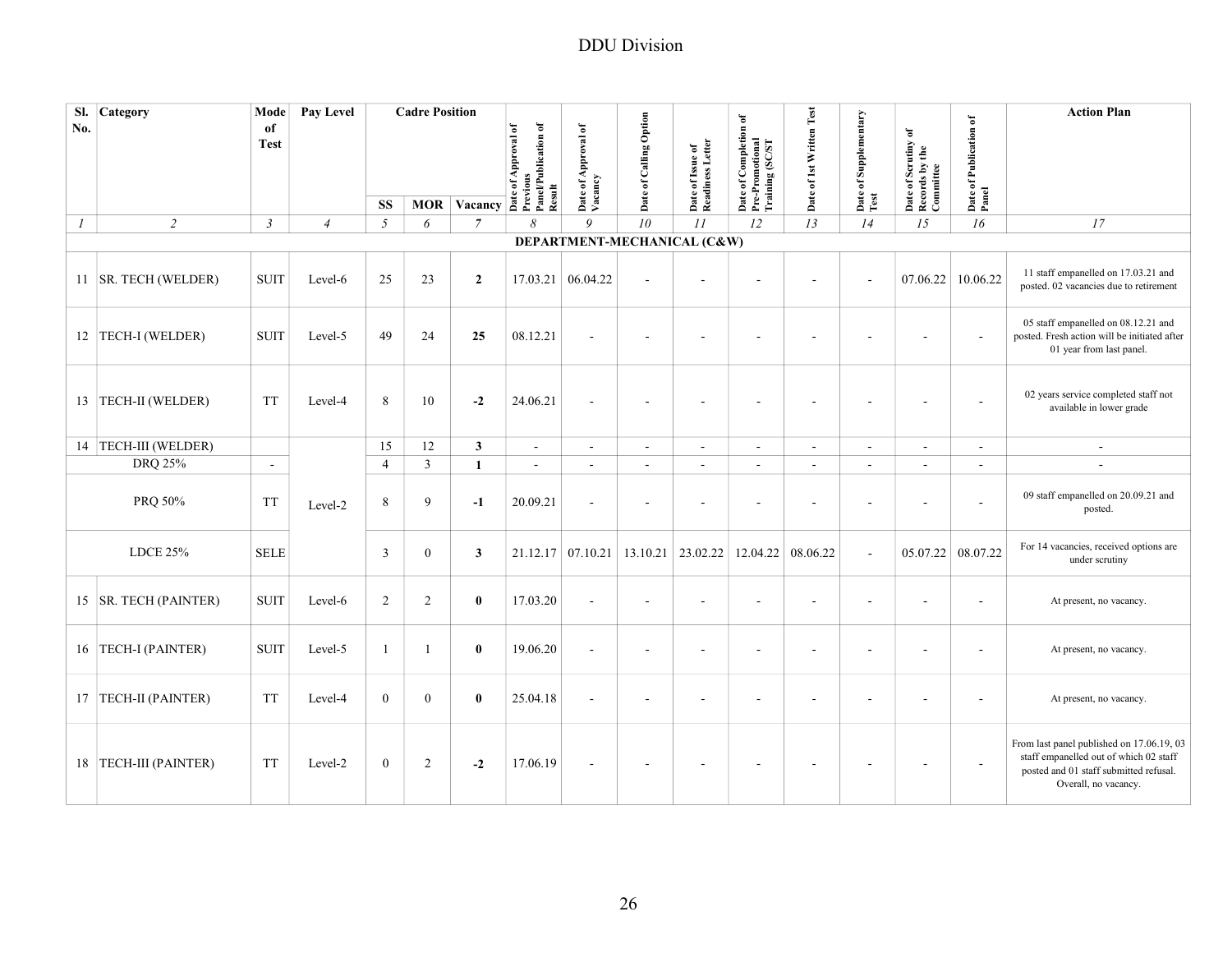| SI.<br>No.       | Category               | Mode<br>of<br><b>Test</b> | Pay Level      |                | <b>Cadre Position</b> | $\overline{MOR}$ Vacancy $\overline{A}$ $\overline{B}$ $\overline{C}$ $\overline{C}$ $\overline{D}$ $\overline{D}$ $\overline{D}$ $\overline{D}$ $\overline{D}$ $\overline{D}$ $\overline{D}$ $\overline{D}$ $\overline{D}$ $\overline{D}$ $\overline{D}$ $\overline{D}$ $\overline{D}$ $\overline{D}$ $\overline{D}$ $\overline{D}$ $\overline{D}$ $\overline{D}$ $\overline{$ | Panel/Publication of | Date of Approval of<br>Vacancy | Date of Calling Option          | Date of Issue of<br>Readiness Letter | of Completion of<br>Date of Completio<br>Pre-Promotional<br>Training (SC/ST | Date of 1st Written Test | Date of Supplementary<br>Test | Date of Scrutiny of<br>Records by the<br>Committee | Date of Publication of<br>Panel | <b>Action Plan</b>                                                                                                                                          |
|------------------|------------------------|---------------------------|----------------|----------------|-----------------------|---------------------------------------------------------------------------------------------------------------------------------------------------------------------------------------------------------------------------------------------------------------------------------------------------------------------------------------------------------------------------------|----------------------|--------------------------------|---------------------------------|--------------------------------------|-----------------------------------------------------------------------------|--------------------------|-------------------------------|----------------------------------------------------|---------------------------------|-------------------------------------------------------------------------------------------------------------------------------------------------------------|
|                  |                        |                           |                |                |                       |                                                                                                                                                                                                                                                                                                                                                                                 |                      |                                |                                 |                                      |                                                                             |                          |                               |                                                    |                                 |                                                                                                                                                             |
|                  |                        |                           |                | <b>SS</b>      |                       |                                                                                                                                                                                                                                                                                                                                                                                 | Result               |                                |                                 |                                      |                                                                             |                          |                               |                                                    |                                 |                                                                                                                                                             |
| $\boldsymbol{I}$ | $\overline{2}$         | $\mathfrak{Z}$            | $\overline{4}$ | $\sqrt{2}$     | 6                     | $\overline{7}$                                                                                                                                                                                                                                                                                                                                                                  | 8                    | 9                              | 10                              | II                                   | 12                                                                          | 13                       | 14                            | 15                                                 | 16                              | $\ensuremath{\mathit{17}}$                                                                                                                                  |
|                  | 19   SR. TECH (TURNER) | <b>SUIT</b>               | Level-6        | 5              | $\overline{4}$        | 1                                                                                                                                                                                                                                                                                                                                                                               | 20.11.19             |                                | DEPARTMENT-MECHANICAL (C&W)     |                                      |                                                                             |                          |                               |                                                    |                                 | From last panel published on<br>20.11.19, 02 staff empanelled and<br>all staff posted. 01 ST not available<br>in lower grade.                               |
|                  | 20   TECH-I (TURNER)   | <b>SUIT</b>               | Level-5        | 10             | $\overline{4}$        | 6                                                                                                                                                                                                                                                                                                                                                                               | 27.12.19             |                                | ÷,                              |                                      |                                                                             |                          |                               |                                                    | $\overline{\phantom{a}}$        | Eligible 02 years service completed<br>staff not available in lower grade                                                                                   |
|                  | 21  TECH-II (TURNER)   | <b>TT</b>                 | Level-4        | $\overline{2}$ | 3                     | $-1$                                                                                                                                                                                                                                                                                                                                                                            | 10.09.21             | $\blacksquare$                 | $\blacksquare$                  | $\overline{\phantom{a}}$             |                                                                             |                          |                               |                                                    | ÷.                              | 03 staff empanelled on 10.09.21 and<br>posted. Further, no staff available in lower<br>grade.                                                               |
|                  | 22 TECH-III (TURNER)   | <b>TT</b>                 | Level-2        | $\overline{3}$ | $\boldsymbol{0}$      | 3                                                                                                                                                                                                                                                                                                                                                                               |                      | 17.06.19 03.08.21 26.08.21     |                                 |                                      |                                                                             |                          |                               |                                                    | 30.03.22                        | For 09 vacancies, scrutiny of options is<br>being done                                                                                                      |
|                  |                        |                           |                |                |                       |                                                                                                                                                                                                                                                                                                                                                                                 |                      |                                | <b>Mechanical - Ministerial</b> |                                      |                                                                             |                          |                               |                                                    |                                 |                                                                                                                                                             |
|                  | 23 CH. OS              | <b>SUIT</b>               | Level-7        | 12             | 8                     | $\overline{4}$                                                                                                                                                                                                                                                                                                                                                                  |                      | 22.10.19 15.02.22              | ÷,                              | ٠                                    |                                                                             |                          | ÷,                            | 08.03.22 11.03.22                                  |                                 | 04 assesed vacancies under approval                                                                                                                         |
| 24 OS            |                        | <b>SUIT</b>               | Level-6        | 17             | 13                    | $\overline{\mathbf{4}}$                                                                                                                                                                                                                                                                                                                                                         |                      | 04.03.16 13.04.22              | $\blacksquare$                  | $\overline{\phantom{a}}$             | $\blacksquare$                                                              | $\sim$                   | $\sim$                        | 05.07.22 08.07.22                                  |                                 | Fresh vacancy will be assesed.                                                                                                                              |
|                  | 25 SR. CLERK           | <b>SUIT</b>               | Level-5        | 13             | 11                    | $\overline{2}$                                                                                                                                                                                                                                                                                                                                                                  | 26.02.21             |                                | ÷                               | ٠                                    |                                                                             |                          |                               |                                                    |                                 | From last panel published on 26.02.21, 06<br>staff empanelled out of which 04 staff<br>posted. Remaining staff will be posted after<br>passing of type test |
|                  | 26 CLERK-II            | <b>SELE</b>               | Level-2        | 10             | 8                     | $\overline{2}$                                                                                                                                                                                                                                                                                                                                                                  |                      |                                |                                 |                                      |                                                                             |                          |                               |                                                    |                                 | To be filled-up through common selection                                                                                                                    |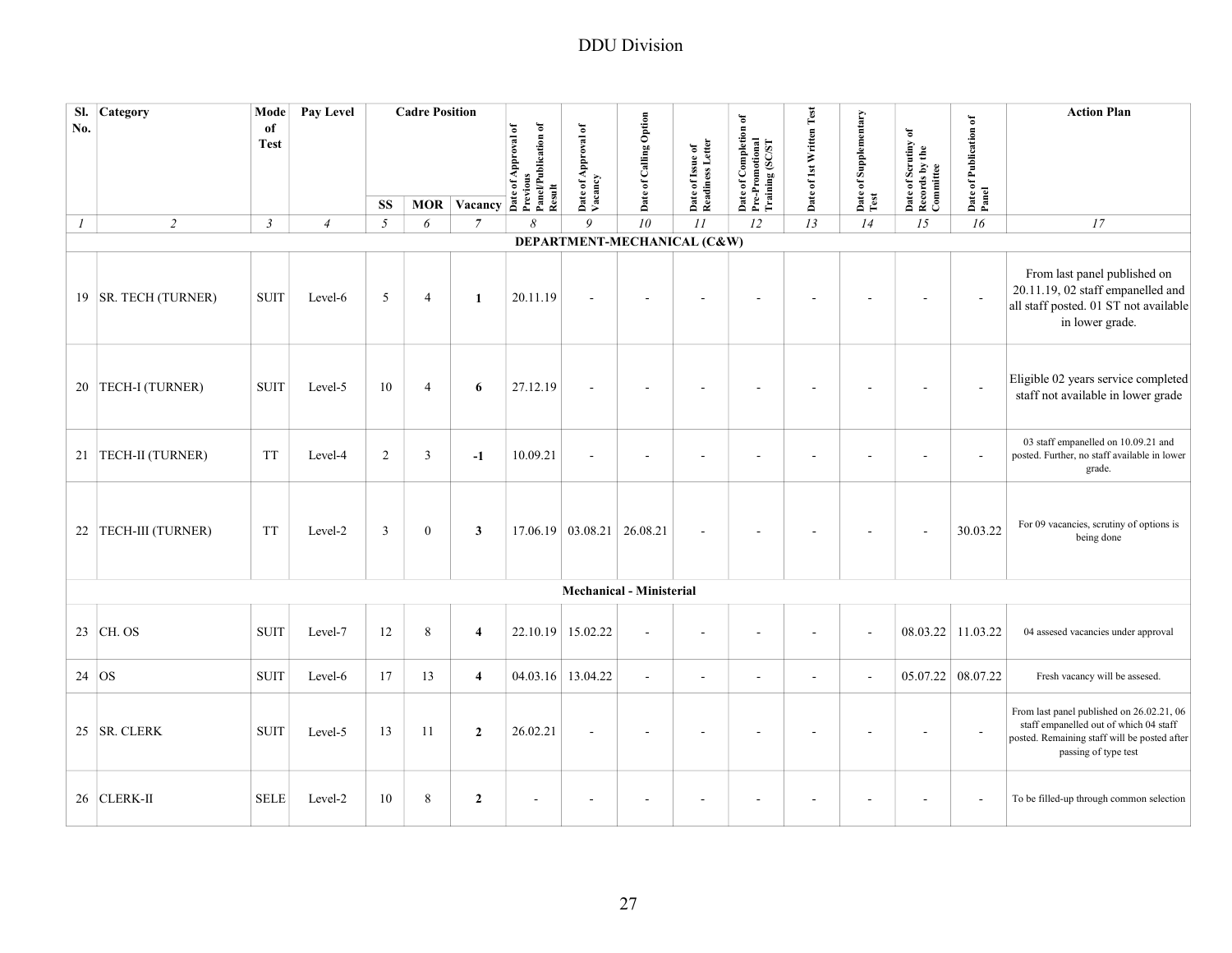| SI.<br>No.                | Category                  | Mode<br>of<br><b>Test</b> | Pay Level      |                 | <b>Cadre Position</b> | MOR Vacancy $\overline{A}$ $\overline{B}$ $\overline{C}$ $\overline{D}$ $\overline{D}$ $\overline{D}$ $\overline{D}$ $\overline{D}$ $\overline{D}$ $\overline{D}$ $\overline{D}$ $\overline{D}$ $\overline{D}$ $\overline{D}$ $\overline{D}$ $\overline{D}$ $\overline{D}$ $\overline{D}$ $\overline{D}$ $\overline{D}$ $\overline{D}$ $\overline{D}$ $\overline{D}$ $\$ | Panel/Publication of | Date of Approval of<br>Vacancy | Date of Calling Option   | Date of Issue of<br>Readiness Letter | Date of Completion of<br>Pre-Promotional<br>Training (SC/ST | Date of 1st Written Test | Date of Supplementary<br>Test | Date of Scrutiny of<br>Records by the<br>Committee | Date of Publication of<br>Panel | <b>Action Plan</b>                                                                                                                                    |
|---------------------------|---------------------------|---------------------------|----------------|-----------------|-----------------------|--------------------------------------------------------------------------------------------------------------------------------------------------------------------------------------------------------------------------------------------------------------------------------------------------------------------------------------------------------------------------|----------------------|--------------------------------|--------------------------|--------------------------------------|-------------------------------------------------------------|--------------------------|-------------------------------|----------------------------------------------------|---------------------------------|-------------------------------------------------------------------------------------------------------------------------------------------------------|
|                           |                           |                           |                | <b>SS</b>       |                       |                                                                                                                                                                                                                                                                                                                                                                          | Result               |                                |                          |                                      |                                                             |                          |                               |                                                    |                                 |                                                                                                                                                       |
| $\mathfrak{I}$            | $\sqrt{2}$                | $\mathfrak{Z}$            | $\overline{4}$ | $\sqrt{2}$      | 6                     | $\overline{7}$                                                                                                                                                                                                                                                                                                                                                           | 8                    | 9<br>DEPARTMENT-S&T (SIGNAL)   | 10                       | II                                   | 12                                                          | 13                       | 14                            | 15                                                 | 16                              | 17                                                                                                                                                    |
|                           | <b>SSE (SIGNAL)</b>       | $\sim$                    |                | 36              | 30                    | 6                                                                                                                                                                                                                                                                                                                                                                        | $\sim$               |                                |                          | $\sim$                               | $\overline{a}$                                              | $\sim$                   |                               | ÷.                                                 | $\sim$                          |                                                                                                                                                       |
|                           | DRQ 20%                   | $\sim$                    |                | $7\phantom{.0}$ | 6                     | $\mathbf{1}$                                                                                                                                                                                                                                                                                                                                                             | $\sim$               | $\sim$                         | $\sim$                   | $\sim$                               | $\overline{a}$                                              | $\sim$                   |                               | $\overline{a}$                                     | $\sim$                          |                                                                                                                                                       |
|                           | PRQ 80%                   | <b>SUIT</b>               | Level-7        | 29              | 25                    | $\overline{4}$                                                                                                                                                                                                                                                                                                                                                           | 23.09.20             | 26.04.22                       | $\sim$                   | $\overline{\phantom{a}}$             |                                                             | ÷.                       | $\sim$                        |                                                    | 12.07.22 20.07.22               | From last panel published on<br>23.09.20, 03 staff empanelled and<br>posted. Frsh vacancy will assesed<br>taking into account staff on<br>deputation. |
|                           | 2 JE (SIGNAL)             | $\blacksquare$            |                | 23              | 16                    | $\overline{7}$                                                                                                                                                                                                                                                                                                                                                           | $\blacksquare$       | $\sim$                         | $\blacksquare$           | $\blacksquare$                       | $\blacksquare$                                              | ÷.                       |                               | $\overline{\phantom{a}}$                           | $\blacksquare$                  |                                                                                                                                                       |
|                           | DRQ 40%                   | $\sim$                    |                | 9               | $\overline{3}$        | $\boldsymbol{6}$                                                                                                                                                                                                                                                                                                                                                         | $\sim$               | $\sim$                         | $\sim$                   | $\sim$                               | $\overline{a}$                                              | $\sim$                   | $\sim$                        | $\overline{a}$                                     | $\sim$                          |                                                                                                                                                       |
|                           | PRQ 40%                   | <b>SUIT</b>               | Level-6        | 9               | $\overline{3}$        | 6                                                                                                                                                                                                                                                                                                                                                                        | 19.09.19             | 28.08.20                       | $\blacksquare$           | 31.05.21                             | 18.08.21                                                    | $\sim$                   | $\blacksquare$                | 22.03.22                                           | 20.04.22                        | For 11 vacancies as approved on<br>28.08.20, date of written test to be<br>fixed.                                                                     |
|                           | <b>LDCE 20%</b>           | <b>SELE</b>               |                | 5               | 10                    | $-5$                                                                                                                                                                                                                                                                                                                                                                     | 04.09.20             |                                |                          |                                      |                                                             |                          |                               |                                                    |                                 | For 12 vacancies, 08 staff<br>empanelled on 04.09.20, all staff<br>posted. At present, no vacancy                                                     |
| $\mathfrak{Z}$            | SR. SIM                   | <b>SUIT</b>               | Level-6        | 63              | 67                    | $-4$                                                                                                                                                                                                                                                                                                                                                                     | 30.12.21             |                                | $\overline{\phantom{a}}$ | $\overline{\phantom{a}}$             |                                                             |                          |                               | $\overline{\phantom{a}}$                           | $\sim$                          | From last panel published on<br>30.12.21, 16 staff empanelled and<br>posted. Excess staff posted against<br>vacancies of works.                       |
| $\overline{4}$            | SIM-I                     | <b>SUIT</b>               |                | 120             | 100                   | 20                                                                                                                                                                                                                                                                                                                                                                       | ÷,                   | $\sim$                         | $\sim$                   | ÷,                                   | ÷,                                                          | ÷.                       | $\sim$                        | $\sim$                                             | $\sim$                          |                                                                                                                                                       |
| DRQ 15% (RBE No. 48/2018) |                           |                           | 18             | 6               | 12                    | $\overline{a}$                                                                                                                                                                                                                                                                                                                                                           | $\sim$               | $\blacksquare$                 | ÷,                       | ä,                                   | $\overline{\phantom{a}}$                                    |                          | $\overline{\phantom{a}}$      | $\overline{\phantom{a}}$                           |                                 |                                                                                                                                                       |
|                           | PRQ 85% (RBE No. 48/2018) | <b>SUIT</b>               | Level-5        | 102             | 94                    | 8                                                                                                                                                                                                                                                                                                                                                                        | 20.10.21             | $\sim$                         | $\overline{\phantom{a}}$ | $\overline{a}$                       |                                                             |                          |                               | $\overline{\phantom{a}}$                           | $\overline{\phantom{a}}$        | From last panel published on<br>20.10.21, 11 staff empanelled and<br>posted. 02 years service completed<br>staff not available in lower grade.        |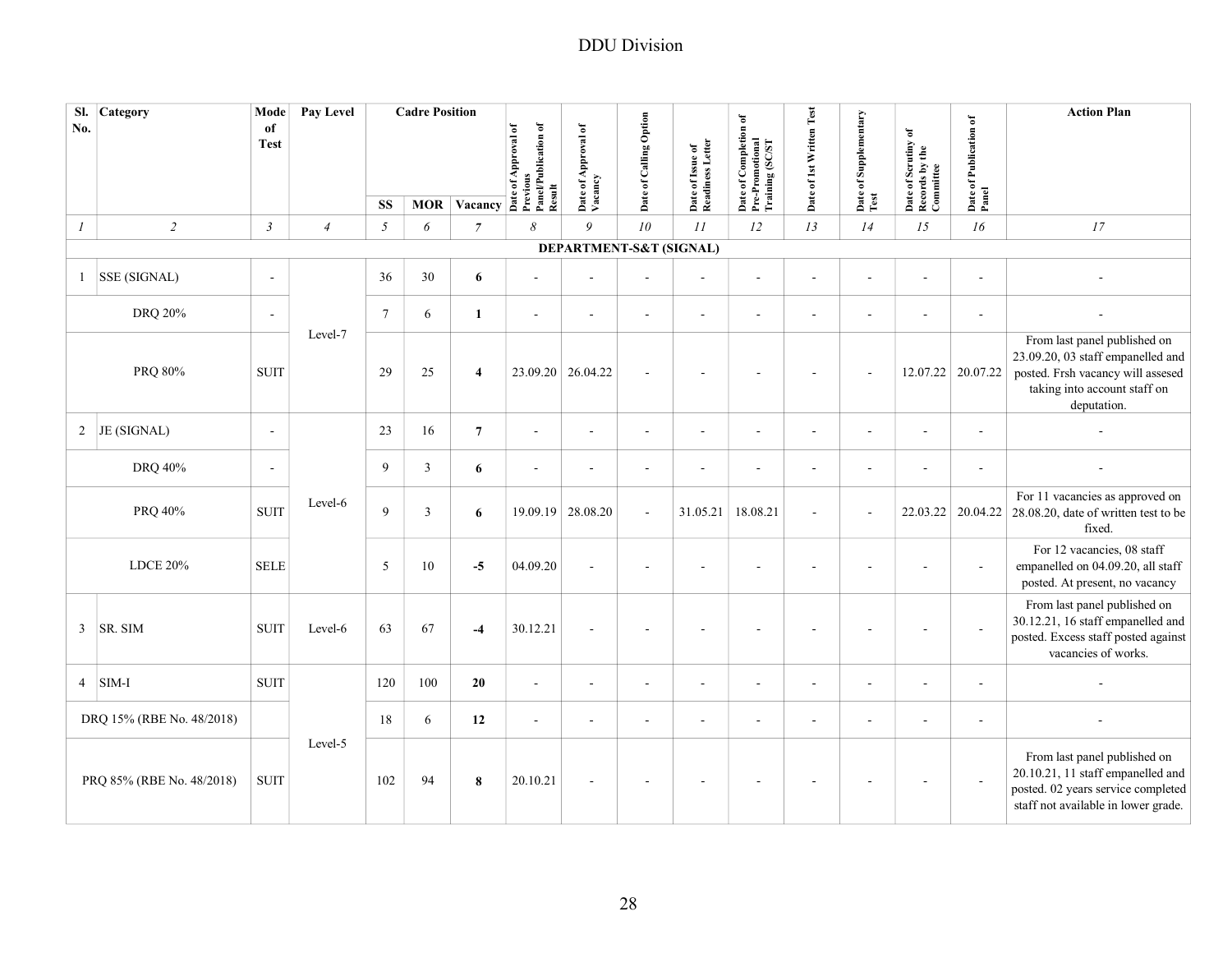| SI.<br>No.      | Category    | Mode<br>of<br><b>Test</b> | Pay Level      |              | <b>Cadre Position</b> | MOR $Vacancy \frac{3}{2}$ | Panel/Publication of<br><b>Previous</b><br>Result | Date of Approval of<br>Vacancy | Date of Calling Option        | Date of Issue of<br>Readiness Letter | Date of Completion of<br>Pre-Promotional<br>Training (SC/ST | Date of 1st Written Test | Date of Supplementary<br>Test | Date of Scrutiny of<br>Records by the<br>Committee | Date of Publication of<br>Panel | <b>Action Plan</b>                                                                                                                                |
|-----------------|-------------|---------------------------|----------------|--------------|-----------------------|---------------------------|---------------------------------------------------|--------------------------------|-------------------------------|--------------------------------------|-------------------------------------------------------------|--------------------------|-------------------------------|----------------------------------------------------|---------------------------------|---------------------------------------------------------------------------------------------------------------------------------------------------|
|                 |             |                           |                | <b>SS</b>    |                       |                           |                                                   |                                |                               |                                      |                                                             |                          |                               |                                                    |                                 |                                                                                                                                                   |
| $\mathcal{I}$   | $\sqrt{2}$  | $\mathfrak{Z}$            | $\overline{4}$ | $\sqrt{2}$   | 6                     | $\overline{7}$            | 8                                                 | 9                              | 10<br>DEPARTMENT-S&T (SIGNAL) | $\cal II$                            | 12                                                          | 13                       | 14                            | 15                                                 | 16                              | 17                                                                                                                                                |
| 5               | $SIM-II$    | $\overline{\phantom{a}}$  | Level-4        | 30           | 14                    | 16                        | 18.10.21                                          | $\sim$                         | $\sim$                        | ÷                                    |                                                             |                          |                               |                                                    | $\sim$                          | From last panel published on<br>18.10.21, 12 staff empanelled and<br>posted. Fresh process will be<br>initiated after 01 year from last<br>panel. |
| 6               | $SIM-III$   | $\sim$                    |                | 55           | 55                    | $\bf{0}$                  | $\sim$                                            | $\sim$                         | $\blacksquare$                | $\sim$                               | $\sim$                                                      | $\blacksquare$           | $\sim$                        | $\sim$                                             | $\sim$                          | $\blacksquare$                                                                                                                                    |
|                 | DRQ 50%     | $\sim$                    | Level-2        | 28           | 26                    | $\overline{2}$            | $\sim$                                            | $\overline{\phantom{a}}$       | $\blacksquare$                | $\sim$                               | $\sim$                                                      | $\blacksquare$           | $\sim$                        | $\sim$                                             | $\sim$                          | 14 staffs from RRB are under<br>training                                                                                                          |
|                 | PRQ 50%     | <b>TT</b>                 |                | 27           | 29                    | $-2$                      | 09.10.19                                          | 20.01.22                       | 24.01.22                      | 23.03.22                             | 12.05.22                                                    | 14.06.22                 | $\sim$                        | 26.07.22                                           | 02.08.22                        | For 15 vacancies under LDCE, last<br>date of submitting option is<br>28.02.22                                                                     |
| $7\overline{ }$ | SR. BS      | <b>SUIT</b>               | Level-6        | 8            | 8                     | $\bf{0}$                  | 22.12.21                                          | $\sim$                         | $\overline{\phantom{a}}$      | ÷                                    |                                                             |                          |                               | ÷.                                                 | $\sim$                          | 01 staff empanelled on 22.12.21<br>and posted. At present, no vacancy                                                                             |
| 8               | BS-I        | <b>SUIT</b>               | Level-5        | 14           | $\overline{3}$        | 11                        | 23.12.21                                          | $\sim$                         | $\blacksquare$                | ä,                                   |                                                             |                          |                               |                                                    | $\overline{\phantom{a}}$        | 02 staff empanelled on 23.12.21<br>and posted. Further 02 years<br>service completed staff not<br>available in lower grade                        |
| 9               | $BS-II$     | $\sim$                    |                | $\sqrt{2}$   | $\overline{3}$        | $-1$                      | $\sim$                                            | $\sim$                         | $\sim$                        | $\sim$                               | $\sim$                                                      | $\blacksquare$           | $\sim$                        | $\sim$                                             | $\sim$                          |                                                                                                                                                   |
|                 | DRQ 33 1/3% | $\sim$                    | Level-4        | $\mathbf{0}$ | $\boldsymbol{0}$      | $\bf{0}$                  | $\sim$                                            | $\sim$                         | $\sim$                        | $\overline{\phantom{a}}$             | $\overline{a}$                                              | $\sim$                   | $\sim$                        | $\sim$                                             | $\sim$                          |                                                                                                                                                   |
|                 | PRQ 66 2/3% | <b>TT</b>                 |                | 2            | $\mathfrak{Z}$        | $-1$                      | 16.12.21                                          |                                | ÷,                            | ä,                                   |                                                             |                          |                               |                                                    | $\sim$                          | 03 staff empanelled on 16.12.21<br>and posted. Further process will be<br>initiated after 01 year of last panel                                   |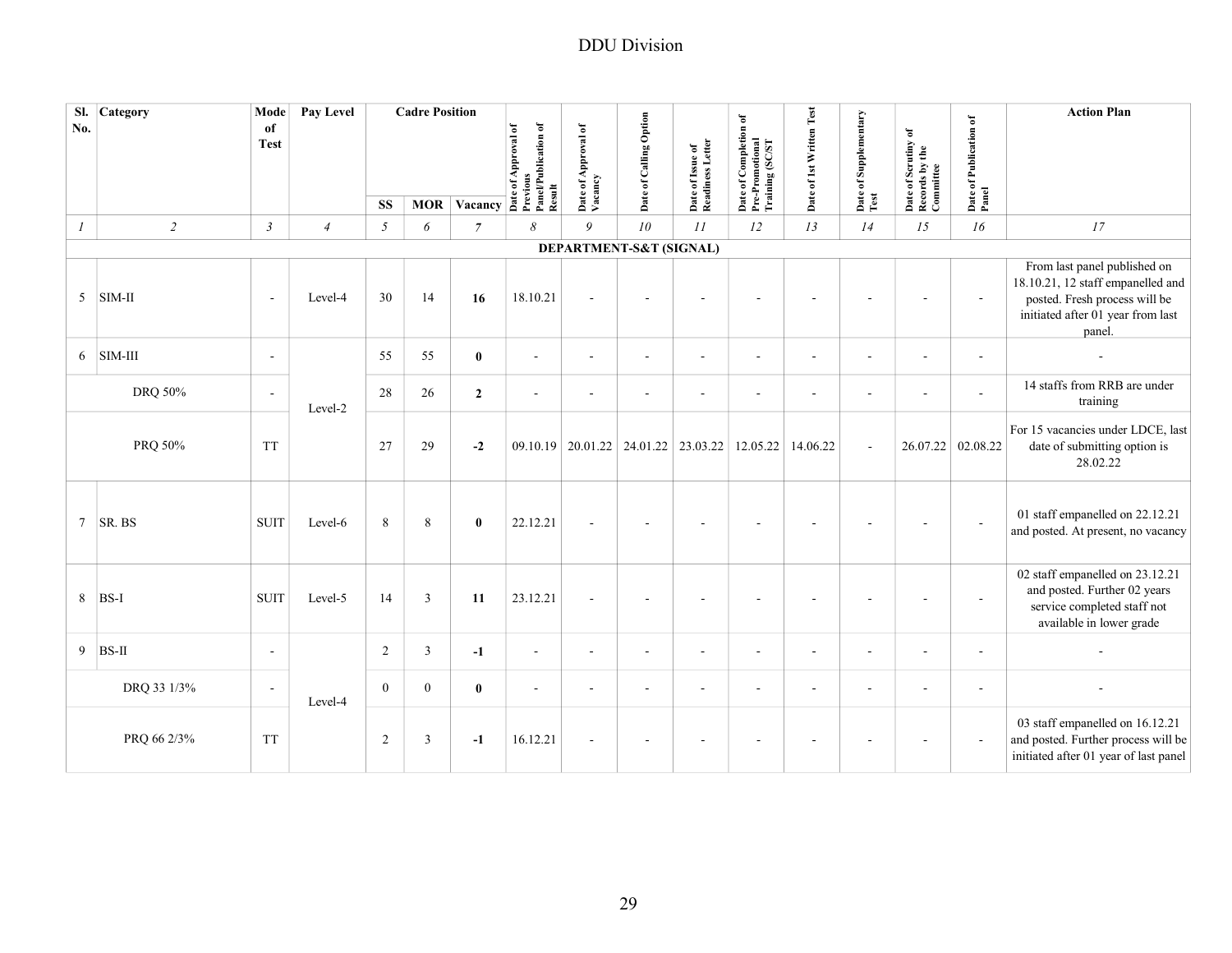| No.              | Sl. Category | Mode<br>of<br><b>Test</b> | Pay Level      |                | <b>Cadre Position</b> | MOR Vacancy $\overrightarrow{a}$ $\overrightarrow{b}$ $\overrightarrow{c}$ $\overrightarrow{d}$ $\overrightarrow{c}$ $\overrightarrow{d}$ $\overrightarrow{b}$ $\overrightarrow{a}$ $\overrightarrow{c}$ $\overrightarrow{a}$ $\overrightarrow{c}$ $\overrightarrow{a}$ $\overrightarrow{c}$ $\overrightarrow{a}$ $\overrightarrow{c}$ $\overrightarrow{a}$ $\overrightarrow{c}$ $\overrightarrow{a}$ $\overrightarrow{c}$ |                | Date of Approval of<br>Vacancy        | Date of Calling Option | Date of Issue of<br>Readiness Letter | Date of Completion of<br>Pre-Promotional<br>Training (SC/ST | Date of 1st Written Test | Date of Supplementary<br>Test | Date of Scrutiny of<br>Records by the<br>Committee | Date of Publication of<br>Panel | <b>Action Plan</b>                                                                                                 |
|------------------|--------------|---------------------------|----------------|----------------|-----------------------|----------------------------------------------------------------------------------------------------------------------------------------------------------------------------------------------------------------------------------------------------------------------------------------------------------------------------------------------------------------------------------------------------------------------------|----------------|---------------------------------------|------------------------|--------------------------------------|-------------------------------------------------------------|--------------------------|-------------------------------|----------------------------------------------------|---------------------------------|--------------------------------------------------------------------------------------------------------------------|
|                  |              |                           |                | <b>SS</b>      |                       |                                                                                                                                                                                                                                                                                                                                                                                                                            | Result         |                                       |                        |                                      |                                                             |                          |                               |                                                    |                                 |                                                                                                                    |
| $\boldsymbol{l}$ | $\sqrt{2}$   | $\mathfrak{Z}$            | $\overline{4}$ | $\sqrt{2}$     | 6                     | $\boldsymbol{7}$                                                                                                                                                                                                                                                                                                                                                                                                           | 8              | $\mathfrak g$                         | 10                     | $\bar{H}$                            | 12                                                          | 13                       | 14                            | 15                                                 | 16                              | 17                                                                                                                 |
|                  |              |                           |                |                |                       |                                                                                                                                                                                                                                                                                                                                                                                                                            |                | DEPARTMENT-S&T (SIGNAL)               |                        |                                      |                                                             |                          |                               |                                                    |                                 |                                                                                                                    |
|                  | $10$ BS-III  | $\blacksquare$            |                | $\overline{4}$ | $\overline{c}$        | $\overline{2}$                                                                                                                                                                                                                                                                                                                                                                                                             | $\overline{a}$ |                                       |                        |                                      |                                                             |                          |                               |                                                    |                                 |                                                                                                                    |
|                  | DRQ 50%      | $\overline{\phantom{a}}$  | Level-2        | $\sqrt{2}$     | $\boldsymbol{0}$      | $\boldsymbol{2}$                                                                                                                                                                                                                                                                                                                                                                                                           | ÷.             |                                       | ä,                     | ä,                                   |                                                             |                          |                               | ÷.                                                 | ÷.                              |                                                                                                                    |
|                  | PRQ 50%      | <b>TT</b>                 |                | 2              | 2                     | $\bf{0}$                                                                                                                                                                                                                                                                                                                                                                                                                   |                | $02.08.19$ 01.11.21 29.11.21 22.02.22 |                        |                                      | $\sim$                                                      |                          |                               | L,                                                 | 26.04.22                        | For 04 vacancies, 66 options have<br>been received which are under<br>scrutiny.                                    |
|                  | $11$ SR. ISO | <b>SUIT</b>               | Level-6        | 5              | 5                     | $\bf{0}$                                                                                                                                                                                                                                                                                                                                                                                                                   | 04.03.20       | $\sim$                                | ÷.                     | ÷                                    |                                                             |                          |                               |                                                    | $\blacksquare$                  | At present, no vacancy                                                                                             |
|                  | $12$ ISO-I   | <b>SUIT</b>               | Level-5        | 11             | $\overline{4}$        | $\overline{7}$                                                                                                                                                                                                                                                                                                                                                                                                             | 27.01.20       | $\sim$                                | ÷,                     | ٠                                    |                                                             |                          |                               | $\blacksquare$                                     | $\overline{\phantom{a}}$        | From last panel published on<br>27.01.20, 02 staff empanelled and<br>posted. No staff available in lower<br>grade. |
|                  | $13$ ISO-II  | <b>TT</b>                 | Level-4        | $\mathbf{0}$   | $\overline{0}$        | $\bf{0}$                                                                                                                                                                                                                                                                                                                                                                                                                   |                | 16.05.18 12.04.22                     | J.                     |                                      |                                                             |                          |                               |                                                    | 12.05.22                        | Fresh vacancy is being assesed                                                                                     |
|                  | $14$ ISO-III | <b>TT</b>                 | Level-2        | $\mathbf{0}$   | 11                    | $-11$                                                                                                                                                                                                                                                                                                                                                                                                                      | 03.09.19       |                                       | ÷,                     |                                      |                                                             |                          |                               |                                                    | $\overline{\phantom{a}}$        | From last panel published on<br>03.09.19, 11 staff empanelled and<br>posted. Overall, no vacancy                   |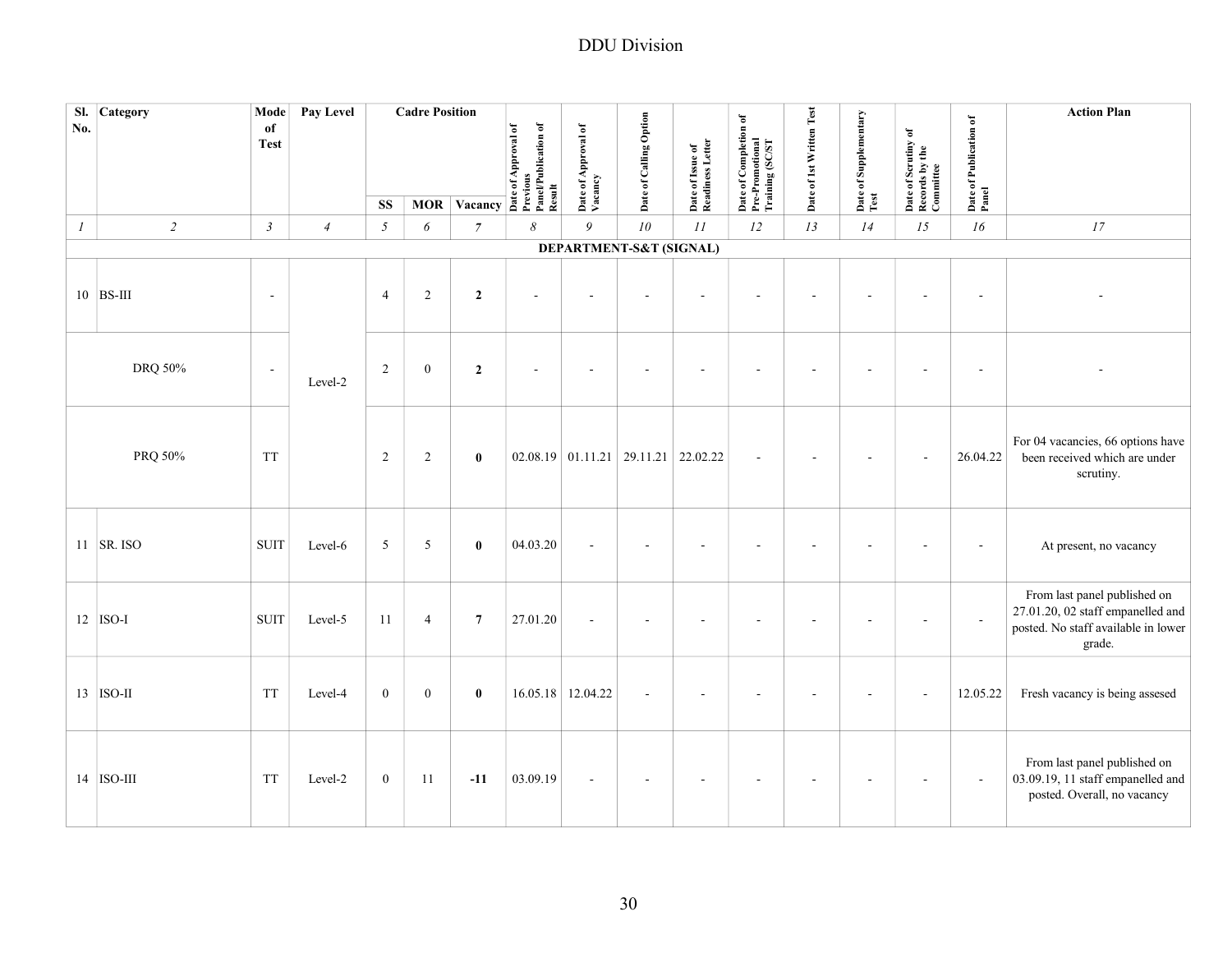| SI.<br>No.       | <b>Category</b> | Mode<br>of               | Pay Level      |                | <b>Cadre Position</b> |                                                                                                                                                                                                                                                                                                                                                             |                          |                                |                        |                                      |                                                             |                          |                               |                                                    |                                 | <b>Action Plan</b>                                                                                                       |
|------------------|-----------------|--------------------------|----------------|----------------|-----------------------|-------------------------------------------------------------------------------------------------------------------------------------------------------------------------------------------------------------------------------------------------------------------------------------------------------------------------------------------------------------|--------------------------|--------------------------------|------------------------|--------------------------------------|-------------------------------------------------------------|--------------------------|-------------------------------|----------------------------------------------------|---------------------------------|--------------------------------------------------------------------------------------------------------------------------|
|                  |                 | <b>Test</b>              |                |                |                       | MOR Vacancy $\overrightarrow{B}$ $\overrightarrow{B}$ $\overrightarrow{C}$ $\overrightarrow{C}$ $\overrightarrow{C}$ $\overrightarrow{C}$ $\overrightarrow{C}$ $\overrightarrow{C}$ $\overrightarrow{C}$ $\overrightarrow{C}$ $\overrightarrow{C}$ $\overrightarrow{C}$ $\overrightarrow{C}$ $\overrightarrow{C}$ $\overrightarrow{C}$ $\overrightarrow{C}$ |                          | Date of Approval of<br>Vacancy | Date of Calling Option | Date of Issue of<br>Readiness Letter | Date of Completion of<br>Pre-Promotional<br>Training (SC/ST | Date of 1st Written Test | Date of Supplementary<br>Test | Date of Scrutiny of<br>Records by the<br>Committee | Date of Publication of<br>Panel |                                                                                                                          |
|                  |                 |                          |                | <b>SS</b>      |                       |                                                                                                                                                                                                                                                                                                                                                             | Result                   |                                |                        |                                      |                                                             |                          |                               |                                                    |                                 |                                                                                                                          |
| $\boldsymbol{I}$ | $\overline{c}$  | $\mathfrak{Z}$           | $\overline{4}$ | $\mathfrak{I}$ | 6                     | $\overline{7}$                                                                                                                                                                                                                                                                                                                                              | 8                        | 9                              | 10                     | II                                   | 12                                                          | 13                       | 14                            | 15                                                 | 16                              | $\ensuremath{\mathit{17}}$                                                                                               |
|                  |                 |                          |                |                |                       |                                                                                                                                                                                                                                                                                                                                                             |                          | DEPARTMENT-S&T (TELECOM)       |                        |                                      |                                                             |                          |                               |                                                    |                                 |                                                                                                                          |
|                  | $1$ SSE (TELE)  | $\overline{\phantom{a}}$ |                | 24             | $22\,$                | $\overline{2}$                                                                                                                                                                                                                                                                                                                                              | $\blacksquare$           | $\sim$                         | $\sim$                 | $\overline{a}$                       | ä,                                                          | $\overline{\phantom{a}}$ | $\sim$                        | ä,                                                 | $\overline{\phantom{a}}$        | $\sim$                                                                                                                   |
|                  | DRQ 20%         | $\sim$                   |                | 5              | 6                     | $-1$                                                                                                                                                                                                                                                                                                                                                        | $\overline{a}$           | $\sim$                         | $\sim$                 | $\blacksquare$                       | ä,                                                          | $\blacksquare$           | $\sim$                        | $\overline{\phantom{a}}$                           | $\sim$                          | No vacancy                                                                                                               |
|                  | PRQ 80%         | <b>SUIT</b>              | Level-7        | 19             | 16                    | $\mathbf{3}$                                                                                                                                                                                                                                                                                                                                                | 25.06.19                 | $\sim$                         | ÷.                     | $\overline{\phantom{a}}$             | $\overline{\phantom{a}}$                                    | ÷.                       |                               | $\overline{\phantom{a}}$                           | $\sim$                          | From last panel published on<br>25.06.19, 03 staff empanelled and<br>posted. 02 vacancy due to staff on<br>deputation.   |
|                  | 2 JE (TELE)     | $\sim$                   |                | $12\,$         | 9                     | $\mathbf{3}$                                                                                                                                                                                                                                                                                                                                                | $\overline{\phantom{a}}$ | $\sim$                         | $\sim$                 | $\blacksquare$                       | $\overline{a}$                                              | $\sim$                   | $\mathbf{r}$                  | $\blacksquare$                                     | ÷,                              | ÷,                                                                                                                       |
|                  | DRQ 50%         | $\overline{a}$           |                | 6              | $\tau$                | $-1$                                                                                                                                                                                                                                                                                                                                                        | $\overline{a}$           | $\sim$                         | $\sim$                 | $\overline{a}$                       | ä,                                                          |                          | $\sim$                        | ä,                                                 | $\overline{a}$                  | $\overline{a}$                                                                                                           |
|                  | PRQ 30%         | <b>SUIT</b>              | Level-6        | $\overline{4}$ | $\overline{2}$        | $\overline{2}$                                                                                                                                                                                                                                                                                                                                              | 25.08.21                 |                                | $\blacksquare$         | $\overline{\phantom{a}}$             |                                                             |                          |                               | ä,                                                 | ÷,                              | Last panel published on 25.08.21<br>in which all staff failed.                                                           |
|                  | LDCE 20%        | <b>SELE</b>              |                | $\overline{c}$ | $\boldsymbol{0}$      | $\mathbf{2}$                                                                                                                                                                                                                                                                                                                                                | 11.09.19                 | $\sim$                         | ÷.                     | ÷,                                   | $\overline{a}$                                              |                          |                               | $\overline{a}$                                     | $\overline{\phantom{a}}$        | From last panel published on<br>11.09.19, no staff could be<br>empanelled.                                               |
| $\mathbf{3}$     | Sr. TCM         | <b>SUIT</b>              | Level-6        | 52             | 36                    | $\overline{2}$                                                                                                                                                                                                                                                                                                                                              | 19.06.18                 |                                |                        |                                      |                                                             |                          |                               |                                                    |                                 | Further filling-up of vacancy will<br>be initiated after decision of court<br>case                                       |
|                  | 4 TCM-I         | <b>SUIT</b>              | Level-5        | 101            | 57                    | 44                                                                                                                                                                                                                                                                                                                                                          | 05.12.17                 | ×.                             |                        | ÷,                                   | ٠                                                           |                          |                               |                                                    | $\blacksquare$                  | Further filling-up of vacancy will<br>be initiated after decision of court<br>case                                       |
|                  | 5 TCM-II        | <b>TT</b>                | Level-4        | 15             | 49                    | $-34$                                                                                                                                                                                                                                                                                                                                                       | 16.05.18                 | $\sim$                         | $\sim$                 | $\sim$                               | $\overline{a}$                                              | ÷.                       |                               | $\overline{a}$                                     | $\sim$                          | Further filling-up of vacancy will<br>be initiated after decision of court<br>case                                       |
|                  | 6 TCM-III       | $\sim$                   |                | 30             | 19                    | 11                                                                                                                                                                                                                                                                                                                                                          | $\overline{\phantom{a}}$ | $\sim$                         | $\blacksquare$         | $\blacksquare$                       | ÷,                                                          | $\sim$                   | $\sim$                        | ÷,                                                 | ÷,                              | $\sim$                                                                                                                   |
|                  | DRQ 50%         | $\overline{\phantom{a}}$ |                | 15             | 19                    | $-4$                                                                                                                                                                                                                                                                                                                                                        | $\overline{\phantom{a}}$ | $\sim$                         | $\blacksquare$         | $\blacksquare$                       | ä,                                                          | $\blacksquare$           | $\sim$                        | ÷,                                                 | $\sim$                          | $\sim$                                                                                                                   |
|                  | PRQ 50%         | <b>TT</b>                | Level-2        | 15             | $\boldsymbol{0}$      | 15                                                                                                                                                                                                                                                                                                                                                          | 31.05.19                 | $\sim$                         | ÷.                     | $\overline{\phantom{a}}$             | ä,                                                          |                          |                               | $\overline{\phantom{a}}$                           | $\sim$                          | For 20 vacancy, TT was held on<br>28.05.19 and result issue on<br>31.05.19 but panel not published<br>due to court case. |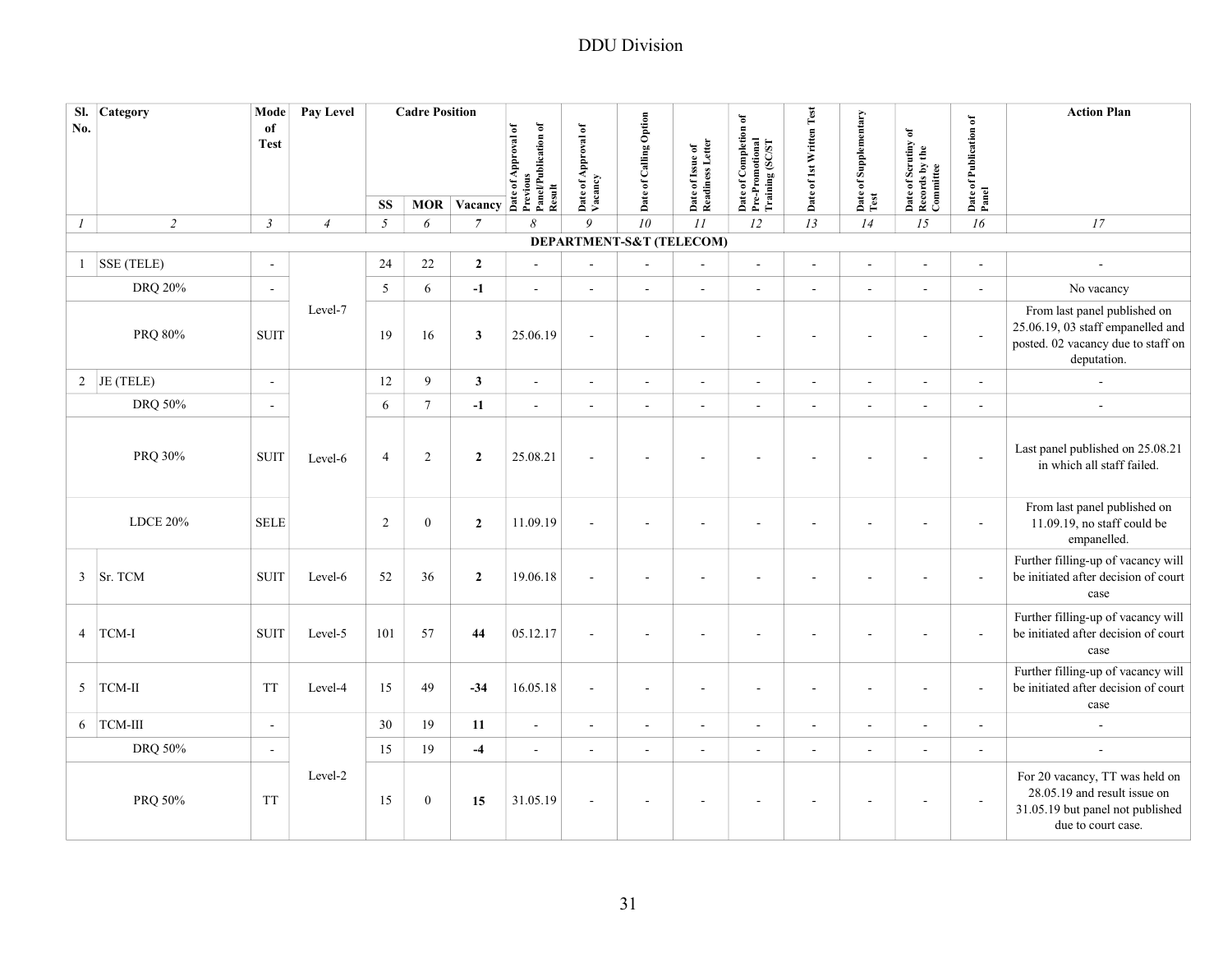| SI.<br>No. | Category       | Mode<br>of<br><b>Test</b> | Pay Level      |                  | <b>Cadre Position</b> | MOR Vacancy $\overline{\text{Area}}$ $\overline{\text{Area}}$ $\overline{\text{Area}}$ $\overline{\text{Area}}$ $\overline{\text{Area}}$ $\overline{\text{Area}}$ $\overline{\text{Area}}$ $\overline{\text{Area}}$ $\overline{\text{Area}}$ $\overline{\text{Area}}$ $\overline{\text{Area}}$ $\overline{\text{Area}}$ $\overline{\text{Area}}$ $\overline{\text{Area}}$ $\overline{\text{Area}}$ $\overline{\text{Area}}$ $\overline{\text{Area}}$ $\overline{\text{Area}}$ $\overline{\text{Area}}$ |                   | Date of Approval of<br>Vacancy | Date of Calling Option       | Date of Issue of<br>Readiness Letter | of Completion of<br>Date of Completion<br>Pre-Promotional<br>Training (SC/ST | Date of 1st Written Test | Date of Supplementary<br>Test | Date of Scrutiny of<br>Records by the<br>Committee | Date of Publication of<br>Panel | <b>Action Plan</b>                                                                 |
|------------|----------------|---------------------------|----------------|------------------|-----------------------|--------------------------------------------------------------------------------------------------------------------------------------------------------------------------------------------------------------------------------------------------------------------------------------------------------------------------------------------------------------------------------------------------------------------------------------------------------------------------------------------------------|-------------------|--------------------------------|------------------------------|--------------------------------------|------------------------------------------------------------------------------|--------------------------|-------------------------------|----------------------------------------------------|---------------------------------|------------------------------------------------------------------------------------|
|            | $\overline{2}$ |                           |                | <b>SS</b>        |                       | $\overline{7}$                                                                                                                                                                                                                                                                                                                                                                                                                                                                                         |                   | $\overline{Q}$                 | 10                           | 11                                   | 12                                                                           | 13                       |                               | 15                                                 | 16                              |                                                                                    |
| $\cal I$   |                | $\mathfrak{Z}$            | $\overline{4}$ | $\sqrt{2}$       | 6                     |                                                                                                                                                                                                                                                                                                                                                                                                                                                                                                        | 8                 |                                |                              | DEPARTMENT-S&T (TELECOM)             |                                                                              |                          | 14                            |                                                    |                                 | 17                                                                                 |
|            |                |                           |                |                  |                       |                                                                                                                                                                                                                                                                                                                                                                                                                                                                                                        |                   |                                |                              |                                      |                                                                              |                          |                               |                                                    |                                 |                                                                                    |
| $\tau$     | <b>STO</b>     | <b>SUIT</b>               | Level-7        | 2                | 1                     | 1                                                                                                                                                                                                                                                                                                                                                                                                                                                                                                      | 11.10.19 13.01.22 |                                | $\sim$                       |                                      |                                                                              |                          | $\sim$                        | 09.03.22                                           |                                 | 11.03.22 For 02 vacancies, APAR called for.                                        |
| 8          | <b>CTO</b>     | <b>SUIT</b>               | Level-6        | $\overline{4}$   | 5                     | $-1$                                                                                                                                                                                                                                                                                                                                                                                                                                                                                                   | 01.03.12          |                                | ÷,                           | ÷                                    |                                                                              |                          |                               |                                                    | $\sim$                          | Resultant, no vacancy                                                              |
|            | $9$ SR. TO     | <b>SUIT</b>               | Level-4        | $\boldsymbol{0}$ |                       | $-1$                                                                                                                                                                                                                                                                                                                                                                                                                                                                                                   | ä,                |                                | $\overline{\phantom{a}}$     |                                      |                                                                              |                          |                               |                                                    | ÷.                              | No staff available in lower grade.                                                 |
| $10$ TO    |                | $\overline{\phantom{a}}$  | Level-2        | $\mathbf{0}$     | $\boldsymbol{0}$      | $\bf{0}$                                                                                                                                                                                                                                                                                                                                                                                                                                                                                               |                   |                                | $\overline{a}$               |                                      |                                                                              |                          |                               |                                                    |                                 | Diminishing cadre.                                                                 |
|            |                |                           |                |                  |                       |                                                                                                                                                                                                                                                                                                                                                                                                                                                                                                        |                   |                                | DEPARTMENT-S&T (Ministerial) |                                      |                                                                              |                          |                               |                                                    |                                 |                                                                                    |
|            | $11$ CH. OS    | <b>SUIT</b>               | Level-7        | 6                | 6                     | $\bf{0}$                                                                                                                                                                                                                                                                                                                                                                                                                                                                                               | 17.12.20          |                                |                              |                                      |                                                                              |                          |                               |                                                    |                                 | From last panel published on<br>17.12.20, 06 staff empaneleld and<br>posted.       |
| $12$ OS    |                | <b>SUIT</b>               | Level-6        | 17               | 12                    | 5                                                                                                                                                                                                                                                                                                                                                                                                                                                                                                      | 25.11.20 04.01.22 |                                | $\overline{\phantom{a}}$     |                                      |                                                                              |                          | $\blacksquare$                | 15.03.22                                           | 22.03.22                        | For 05 vacancies as approved on<br>04.01.22, committee nomination is<br>to be done |
|            | 13 SR. CLERK   | <b>SUIT</b>               | Level-5        | $\mathfrak{S}$   | $\overline{2}$        | $\mathbf{3}$                                                                                                                                                                                                                                                                                                                                                                                                                                                                                           | $\sim$            | 17.02.22                       | $\Box$                       | 18.02.22                             | $\omega$                                                                     | 15.03.22                 | $\blacksquare$                |                                                    |                                 | 25.03.22 30.03.22 10 vacancies assesed                                             |
|            | 14 CLERK-II    | <b>SELE</b>               | Level-2        | 2                | 8                     | -6                                                                                                                                                                                                                                                                                                                                                                                                                                                                                                     | $\blacksquare$    | $\sim$                         | $\blacksquare$               | $\overline{\phantom{a}}$             | $\overline{a}$                                                               |                          | $\blacksquare$                | $\blacksquare$                                     | $\sim$                          | Will be filled-up through common<br>selection                                      |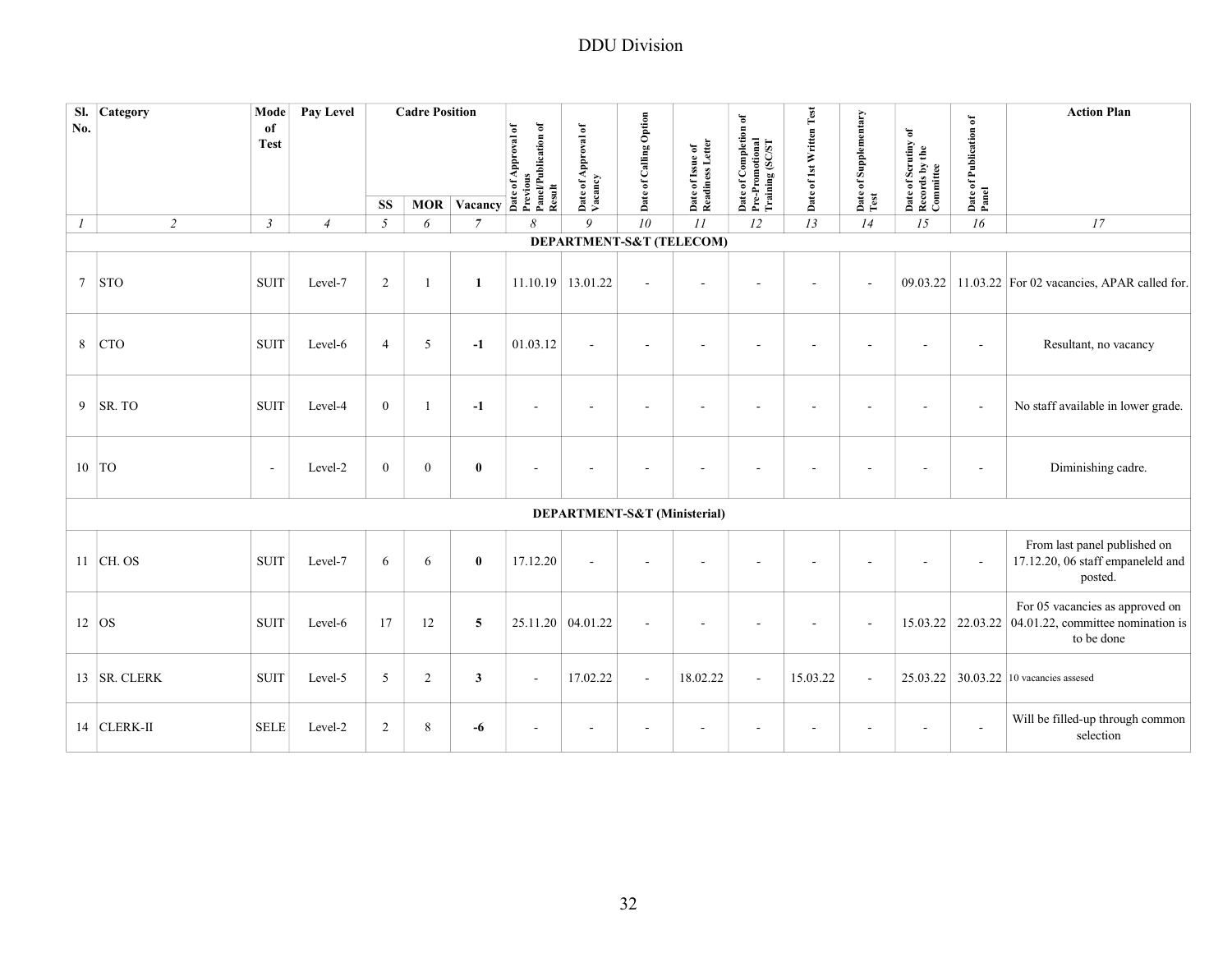| SI.              | Category                  | Mode           | Pay Level      |           | <b>Cadre Position</b> |                         |                                                                         |                                                       |                          |                                                             | $\mathfrak{b}$                                             |                          |                               |                                                    |                                          | <b>Action Plan</b>                                                                                                  |
|------------------|---------------------------|----------------|----------------|-----------|-----------------------|-------------------------|-------------------------------------------------------------------------|-------------------------------------------------------|--------------------------|-------------------------------------------------------------|------------------------------------------------------------|--------------------------|-------------------------------|----------------------------------------------------|------------------------------------------|---------------------------------------------------------------------------------------------------------------------|
| No.              |                           | of             |                |           |                       |                         |                                                                         |                                                       |                          |                                                             |                                                            |                          |                               | $\mathbf{\hat{e}}$                                 |                                          |                                                                                                                     |
|                  |                           | <b>Test</b>    |                |           |                       |                         | of Approval of                                                          |                                                       |                          |                                                             |                                                            |                          |                               |                                                    |                                          |                                                                                                                     |
|                  |                           |                |                |           |                       |                         |                                                                         |                                                       |                          |                                                             |                                                            |                          |                               |                                                    |                                          |                                                                                                                     |
|                  |                           |                |                | <b>SS</b> |                       | <b>MOR Vacancy</b>      | Panel/Publication of<br><b>Previous</b><br>Result<br>$_{\rm \bf{Date}}$ | Date of Approval of<br>Vacancy                        | Date of Calling Option   | Date of Issue of<br>Readiness Letter                        | Date of Completion o<br>Pre-Promotional<br>Training (SC/ST | Date of 1st Written Test | Date of Supplementary<br>Test | Date of Scrutiny of<br>Records by the<br>Committee | Date of Publication of<br>Panel          |                                                                                                                     |
| $\boldsymbol{l}$ | $\overline{2}$            | $\mathfrak{Z}$ | $\overline{4}$ | 5         | 6                     | $\overline{7}$          | 8                                                                       | 9                                                     | 10 <sup>2</sup>          | II                                                          | 12                                                         | 13                       | 14                            | 15                                                 | 16                                       | 17                                                                                                                  |
|                  |                           |                |                |           |                       |                         |                                                                         | DEPARTMENT- (OPERATING)                               |                          |                                                             |                                                            |                          |                               |                                                    |                                          |                                                                                                                     |
| $\mathbf{1}$     | CH. CNL                   | <b>SUIT</b>    | Level-7        | 30        | 29                    | 1                       | 13.01.22                                                                | $\sim$                                                | $\overline{\phantom{a}}$ | $\overline{\phantom{a}}$                                    |                                                            | ÷,                       |                               |                                                    | $\sim$                                   | From last panel published on 13.01.22, 09<br>staff empanelled and posted. 01 vacancy<br>due to ST shortfall         |
| $\overline{2}$   | <b>SEC. CNL</b>           | $\sim$         |                | 13        | 11                    | $\overline{2}$          | $\sim$                                                                  | $\sim$                                                | $\blacksquare$           | $\blacksquare$                                              | $\sim$                                                     | $\blacksquare$           | $\sim$                        | $\sim$                                             | $\sim$                                   | $\overline{\phantom{a}}$                                                                                            |
|                  |                           |                |                |           |                       |                         |                                                                         |                                                       |                          |                                                             |                                                            |                          |                               |                                                    |                                          |                                                                                                                     |
|                  | PRQ 75%                   | <b>SELE</b>    |                | 10        | 6                     | $\overline{\mathbf{4}}$ |                                                                         | $16.08.19 \mid 05.10.21 \mid 11.10.21 \mid 07.12.21$  |                          |                                                             | 10.02.22                                                   | 02.03.22                 | $\overline{\phantom{a}}$      |                                                    | 22.03.22 25.03.22                        | For 03 vacancies, SC/ST training result                                                                             |
|                  |                           |                | Level-6        |           |                       |                         |                                                                         |                                                       |                          |                                                             |                                                            |                          |                               |                                                    |                                          | awaited                                                                                                             |
|                  |                           |                |                |           |                       |                         |                                                                         |                                                       |                          |                                                             |                                                            |                          |                               |                                                    |                                          |                                                                                                                     |
|                  | <b>LDCE 25%</b>           | <b>SELE</b>    |                | 3         | 5                     | $-2$                    | $\blacksquare$                                                          |                                                       | $\blacksquare$           | $\sim$                                                      | $\sim$                                                     | $\blacksquare$           | $\sim$                        |                                                    | $\sim$                                   | At present, no vacancy                                                                                              |
|                  |                           |                |                |           |                       |                         |                                                                         |                                                       |                          |                                                             |                                                            |                          |                               |                                                    |                                          |                                                                                                                     |
| 3                | <b>SHUNTING MASTER-I</b>  | <b>SUIT</b>    | Level-6        | 42        | 35                    | $\overline{7}$          | 15.12.20                                                                | $\sim$                                                | $\sim$                   | $\overline{\phantom{a}}$                                    |                                                            | ÷,                       | $\sim$                        | $\sim$                                             | ÷,                                       | For 36 vacancies, 29 staff empanelled.<br>Further no staff available in lower grade                                 |
|                  |                           |                |                |           |                       |                         |                                                                         |                                                       |                          |                                                             |                                                            |                          |                               |                                                    |                                          |                                                                                                                     |
| $\overline{4}$   | <b>SHUNTING MASTER-II</b> | <b>SELE</b>    | Level-4        | 23        | $\overline{0}$        | 23                      | 08.11.21                                                                | $\sim$                                                | $\overline{\phantom{a}}$ | $\sim$                                                      |                                                            | $\blacksquare$           | $\sim$                        | $\overline{\phantom{a}}$                           | $\overline{a}$                           | No staff passed in result declared on<br>08.11.21                                                                   |
|                  |                           |                |                |           |                       |                         |                                                                         |                                                       |                          |                                                             |                                                            |                          |                               |                                                    |                                          | From panel published on 21.09.21, 22 staff                                                                          |
| 5                | SS(NG)                    | <b>SUIT</b>    | Level-7        | 241       | 228                   | 13                      |                                                                         | 21.09.21 23.02.21                                     | $\blacksquare$           | $\blacksquare$                                              | $\sim$                                                     | $\blacksquare$           | $\sim$                        | 15.03.21                                           | 18.03.21                                 | posted and 01 staff u/p. Remaining                                                                                  |
|                  |                           |                |                |           |                       |                         |                                                                         |                                                       |                          |                                                             |                                                            |                          |                               |                                                    |                                          | vacancies due to staff on deputation and<br>u/p.                                                                    |
| 6                | <b>SM</b>                 | $\blacksquare$ |                | 378       | 361                   | 17                      | $\blacksquare$                                                          | $\blacksquare$                                        | $\blacksquare$           | $\blacksquare$                                              | $\overline{\phantom{a}}$                                   | $\overline{\phantom{a}}$ | $\blacksquare$                | $\blacksquare$                                     | $\blacksquare$                           |                                                                                                                     |
|                  | DRO 60%                   | $\blacksquare$ |                | 227       | 227                   | $\bf{0}$                | $\sim$                                                                  | $\sim$                                                | $\blacksquare$           | $\overline{\phantom{a}}$                                    | $\sim$                                                     | $\blacksquare$           | $\sim$                        |                                                    | $\overline{\phantom{a}}$                 | $\sim$                                                                                                              |
|                  |                           |                |                |           |                       |                         |                                                                         |                                                       |                          |                                                             |                                                            |                          |                               |                                                    |                                          |                                                                                                                     |
|                  | PRQ 25%                   | <b>SUIT</b>    | Level-6        | 94        | 84                    | 10                      |                                                                         | $20.02.18$   17.11.21   24.11.21                      |                          | 10.02.22                                                    | 23.03.22                                                   | 10.05.22                 | $\bar{\phantom{a}}$           |                                                    | 15.06.22 21.06.22                        | For 14 vacancies, 50 options have been<br>received which are under scrutiny.                                        |
|                  |                           |                |                |           |                       |                         |                                                                         |                                                       |                          |                                                             |                                                            |                          |                               |                                                    |                                          |                                                                                                                     |
|                  | LDCE $15%$                | <b>SELE</b>    |                | 57        | 50                    | $\overline{7}$          |                                                                         | 20.11.19 17.11.21 06.07.22 07.09.22 28.10.22 22.11.22 |                          |                                                             |                                                            |                          | $\mathbb{Z}^2$                |                                                    |                                          | 10 vacancies approved on 17.11.21. Further<br>$08.12.22$   14.12.22   process will be initiated after completion of |
|                  |                           |                |                |           |                       |                         |                                                                         |                                                       |                          |                                                             |                                                            |                          |                               |                                                    |                                          | selection under PRO.                                                                                                |
| SI.              | Category                  | Mode           | Pay Level      |           | <b>Cadre Position</b> |                         |                                                                         |                                                       |                          |                                                             | $\overline{\bullet}$                                       |                          |                               |                                                    |                                          | <b>Action Plan</b>                                                                                                  |
| No.              |                           | of             |                |           |                       |                         |                                                                         |                                                       |                          |                                                             |                                                            |                          |                               |                                                    |                                          |                                                                                                                     |
|                  |                           | <b>Test</b>    |                |           | of Approval of        |                         |                                                                         |                                                       |                          |                                                             |                                                            |                          |                               |                                                    |                                          |                                                                                                                     |
|                  |                           |                |                |           |                       |                         | el/Publication of<br>vious                                              | e of Approval of                                      | e of Calling Option      | $\boldsymbol{x}$ of Issue of $\boldsymbol{u}$ diness Letter | of Completion<br>-Promotional<br>ining (SC/ST              | of 1st Written Test      | e of Supplementary            | of Scrutiny of<br>ords by the<br>mmittee           | <b><i>x</i></b> of Publication of<br>tel |                                                                                                                     |
|                  |                           |                |                |           |                       |                         | 블                                                                       | <b>Aurey</b>                                          |                          |                                                             | $\bullet$                                                  |                          |                               | $\bullet$                                          |                                          |                                                                                                                     |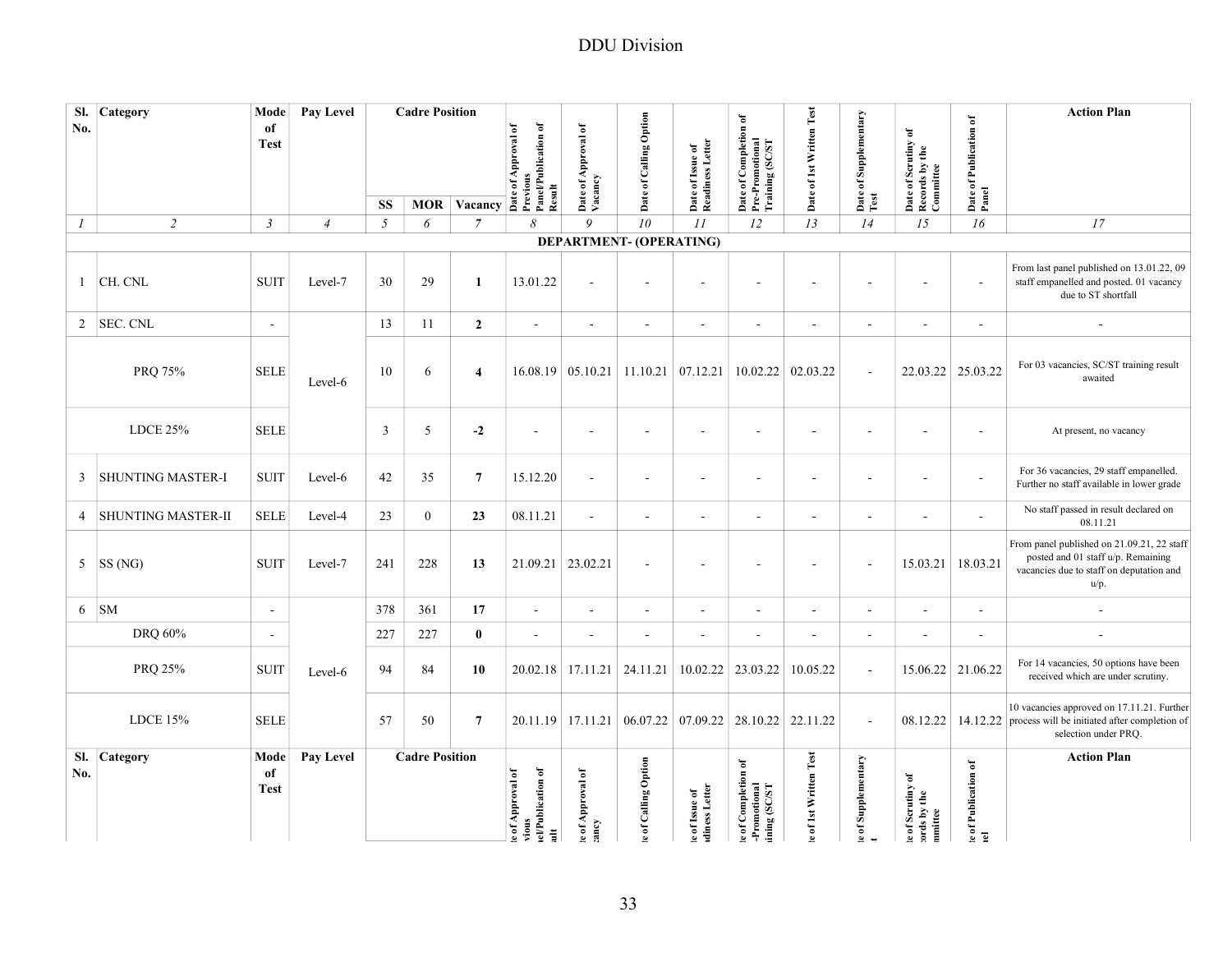|                     |                     |                           |                |                |                       |                |                                                                     |                           | <b>DDU</b> Division      |                                |                                                    |                       |                                    |                                            |                            |                                                                                                                                                           |
|---------------------|---------------------|---------------------------|----------------|----------------|-----------------------|----------------|---------------------------------------------------------------------|---------------------------|--------------------------|--------------------------------|----------------------------------------------------|-----------------------|------------------------------------|--------------------------------------------|----------------------------|-----------------------------------------------------------------------------------------------------------------------------------------------------------|
|                     |                     |                           |                | SS             |                       |                | MOR Vacancy $\frac{8}{6}$ $\frac{8}{6}$ $\frac{8}{6}$ $\frac{8}{6}$ | $\frac{Dat}{Va}$          | Dat                      | Dat<br>Rea                     | E L<br>E<br>F<br>F<br>E                            | <b>Bat</b>            | $_{\rm Te}^{\rm at}$               | <b>A</b> & G                               | $D_{\text{all}}$           |                                                                                                                                                           |
| $\mathcal{I}$       | $\sqrt{2}$          | $\mathfrak{Z}$            | $\overline{4}$ | 5              | 6                     | $\overline{7}$ | $\boldsymbol{\delta}$                                               | 9                         | 10                       | $\cal II$                      | 12                                                 | 13                    | 14                                 | 15                                         | 16                         | $\ensuremath{\mathit{17}}$                                                                                                                                |
|                     |                     |                           |                |                |                       |                |                                                                     |                           | DEPARTMENT- (OPERATING)  |                                |                                                    |                       |                                    |                                            |                            |                                                                                                                                                           |
| $7\phantom{.0}$     | SHUNTMAN-I          | <b>SUIT</b>               | Level-2        | 334            | 140                   | 194            | 06.02.18 27.09.21                                                   |                           | $\blacksquare$           |                                |                                                    |                       |                                    |                                            | $\sim$                     | Merger of Pointsman A & B is<br>under process                                                                                                             |
| 8                   | Ch. TNC             | Suit                      | Level-6        | 137            | 99                    | 38             |                                                                     | $10.06.20$ 11.10.21       | $\sim$                   | $\overline{\phantom{a}}$       | $\blacksquare$                                     |                       | $\sim$                             | 12.07.22                                   | 15.07.22                   | For 41 vacancies, eligible staff will<br>be available from July/22                                                                                        |
| 9                   | SR. TNC             | <b>SUIT</b>               | Level-4        | 16             | $17\,$                | $-1$           | 05.01.22                                                            | $\sim$                    | $\overline{\phantom{a}}$ |                                |                                                    |                       |                                    |                                            | $\overline{\phantom{a}}$   | From last panel published on<br>05.01.22, 06 staff empanelled and<br>posted. Further 02 years service<br>completed staffs not available in<br>lower grade |
| 10                  | <b>TRAINS CLERK</b> | $\sim$                    |                | $\overline{4}$ | 16                    | $-12$          | $\blacksquare$                                                      | $\sim$                    | $\blacksquare$           | $\sim$                         | $\sim$                                             |                       | $\sim$                             | $\sim$                                     | $\sim$                     |                                                                                                                                                           |
|                     | DRQ 50%             | $\overline{\phantom{a}}$  |                | 2              | 1                     | $\mathbf{1}$   | $\sim$                                                              | $\sim$                    | $\overline{\phantom{a}}$ | $\sim$                         | $\blacksquare$                                     | $\sim$                | $\sim$                             | $\blacksquare$                             | $\sim$                     |                                                                                                                                                           |
|                     | PRQ 33.33%          | <b>SELE</b>               | Level-2        | $\mathbf{1}$   | 16                    | $-15$          | 30.01.20                                                            | $\sim$                    | $\overline{\phantom{a}}$ | $\overline{\phantom{a}}$       | $\overline{a}$                                     |                       |                                    | $\overline{\phantom{a}}$                   | $\blacksquare$             | For 17 vacancies, 12 staff empaneleld<br>on 30.01.20. Fresh process will be<br>initiated under 16.67%                                                     |
|                     | PRQ 16.67%          | <b>SELE</b>               |                | 1              | $\boldsymbol{0}$      | 1              | $\blacksquare$                                                      |                           |                          |                                | $11.10.21$   23.10.21   23.02.22   05.05.22        | 19.07.22              | $\sim$                             |                                            | 24.08.22 30.08.22          | For 10 vacancies, 13.12.21 was last date for<br>submission of application. Scrutiny of<br>applications is being done                                      |
| Sl. Category<br>No. |                     | Mode<br>of<br><b>Test</b> | Pay Level      |                | <b>Cadre Position</b> |                | el/Publication of<br>e of Approval of<br>vious<br>$\frac{1}{2}$     | e of Approval of<br>:ancy | e of Calling Option      | e of Issue of<br>idness Letter | e of Completion of<br>-Promotional<br>ining (SC/ST | e of 1st Written Test | $\epsilon$ of Supplementary<br>$t$ | e of Scrutiny of<br>ords by the<br>nmittee | e of Publication of<br>Iel | <b>Action Plan</b>                                                                                                                                        |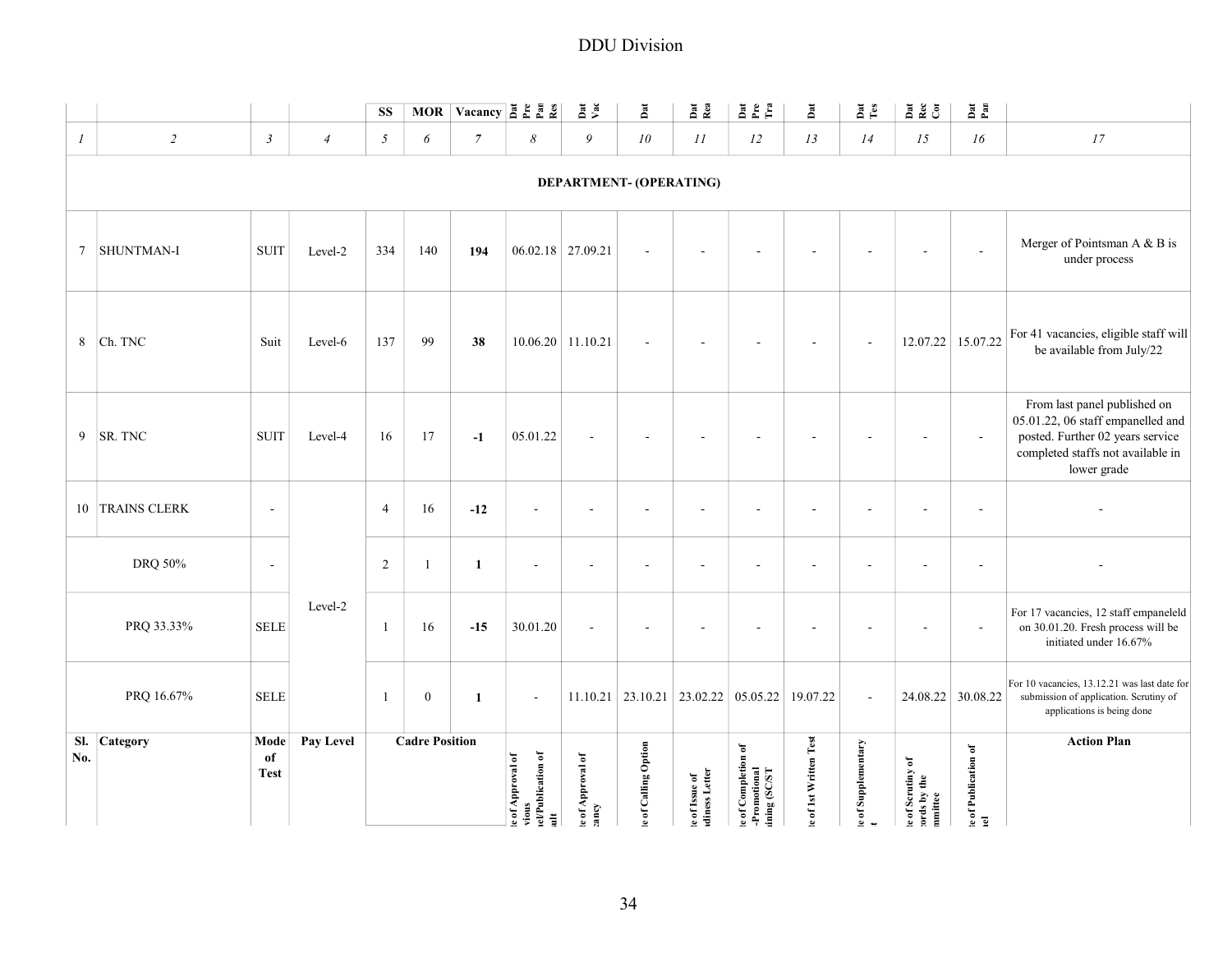|                  |                                        |                           |                       |                  |                       |                |                                                                                                                                                                                                                                                                                                                                                                                                                                                                                                                                           |                                | <b>DDU</b> Division      |                                      |                                                                 |                          |                               |                                                         |                                 |                                                                                                                                                                                                                                    |
|------------------|----------------------------------------|---------------------------|-----------------------|------------------|-----------------------|----------------|-------------------------------------------------------------------------------------------------------------------------------------------------------------------------------------------------------------------------------------------------------------------------------------------------------------------------------------------------------------------------------------------------------------------------------------------------------------------------------------------------------------------------------------------|--------------------------------|--------------------------|--------------------------------------|-----------------------------------------------------------------|--------------------------|-------------------------------|---------------------------------------------------------|---------------------------------|------------------------------------------------------------------------------------------------------------------------------------------------------------------------------------------------------------------------------------|
|                  |                                        |                           |                       | <b>SS</b>        |                       |                | MOR Vacancy $\frac{8}{6}$ $\frac{8}{6}$ $\frac{8}{6}$ $\frac{8}{6}$                                                                                                                                                                                                                                                                                                                                                                                                                                                                       | Dat<br>Vat                     | P <sub>at</sub>          | Dat<br>Rea                           | ă c c                                                           | Dat                      | Dat<br>Tes                    | ā & ā                                                   | Dat<br>Pau                      |                                                                                                                                                                                                                                    |
| $\mathcal{I}$    | $\overline{c}$                         | $\mathfrak{Z}$            | $\overline{4}$        | 5                | 6                     | $\overline{7}$ | 8                                                                                                                                                                                                                                                                                                                                                                                                                                                                                                                                         | 9                              | 10 <sup>°</sup>          | II                                   | 12                                                              | 13                       | 14                            | 15                                                      | 16                              | 17                                                                                                                                                                                                                                 |
|                  |                                        |                           |                       |                  |                       |                |                                                                                                                                                                                                                                                                                                                                                                                                                                                                                                                                           | DEPARTMENT- (OPERATING)        |                          |                                      |                                                                 |                          |                               |                                                         |                                 |                                                                                                                                                                                                                                    |
| 11               | <b>Train Manager</b><br>(Mail/Express) |                           | SUIT Level- $6 + 500$ | 94               | 93                    | 1              | 09.06.21                                                                                                                                                                                                                                                                                                                                                                                                                                                                                                                                  | 10.06.22                       |                          |                                      |                                                                 |                          |                               |                                                         | 28.07.22 02.08.22               | From last panel published on 09.06.21, 20<br>staff empanelled out of which 18 staff<br>posted. 02 staff still on panel. Fresh filling-<br>up of vacancies will be processed after 01<br>year from last panel.                      |
|                  | 12 Sr.Passenger Train Manager          | <b>SUIT</b>               | Level-6               | 59               | 52                    | $\overline{7}$ | 23.12.21                                                                                                                                                                                                                                                                                                                                                                                                                                                                                                                                  |                                |                          |                                      |                                                                 |                          |                               |                                                         | 17.02.22 22.02.22               | 29 vacancies approved on 23.12.21.<br>APARs of eligible staffs called for on<br>24.12.21 which is still awaited.                                                                                                                   |
|                  | 13   Sr. Goods Train Manager           | <b>SUIT</b>               | Level-6               | 375              | 328                   | 47             | 07.12.20                                                                                                                                                                                                                                                                                                                                                                                                                                                                                                                                  | 03.01.22                       |                          | $\overline{\phantom{a}}$             |                                                                 |                          | $\overline{\phantom{a}}$      | 17.02.22                                                | 22.02.22                        | 80 vacancies approved on 03.01.22.<br>APARs of eligible staffs called for on<br>13.01.22 which is still awaited.                                                                                                                   |
|                  | 14 Goods Train Manager                 | $\sim$                    |                       | 375              | 134                   | 241            | $\sim$                                                                                                                                                                                                                                                                                                                                                                                                                                                                                                                                    | $\blacksquare$                 | $\blacksquare$           | $\sim$                               | $\sim$                                                          | $\blacksquare$           | $\overline{\phantom{a}}$      | $\sim$                                                  | $\sim$                          |                                                                                                                                                                                                                                    |
|                  | DRQ 25%                                | $\overline{\phantom{a}}$  |                       | 94               | 119                   | $-25$          | $\blacksquare$                                                                                                                                                                                                                                                                                                                                                                                                                                                                                                                            | $\overline{\phantom{a}}$       | $\overline{\phantom{a}}$ | $\overline{\phantom{a}}$             | $\blacksquare$                                                  | $\overline{\phantom{a}}$ | $\overline{a}$                | $\overline{\phantom{a}}$                                |                                 |                                                                                                                                                                                                                                    |
|                  | PRQ 60%                                | <b>SELE</b>               | Level-5               | 225              | $\bf{0}$              | 225            | 14.11.17                                                                                                                                                                                                                                                                                                                                                                                                                                                                                                                                  |                                |                          |                                      |                                                                 |                          |                               | $\sim$                                                  |                                 | From last panel published on 14.11.17, 10<br>staff empanelled and posted. Fresh vacancy<br>assesment will be done after intake of all<br>selected staffs under LDCE.                                                               |
|                  | LDCE 15%                               | <b>SELE</b>               |                       | 56               | 15                    | 41             | 29.11.19                                                                                                                                                                                                                                                                                                                                                                                                                                                                                                                                  |                                |                          |                                      |                                                                 |                          |                               |                                                         |                                 | From last panel published on 29.11.19, 223<br>staff empanelled. 18 staff selected as SM,<br>01 staff failed, 01 staff absent on posting<br>and 01 staff refusal. Posting of remaining<br>202 staffs done but not spared from unit. |
|                  | $15$ Ch. OS                            | <b>SUIT</b>               | Level-7               | 14               | 13                    | 1              | 23.09.20                                                                                                                                                                                                                                                                                                                                                                                                                                                                                                                                  | 08.02.22                       | $\overline{\phantom{a}}$ | $\overline{\phantom{a}}$             | $\overline{\phantom{a}}$                                        | $\overline{\phantom{a}}$ | $\overline{\phantom{a}}$      | 09.03.22                                                | 11.03.22                        | 02 assesed vacancies under<br>approval                                                                                                                                                                                             |
|                  | 16 OS                                  | <b>SUIT</b>               | Level-6               | 39               | 26                    | 13             | 19.01.22                                                                                                                                                                                                                                                                                                                                                                                                                                                                                                                                  | $\blacksquare$                 | $\blacksquare$           | $\overline{\phantom{a}}$             | $\sim$                                                          | $\blacksquare$           | $\overline{\phantom{a}}$      | $\overline{\phantom{a}}$                                | $\sim$                          | 06 staff empanelled and posted                                                                                                                                                                                                     |
|                  | 17 Sr. Clerk                           | <b>SUIT</b>               | Level-5               | 3                | $\boldsymbol{0}$      | 3              |                                                                                                                                                                                                                                                                                                                                                                                                                                                                                                                                           | 26.07.17 31.05.21              | $\sim$                   | 12.01.22                             | $\omega$                                                        | 17.02.22                 | $\sim$                        | 08.03.22                                                | 11.03.22                        | For 13 vacancies, date of W/T<br>fixed on 17.02.22                                                                                                                                                                                 |
|                  | 18 CLERK-II                            | <b>SUIT</b>               | Level-2               | $\boldsymbol{0}$ | 21                    | $-21$          | $\overline{\phantom{a}}$                                                                                                                                                                                                                                                                                                                                                                                                                                                                                                                  | $\overline{\phantom{a}}$       | $\overline{\phantom{a}}$ | $\overline{\phantom{a}}$             | $\overline{\phantom{a}}$                                        | $\overline{\phantom{a}}$ | $\overline{a}$                | $\overline{\phantom{a}}$                                |                                 | Overall, no vacancy                                                                                                                                                                                                                |
| No.              | Sl. Category                           | Mode<br>of<br><b>Test</b> | Pay Level             |                  | <b>Cadre Position</b> |                | MOR Vacancy $\overrightarrow{AB}$ $\overrightarrow{AB}$ $\overrightarrow{AB}$ $\overrightarrow{BC}$ $\overrightarrow{AB}$ $\overrightarrow{BC}$ $\overrightarrow{BC}$ $\overrightarrow{BC}$ $\overrightarrow{BC}$ $\overrightarrow{BC}$ $\overrightarrow{BC}$ $\overrightarrow{BC}$ $\overrightarrow{BC}$ $\overrightarrow{BC}$ $\overrightarrow{BC}$ $\overrightarrow{BC}$ $\overrightarrow{BC}$ $\overrightarrow{BC}$ $\overrightarrow{BC}$ $\overrightarrow{BC}$ $\overrightarrow{BC}$ $\overrightarrow{BC}$ $\overrightarrow{BC}$ $\$ | Date of Approval of<br>Vacancy | Date of Calling Option   | Date of Issue of<br>Readiness Letter | Date of Completion of<br>  Pre-Promotional<br>  Training (SC/ST | Date of 1st Written Test | Date of Supplementary<br>Test | đ<br>Date of Scrutiny of<br>Records by the<br>Committee | Date of Publication of<br>Panel | <b>Action Plan</b>                                                                                                                                                                                                                 |
| $\boldsymbol{l}$ | $\overline{c}$                         | $\mathfrak{Z}$            | $\overline{4}$        | <b>SS</b><br>5   | 6                     | $\overline{7}$ | $\boldsymbol{\delta}$                                                                                                                                                                                                                                                                                                                                                                                                                                                                                                                     | 9                              | ${\it 10}$               | $\bar{H}$                            | 12                                                              | 13                       | $\cal{I}4$                    | 15                                                      | $16\,$                          | 17                                                                                                                                                                                                                                 |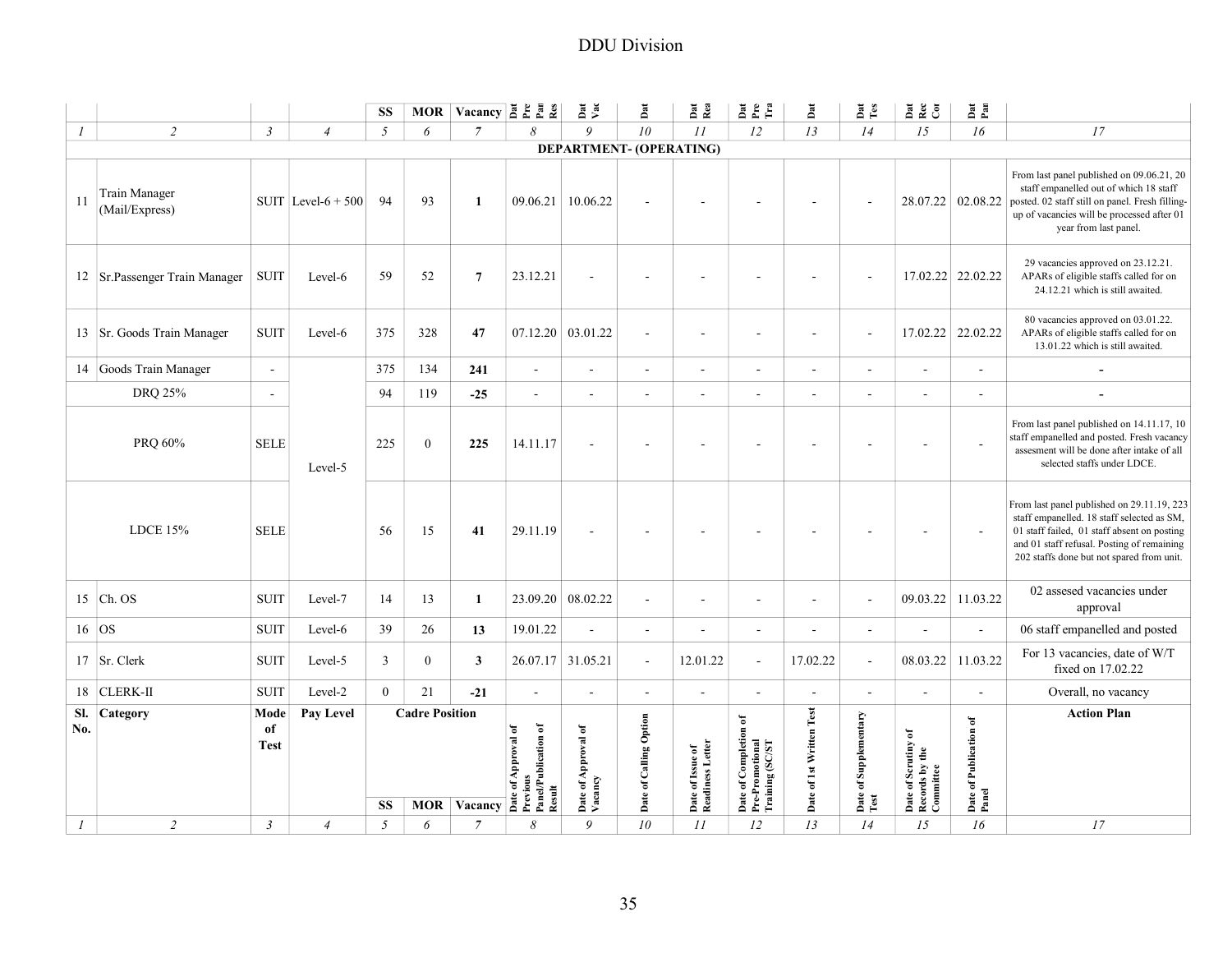|                |                                      |                           |                |     |                                     |                |                                                                   |                                | DEPARTMENT- (COMMERCIAL) |                                      |                                                             |                          |                             |                                                    |                                 |                                                                                                                                                                                        |
|----------------|--------------------------------------|---------------------------|----------------|-----|-------------------------------------|----------------|-------------------------------------------------------------------|--------------------------------|--------------------------|--------------------------------------|-------------------------------------------------------------|--------------------------|-----------------------------|----------------------------------------------------|---------------------------------|----------------------------------------------------------------------------------------------------------------------------------------------------------------------------------------|
| $\mathbf{1}$   | <b>CIT</b>                           | <b>SUIT</b>               | Level-7        | 87  | 87                                  | $\bf{0}$       | 23.06.21                                                          |                                |                          |                                      |                                                             |                          |                             |                                                    |                                 | From last panel published on<br>23.06.21, 18 staff empanelled and<br>17 posted, 01 staff on panel is $u/p$                                                                             |
| 2              | <b>TTI</b>                           | <b>SUIT</b>               | Level-6        | 201 | 188                                 | 13             | 07.10.21                                                          | ä,                             |                          |                                      |                                                             |                          |                             | $\sim$                                             |                                 | From last panel published on<br>07.10.21, 21 staff empanelled and<br>and all posted. Remaining<br>vacancies SC/ST shortfall.                                                           |
| $\mathfrak{Z}$ | SR. TE                               | <b>SUIT</b>               | Level-4        | 96  | 27                                  | 69             | 27.05.21                                                          |                                |                          |                                      |                                                             |                          |                             |                                                    |                                 | From last panel published on<br>27.02.21, 20 staff empanelled and<br>all posted. Further, eligibility of<br>staffs in TC will have to be<br>checked for further promotion.             |
| $\overline{4}$ | TE                                   |                           |                | 66  | 16                                  | 50             | $\sim$                                                            | $\overline{\phantom{a}}$       | $\overline{\phantom{a}}$ | $\overline{\phantom{a}}$             | $\sim$                                                      | $\sim$                   | $\sim$                      | $\sim$                                             | $\overline{\phantom{a}}$        |                                                                                                                                                                                        |
|                | DRQ 50%                              |                           |                | 33  | 16                                  | 17             | $\overline{\phantom{a}}$                                          | $\overline{\phantom{a}}$       | $\overline{\phantom{a}}$ | $\sim$                               | $\sim$                                                      | $\overline{a}$           | $\sim$                      | $\sim$                                             | $\overline{\phantom{a}}$        |                                                                                                                                                                                        |
|                | PRQ 33.33%                           | <b>SELE</b>               | Level-2        | 22  | $\mathbf{0}$                        | 22             | 30.09.21                                                          |                                |                          |                                      |                                                             |                          |                             |                                                    |                                 | In compliance of CAT/ALD order, result of<br>22 staffs declared on 30.09.21 out of which<br>09 staffs sent for training. Remaining staffs<br>transferred and promoted to other cadres. |
|                | PRQ 16.67%                           | <b>SELE</b>               |                | 11  | $\boldsymbol{0}$                    | 11             | $\sim$                                                            |                                |                          |                                      |                                                             |                          |                             |                                                    |                                 | Total 562 options received for 27 vacancies<br>as approved on 23.01.20. Further process<br>pending due to merger issue.                                                                |
| 5              | CH. RESERVATION<br><b>SUPERVISOR</b> | <b>SUIT</b>               | Level-7        | 12  | 12                                  | $\bf{0}$       | 03.08.21                                                          | ä,                             |                          |                                      |                                                             |                          |                             |                                                    |                                 | 03 staff empanelled on 03.08.21 and<br>all posted. At present, no vacancy                                                                                                              |
| Sl.<br>No.     | Category                             | Mode<br>of<br><b>Test</b> | Pay Level      | SS  | <b>Cadre Position</b><br><b>MOR</b> | Vacancy        | Date of Approval of<br>Previous<br>Panel/Publication of<br>Result | Date of Approval of<br>Vacancy | Date of Calling Option   | Date of Issue of<br>Readiness Letter | Date of Completion of<br>Pre-Promotional<br>Training (SC/ST | Date of 1st Written Test | of Supplementary<br>Date of | Date of Scrutiny of<br>Records by the<br>Committee | Date of Publication of<br>Panel | <b>Action Plan</b>                                                                                                                                                                     |
| $\mathcal{I}$  | $\overline{c}$                       | $\mathfrak{Z}$            | $\overline{4}$ | 5   | 6                                   | $\overline{7}$ | 8                                                                 | 9                              | ${\it 10}$               | II                                   | 12                                                          | 13                       | 14                          | 15                                                 | 16                              | 17                                                                                                                                                                                     |
|                |                                      |                           |                |     |                                     |                |                                                                   |                                | DEPARTMENT- (COMMERCIAL) |                                      |                                                             |                          |                             |                                                    |                                 |                                                                                                                                                                                        |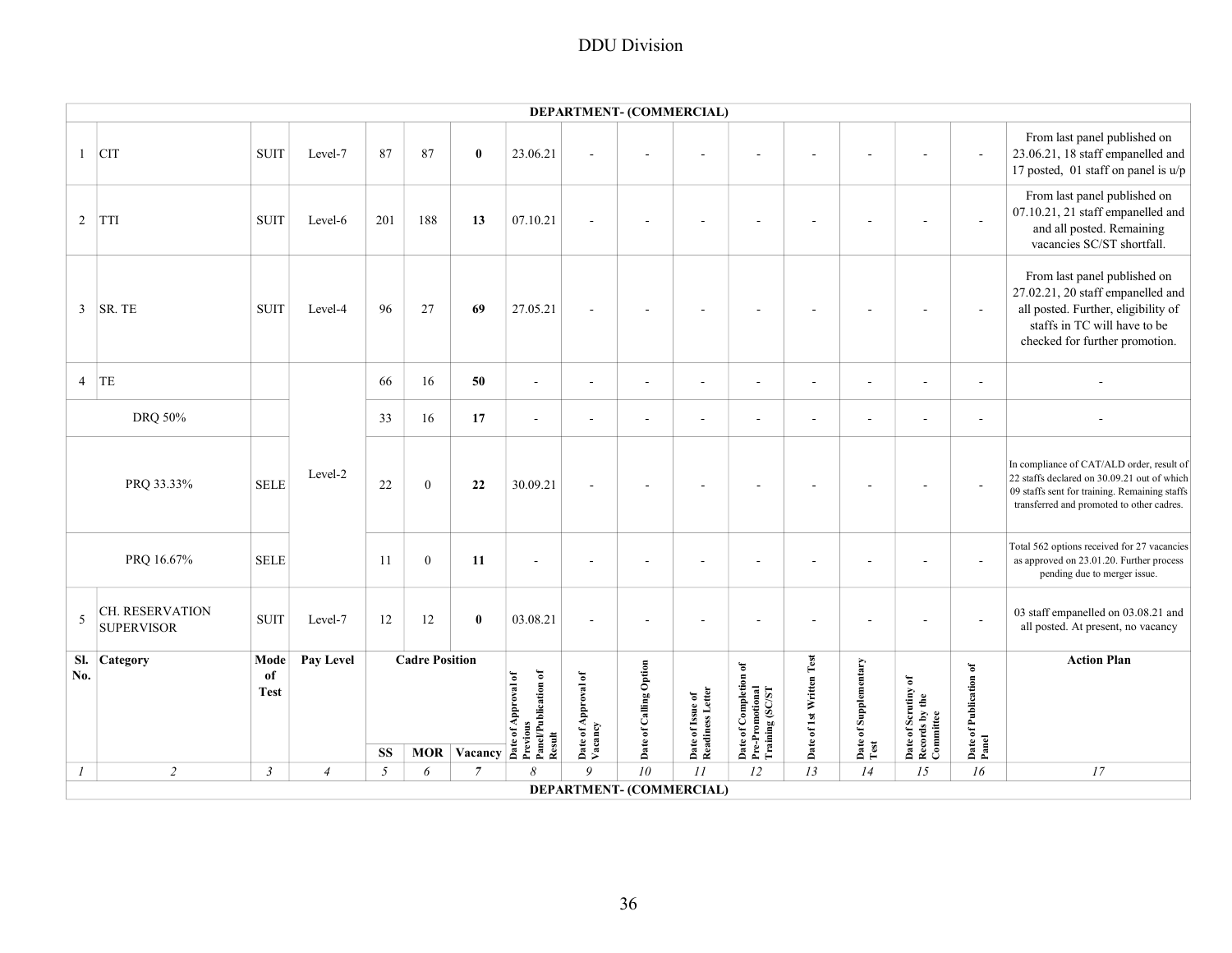| <b>RESERVATION</b><br>6<br><b>SUPERVISOR</b> | <b>SUIT</b>               | Level-6        | 28             | 27                                  | - 1          |          | 03.08.21 17.02.21                 | $\sim$                   | $\sim$                        | $\sim$ | $\sim$                             | $\sim$                        |                                                 |                             | 07 staff empanelled on 03.08.21 and<br>$16.03.21$   19.03.21   all posted. 01 vacancy due to ST<br>shortfall                                                                                                                  |
|----------------------------------------------|---------------------------|----------------|----------------|-------------------------------------|--------------|----------|-----------------------------------|--------------------------|-------------------------------|--------|------------------------------------|-------------------------------|-------------------------------------------------|-----------------------------|-------------------------------------------------------------------------------------------------------------------------------------------------------------------------------------------------------------------------------|
| $7$ ECRC                                     | $\sim$                    |                | 6              |                                     | $5^{\circ}$  | $\sim$   | $\sim$                            | $\sim$                   | $\sim$                        | $\sim$ | $\sim$                             | $\sim$                        | $\overline{\phantom{a}}$                        | $\sim$                      | $\sim$                                                                                                                                                                                                                        |
| <b>DRQ 25%</b>                               |                           | Level-5        | $\overline{1}$ |                                     |              | $\sim$   | $\sim$                            | $\sim$                   | $\sim$ $-$                    | $\sim$ | $\sim$                             | $\sim$                        | $\sim$                                          | $\sim$                      | No vacancy                                                                                                                                                                                                                    |
| PRQ 75%                                      | <b>SELE</b>               |                | 5 <sup>5</sup> | $\theta$                            | $\sim$       | 15.09.16 | $\sim$                            | $\sim$                   |                               | $\sim$ | $\overline{\phantom{a}}$           | $\sim$                        | $\overline{\phantom{a}}$                        |                             | Selection will be considered after<br>merger of cadres                                                                                                                                                                        |
| 8 CH. COMML. SUP.                            | SUIT                      | Level-7        | 65             | 59                                  | -6           |          | $\vert$ 21.09.21 $\vert$ 20.09.22 | $\overline{\phantom{a}}$ |                               | $\sim$ | $\sim$                             |                               | $10.11.22$ 15.11.22                             |                             | From last panel published on 21.09.21, 19<br>staff empanelled out of which 16 staff<br>posted. 02 staff u/p and 01 staff under<br>transfer. Fresh filling-up of vacancies will<br>be initiated after 01 year from last panel. |
| 9 COMML. SUP.                                | $\sim$                    |                | 142            | 121                                 | 21           | $\sim$   | $\sim$                            |                          | $\sim$                        | $\sim$ | $\sim$                             | $\sim$                        | $\sim$                                          | $\sim$                      | $\sim$                                                                                                                                                                                                                        |
| DRQ 15%                                      | $\sim$                    |                | 21             | 12                                  | - 9          | $\sim$   | $\sim$                            | $\sim$                   | $\sim$                        | $\sim$ | $\sim$                             | $\sim$                        | $\sim$                                          | $\sim$                      | $\sim$                                                                                                                                                                                                                        |
| PRQ 75%                                      | SUIT                      | Level-6        | 107            | 109                                 | $-2$         | 10.08.21 | $\sim$                            | $\sim$                   | $\sim$                        | $\sim$ | $\sim$                             | $\sim$                        | $\sim$                                          |                             | From last panel published on<br>10.08.21, 26 staff empanelled and<br>all posted. No staff available in<br>lower grade.                                                                                                        |
| <b>LDCE 10%</b>                              | <b>SELE</b>               |                | 14             | $\theta$                            | 14           | $\sim$   | $\sim$                            | $\sim$                   | $\sim$                        | $\sim$ | $\sim$                             | $\sim$                        | $\sim$                                          |                             | No eligible staffs are available in Sr.<br>CC and ECRC                                                                                                                                                                        |
| 10 SR. COMML. CLERK                          | SUIT                      | Level-5        | 71             | $\overline{0}$                      | 71           | 07.01.22 | $\sim$                            | $\sim$                   | $\sim$                        | $\sim$ | $\sim$                             | $\sim$                        | $\sim$                                          |                             | From last panel published on 07.01.22, 53<br>staffs empanelled. Posting is being done.                                                                                                                                        |
| 11 COMMERCIAL CLERK                          | $\sim$                    |                | 34             | 57                                  | $-23$        | $\sim$   | $\sim$                            | $\sim$                   | $\sim$                        | $\sim$ | $\sim$                             | $\sim$                        | $\sim$                                          | $\sim$                      | $\sim$                                                                                                                                                                                                                        |
| DRQ 50%                                      |                           |                | 17             | 55                                  | $-38$        | $\sim$   | $\sim$                            | $\sim$                   | $\sim$                        | $\sim$ | $\sim$                             | $\sim$                        | $\sim$                                          | $\sim$                      | $\sim$                                                                                                                                                                                                                        |
| PRQ 33.33%                                   | <b>SELE</b>               | Level-3        | 11             | $\overline{3}$                      | $\mathbf{8}$ | 10.02.14 | $\sim$                            | $\sim$                   | $\sim$                        | $\sim$ | $\sim$                             | $\sim$                        | $\sim$                                          |                             | For 25 vacancies, result of written test is to<br>be published.                                                                                                                                                               |
| PRQ 16.67%                                   | <b>SELE</b>               |                | 6              | $\overline{0}$                      |              | 09.08.10 |                                   | $\sim$                   | $\sim$                        | $\sim$ | $\sim$                             | $\sim$                        | $\sim$                                          |                             | Will be initiated after completion of<br>selection under 33.33%                                                                                                                                                               |
| Sl. Category<br>No.                          | Mode<br>of<br><b>Test</b> | Pay Level      | <b>SS</b>      | <b>Cadre Position</b><br><b>MOR</b> | Vacancy      |          | $\sim$                            | Option                   | 'Issue of<br>ess Letter<br>≏≃ | डू है। | $\sum_{i=1}^{n}$<br>1st<br>ិ៍<br>≏ | ិ<br>$\overline{\phantom{0}}$ | ate of Scrutiny of<br>ecords by the<br>ommittee | ំដ<br>Date of Publ<br>Panel | <b>Action Plan</b>                                                                                                                                                                                                            |
| $\overline{2}$<br>$\overline{I}$             | $\mathfrak{Z}$            | $\overline{4}$ | 5 <sup>5</sup> | 6                                   | -7           | 8        | 9                                 | 10 <sup>°</sup>          | II                            | 12     | 13                                 | 14                            | 15                                              | 16                          | 17                                                                                                                                                                                                                            |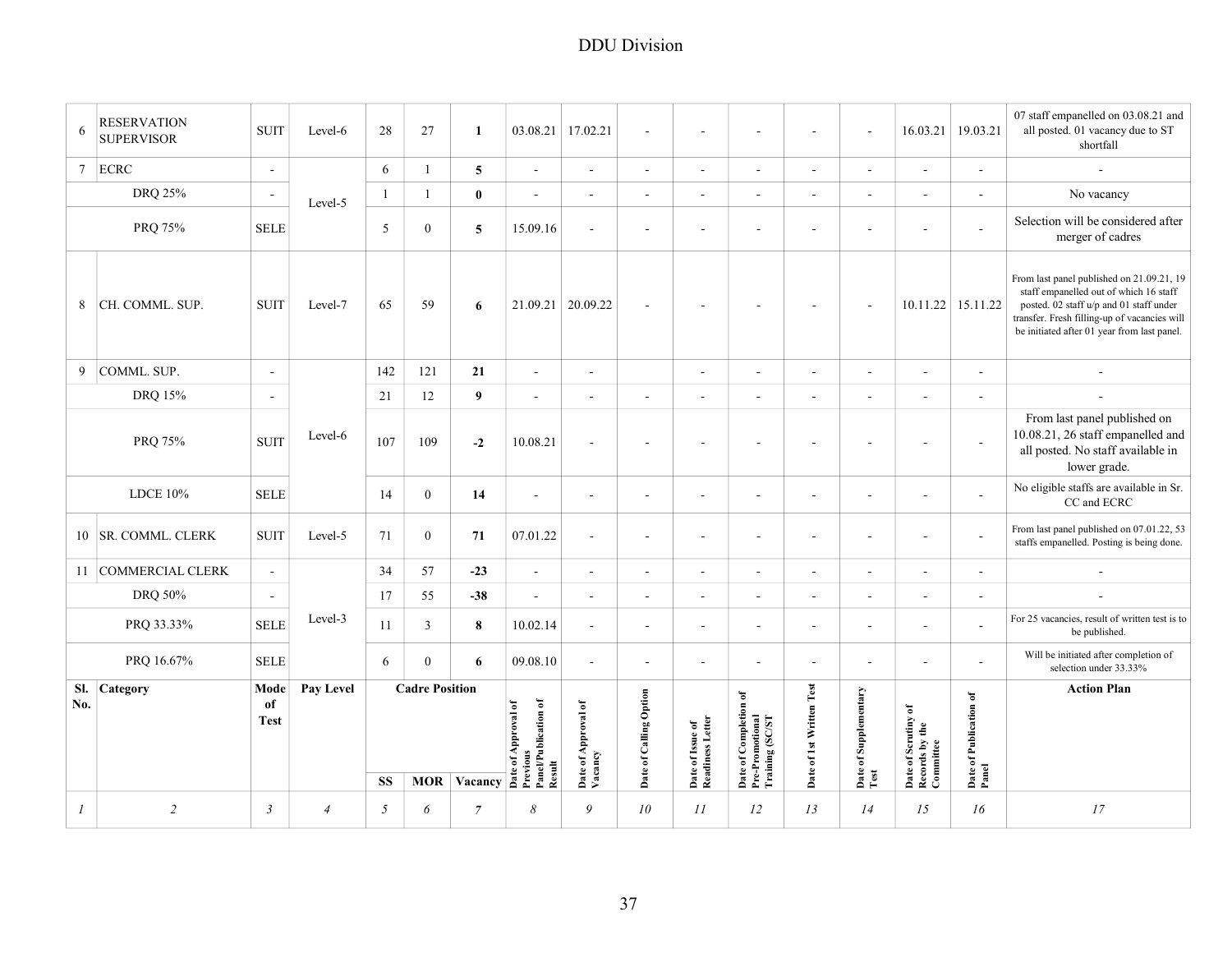| From last panel published on<br>29.07.21, 08 staff empanelled out of<br>29.07.21<br>CH. OS<br><b>SUIT</b><br>Level-7<br>28<br>28<br>$\bf{0}$<br>$\mathbf{1}$<br>$\overline{a}$<br>$\sim$<br>$\blacksquare$<br>which 06 staff posted. 02 staff still on<br>panel.<br>From last panel published on<br>30.12.21, 16 staff empanelled and all<br>Level-6<br>79<br>58<br>21<br>30.12.21<br>2<br><b>OS</b><br><b>SUIT</b><br>$\overline{\phantom{a}}$<br>$\overline{\phantom{a}}$<br>$\overline{\phantom{a}}$<br>$\overline{a}$<br>$\overline{a}$<br>$\overline{\phantom{a}}$<br>posted. Fresh process will be initiated<br>after 01 year from last panel.<br>From last panel published on<br>20.09.21, 11 staff empanelled and all<br>14.12.22 20.12.22<br>20.09.21   20.09.22<br>03.11.22<br>3<br><b>SR. CLERK</b><br><b>SUIT</b><br>Level-5<br>22<br>18<br>$\overline{4}$<br>23.11.22<br>$\sim$<br>ä,<br>$\sim$<br>posted. Fresh process will be initiated<br>after 01 year from last panel.<br>No staff qualified in last panel<br><b>SELE</b><br>$\tau$<br><b>CLERK-II</b><br>Level-2<br>25<br>$-18$<br>$30.12.20$   23.03.22   25.03.22   03.06.22  <br>13.07.22 06.09.22<br>14.10.22 19.10.22<br>published on 30.12.20. Fresh vacancy<br>$\overline{4}$<br>$\sim$<br>is being assesed<br><b>CADRE - TYPIST</b><br>03 staff empanelled on 17.09.21 and<br>TYPE SUPDT.<br><b>SUIT</b><br>Level-7<br>$\mathbf{0}$<br>17.09.21<br>$\overline{4}$<br>$\overline{4}$<br>1<br>$\sim$<br>$\sim$<br>$\sim$<br>$\sim$<br>$\overline{a}$<br>$\overline{a}$<br>$\overline{a}$<br>posted. 02 staff on deputation |
|------------------------------------------------------------------------------------------------------------------------------------------------------------------------------------------------------------------------------------------------------------------------------------------------------------------------------------------------------------------------------------------------------------------------------------------------------------------------------------------------------------------------------------------------------------------------------------------------------------------------------------------------------------------------------------------------------------------------------------------------------------------------------------------------------------------------------------------------------------------------------------------------------------------------------------------------------------------------------------------------------------------------------------------------------------------------------------------------------------------------------------------------------------------------------------------------------------------------------------------------------------------------------------------------------------------------------------------------------------------------------------------------------------------------------------------------------------------------------------------------------------------------------------------------------------------------------------------------------|
|                                                                                                                                                                                                                                                                                                                                                                                                                                                                                                                                                                                                                                                                                                                                                                                                                                                                                                                                                                                                                                                                                                                                                                                                                                                                                                                                                                                                                                                                                                                                                                                                      |
|                                                                                                                                                                                                                                                                                                                                                                                                                                                                                                                                                                                                                                                                                                                                                                                                                                                                                                                                                                                                                                                                                                                                                                                                                                                                                                                                                                                                                                                                                                                                                                                                      |
|                                                                                                                                                                                                                                                                                                                                                                                                                                                                                                                                                                                                                                                                                                                                                                                                                                                                                                                                                                                                                                                                                                                                                                                                                                                                                                                                                                                                                                                                                                                                                                                                      |
|                                                                                                                                                                                                                                                                                                                                                                                                                                                                                                                                                                                                                                                                                                                                                                                                                                                                                                                                                                                                                                                                                                                                                                                                                                                                                                                                                                                                                                                                                                                                                                                                      |
|                                                                                                                                                                                                                                                                                                                                                                                                                                                                                                                                                                                                                                                                                                                                                                                                                                                                                                                                                                                                                                                                                                                                                                                                                                                                                                                                                                                                                                                                                                                                                                                                      |
|                                                                                                                                                                                                                                                                                                                                                                                                                                                                                                                                                                                                                                                                                                                                                                                                                                                                                                                                                                                                                                                                                                                                                                                                                                                                                                                                                                                                                                                                                                                                                                                                      |
| Diminishing cadre. 04 staff empanelled on<br>CH. TYPIST<br><b>SUIT</b><br>Level-6<br>13<br>9<br>31.12.15<br>$\overline{2}$<br>$\overline{\mathbf{4}}$<br>÷.<br>÷.<br>31.12.15 and posted.                                                                                                                                                                                                                                                                                                                                                                                                                                                                                                                                                                                                                                                                                                                                                                                                                                                                                                                                                                                                                                                                                                                                                                                                                                                                                                                                                                                                            |
| Sl.<br>Pay Level<br><b>Cadre Position</b><br>Date of 1st Written Test<br><b>Action Plan</b><br>Category<br>Mode<br>Date of Supplementary<br>Test<br>Date of Calling Option<br>Date of Completion of<br>Pre-Promotional<br>Training (SC/ST<br>Date of Publication of<br>Panel<br>Panel/Publication of<br>No.<br>of<br>of Approval of<br>Date of Approval of<br>Vacancy<br>Date of Scrutiny of<br>Records by the<br>Committee<br><b>Test</b><br>Date of Issue of<br>Readiness Letter<br>Date of A <sub>l</sub><br>Previous<br>Result<br><b>SS</b><br><b>MOR</b><br>Vacancy                                                                                                                                                                                                                                                                                                                                                                                                                                                                                                                                                                                                                                                                                                                                                                                                                                                                                                                                                                                                                             |
| 10<br>13<br>$\overline{c}$<br>9<br>II<br>12<br>16<br>17<br>$\boldsymbol{l}$<br>$\mathfrak{Z}$<br>$\overline{4}$<br>5<br>$\overline{7}$<br>14<br>15<br>6<br>8<br>DEPARTMENT- (MEDICAL)                                                                                                                                                                                                                                                                                                                                                                                                                                                                                                                                                                                                                                                                                                                                                                                                                                                                                                                                                                                                                                                                                                                                                                                                                                                                                                                                                                                                                |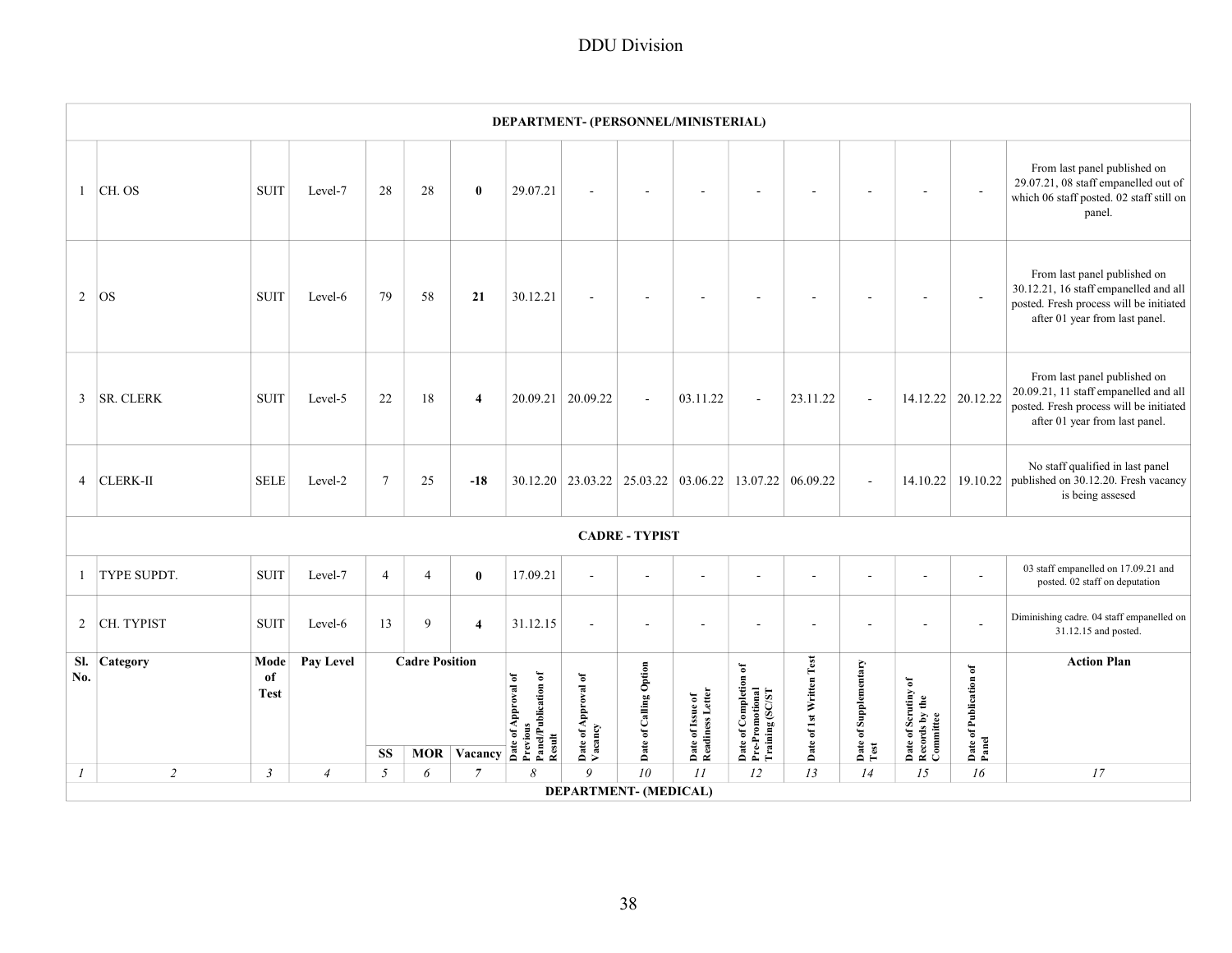| CH. MATRON<br>$\mathbf{1}$              | <b>SUIT</b>               | $Level-10$     | 20             | 18                                  | $\overline{2}$ |                                                                   | 09.07.19 02.06.22              | $\overline{\phantom{a}}$ |                                      |                                                             |                          | $\sim$                        |                                                    | 16.08.22 23.08.22               | From last panel published on<br>09.07.19, 04 staff empanelled and<br>posted. Fresh vacancy will be<br>assesed                                     |
|-----------------------------------------|---------------------------|----------------|----------------|-------------------------------------|----------------|-------------------------------------------------------------------|--------------------------------|--------------------------|--------------------------------------|-------------------------------------------------------------|--------------------------|-------------------------------|----------------------------------------------------|---------------------------------|---------------------------------------------------------------------------------------------------------------------------------------------------|
| <b>NURSING SISTER</b><br>$\overline{2}$ | <b>SUIT</b>               | Level-8        | 14             | 14                                  | $\bf{0}$       |                                                                   | 04.07.19 02.06.22              | ÷,                       |                                      |                                                             |                          | $\sim$                        |                                                    | 16.08.22 23.08.22               | From last panel published<br>on04.07.19, 02 staff empanelled<br>and posted. Will be processed<br>taking in to account of higher<br>grade vacancy. |
| 3<br><b>STAFF NURSE</b>                 | $\overline{a}$            | Level-7        | 9              | 9                                   | $\bf{0}$       | $\sim$                                                            | ÷,                             | L,                       |                                      |                                                             |                          | L,                            |                                                    |                                 | <b>DRQ</b>                                                                                                                                        |
| CH. PHARMACIST<br>$\overline{4}$        | <b>SUIT</b>               | Level-7        | $\tau$         | 6                                   | $\mathbf{1}$   |                                                                   | 26.08.14 02.06.22              | $\sim$                   | $\sim$                               | $\blacksquare$                                              | ÷,                       | $\sim$                        |                                                    | 16.08.22 23.08.22               | Vacancy due to retirement.                                                                                                                        |
| PHARMACIST-I<br>5                       | $\overline{\phantom{a}}$  | Level-6        | 12             | 11                                  | $\mathbf{1}$   | 23.08.20                                                          | ÷,                             | $\overline{\phantom{a}}$ |                                      |                                                             |                          | ÷.                            | $\sim$                                             |                                 | To be filled by normal upgradation from<br>lower grade on completion of 02 years of<br>service                                                    |
| PHARMACIST-II<br>6                      | ÷,                        | Level-5        | $\mathbf{0}$   | $\mathbf{1}$                        | $-1$           | $\sim$                                                            | ٠                              | ä,                       |                                      |                                                             |                          | ä,                            | ÷.                                                 |                                 | Non-functional intake grade.                                                                                                                      |
| $7\overline{ }$<br>H & M-I              | <b>SUIT</b>               | Level-7        | 5              | 6                                   | $-1$           | $\sim$                                                            | ÷,                             | $\overline{\phantom{a}}$ | $\sim$                               | $\sim$                                                      |                          | ÷,                            | $\mathbb{Z}^2$                                     |                                 | Will be filled-up by ECR/HQ                                                                                                                       |
| 8<br>Н & М-ІІ                           | $\overline{\phantom{a}}$  | Level-6        | 26             | 25                                  | $\mathbf{1}$   | $\blacksquare$                                                    | $\blacksquare$                 | $\blacksquare$           | $\blacksquare$                       | $\overline{\phantom{a}}$                                    | $\overline{a}$           | ÷                             | $\blacksquare$                                     | $\overline{\phantom{a}}$        | <b>DRQ</b>                                                                                                                                        |
| <b>RADIO GRAPHER-I</b><br>9             | <b>SUIT</b>               | Level-6        | $\overline{2}$ |                                     | $\mathbf{1}$   | $\blacksquare$                                                    | ÷,                             | ÷,                       |                                      | $\blacksquare$                                              | ÷,                       | $\overline{\phantom{a}}$      | $\blacksquare$                                     |                                 | HQ Controlled                                                                                                                                     |
| Sl.<br>Category<br>No.                  | Mode<br>of<br><b>Test</b> | Pay Level      | <b>SS</b>      | <b>Cadre Position</b><br><b>MOR</b> | Vacancy        | Date of Approval of<br>Previous<br>Panel/Publication of<br>Result | Date of Approval of<br>Vacancy | Date of Calling Option   | Date of Issue of<br>Readiness Letter | Date of Completion of<br>Pre-Promotional<br>Training (SC/ST | Date of 1st Written Test | Date of Supplementary<br>Test | Date of Scrutiny of<br>Records by the<br>Committee | Date of Publication of<br>Panel | <b>Action Plan</b>                                                                                                                                |
| $\sqrt{2}$<br>$\boldsymbol{l}$          | $\mathfrak{Z}$            | $\overline{4}$ | $\sqrt{2}$     | 6                                   | $\overline{7}$ | 8                                                                 | 9                              | 10 <sup>2</sup>          | II                                   | 12                                                          | 13                       | 14                            | 15                                                 | 16                              | 17                                                                                                                                                |
| DEPARTMENT- (MEDICAL)                   |                           |                |                |                                     |                |                                                                   |                                |                          |                                      |                                                             |                          |                               |                                                    |                                 |                                                                                                                                                   |
| 10 HEALTH VISITOR (F)                   | $\sim$                    | Level-4        | $\mathbf{1}$   | $\boldsymbol{0}$                    | $\mathbf{1}$   | $\sim$                                                            | $\sim$                         | $\overline{a}$           | $\blacksquare$                       | $\sim$                                                      | ÷,                       | ÷,                            | $\sim$                                             |                                 | HQ Controlled                                                                                                                                     |
| 11 MID-WIFE                             | $\blacksquare$            | Level-2        | $\mathbf{1}$   | $\mathbf{0}$                        | $\mathbf{1}$   | $\sim$                                                            | $\sim$                         | $\sim$                   | $\sim$                               | $\sim$                                                      | $\sim$                   | $\sim$                        | $\sim$                                             | $\sim$                          | Diminishing post                                                                                                                                  |